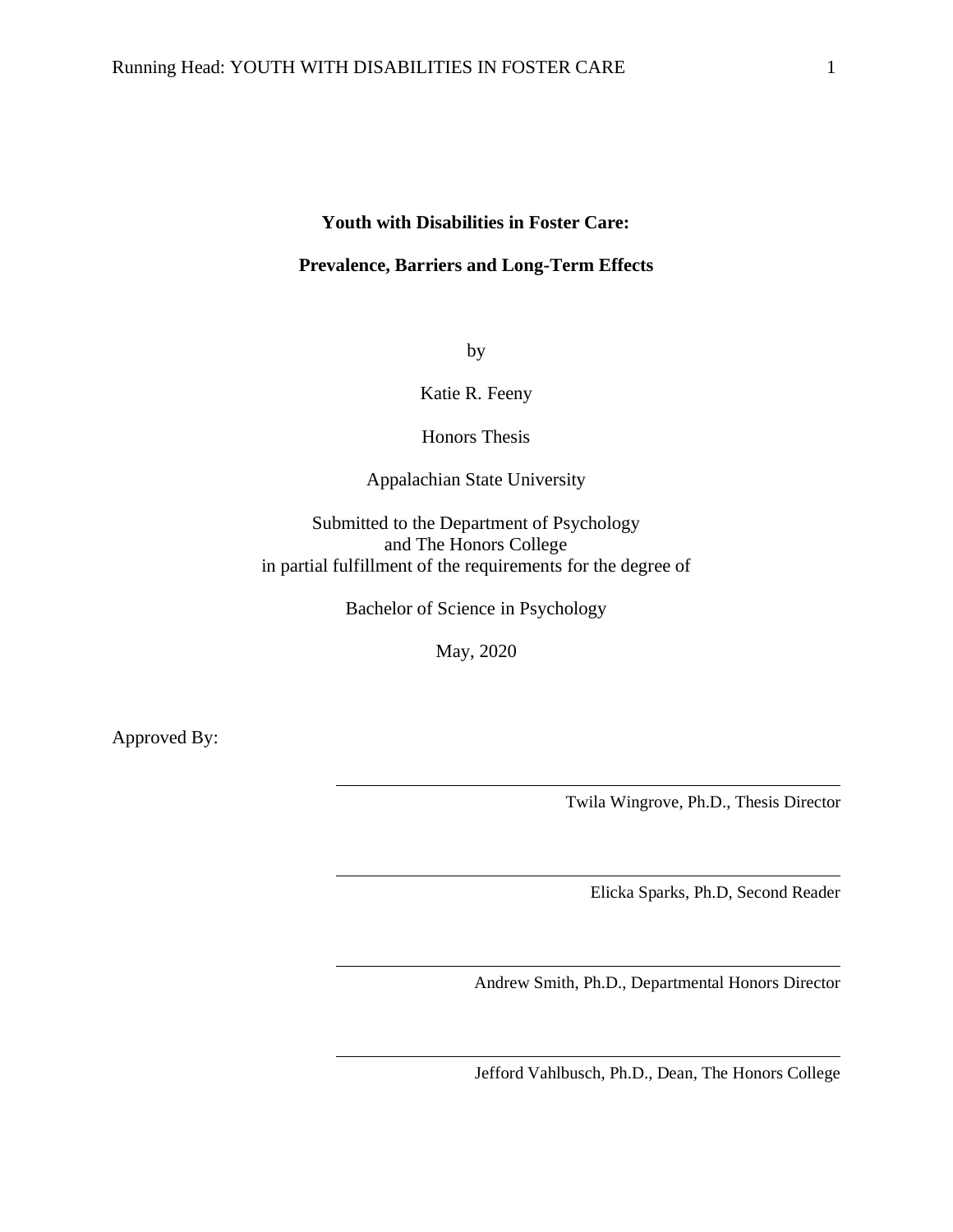#### Abstract

This paper investigates the prevalence of youth in foster care with a developmental delay or disability, physical disability, or mental disorder, the barriers these youth disproportionately face in comparison to youth outside the foster care system and youth within foster care that do not have a disability, and the long-term negative effects these barrier have on their transition to adulthood. Specifically, the barriers within the foster care system that disproportionately affect youth with disabilities are the identification and assessment process for children entering the system, the lack of transition services that are tailored specifically to children with disabilities, barriers in regards to their education and the inadequacy of training for foster parents and child welfare professionals. The long-term effects that children, with or without disabilities, in the foster care system may experience at a higher rate because of the challenges faced before and during their time in the system are toxic stress, insecure attachment, increased suicide risk and lower education and job outcomes. As a result of these barriers and long-term effects I suggest creating a better identification and assessment process for foster children immediately as they enter the system and a more comprehensive training program for all foster parents and child welfare professionals. The intention of this paper is to raise awareness and educate people on the disparities that children with disabilities in the foster care system face on a daily basis with the hopes of inspiring a movement of change.

*Keywords:* foster care system, disabilities, barriers, and long-term effects

Youth with Disabilities in Foster Care: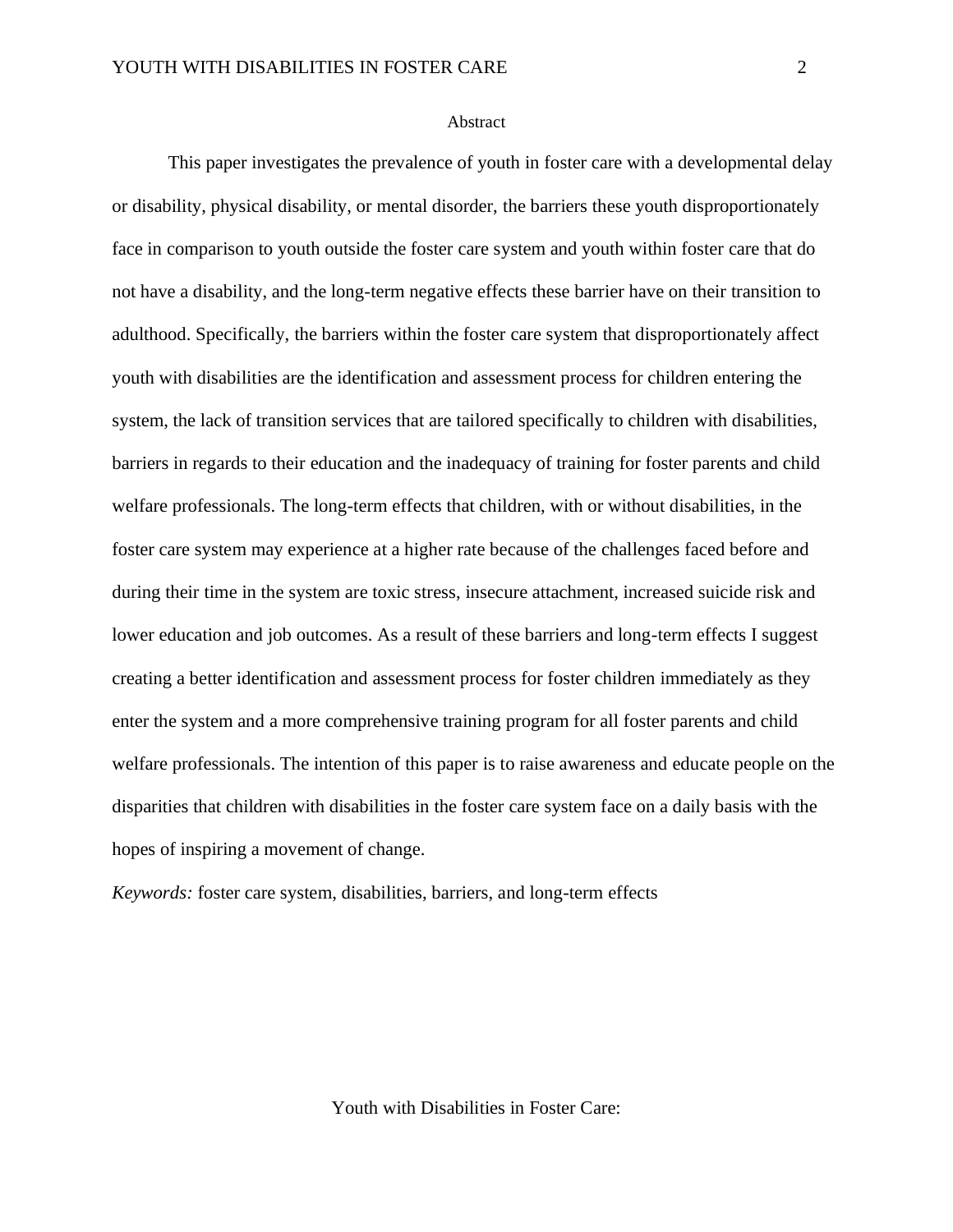An Analysis of Prevalence, Barriers and Long-Term Effects

At any given time, there are approximately 443,000 children in the foster care system in the United States (Child Welfare Information Gateway, 2019). Out of those children, approximately 130,000 of them have a developmental delay or disability, physical disability, or mental disorder (Children's rights & United Cerebral Palsy, 2006). The Center for Disease Control and Prevention (CDC, 2019) defines developmental disabilities as "a group of conditions due to an impairment in physical, learning, language, or behavior areas." These include diagnoses such as intellectual disability, autism, learning disability, cerebral palsy and many more. Physical disabilities encompass any disability that constrains the individual from performing any kind of physical activity (Handicaps Welfare Association, n.d.). According to the CDC, mental disorders in children refer to serious changes in the way the child handles their emotions, learns, or behaves to the point that it causes the child immense distress and challenges getting through the day (2019b). Common mental disorders for children include attention deficit/hyperactivity disorder (ADHD), anxiety, depression and behavior disorders (CDC, 2019b). Therefore, on top of the many other adverse conditions or experiences a child placed in foster care possibly faces before and during their time in the system – among them physical, emotional and sexual abuse, neglect, maltreatment, and exposure to intimate partner violence (Stewart et al., 2013) – many also struggle with a disability.

The foster care system as a whole has many flaws that affect all children that are a part of it, with or without disabilities. While this paper will focus on the experiences of children in foster care with disabilities, it is important to remember that all foster children face challenges, and all challenges, regardless of a child having a disability or not, deserve extensive research and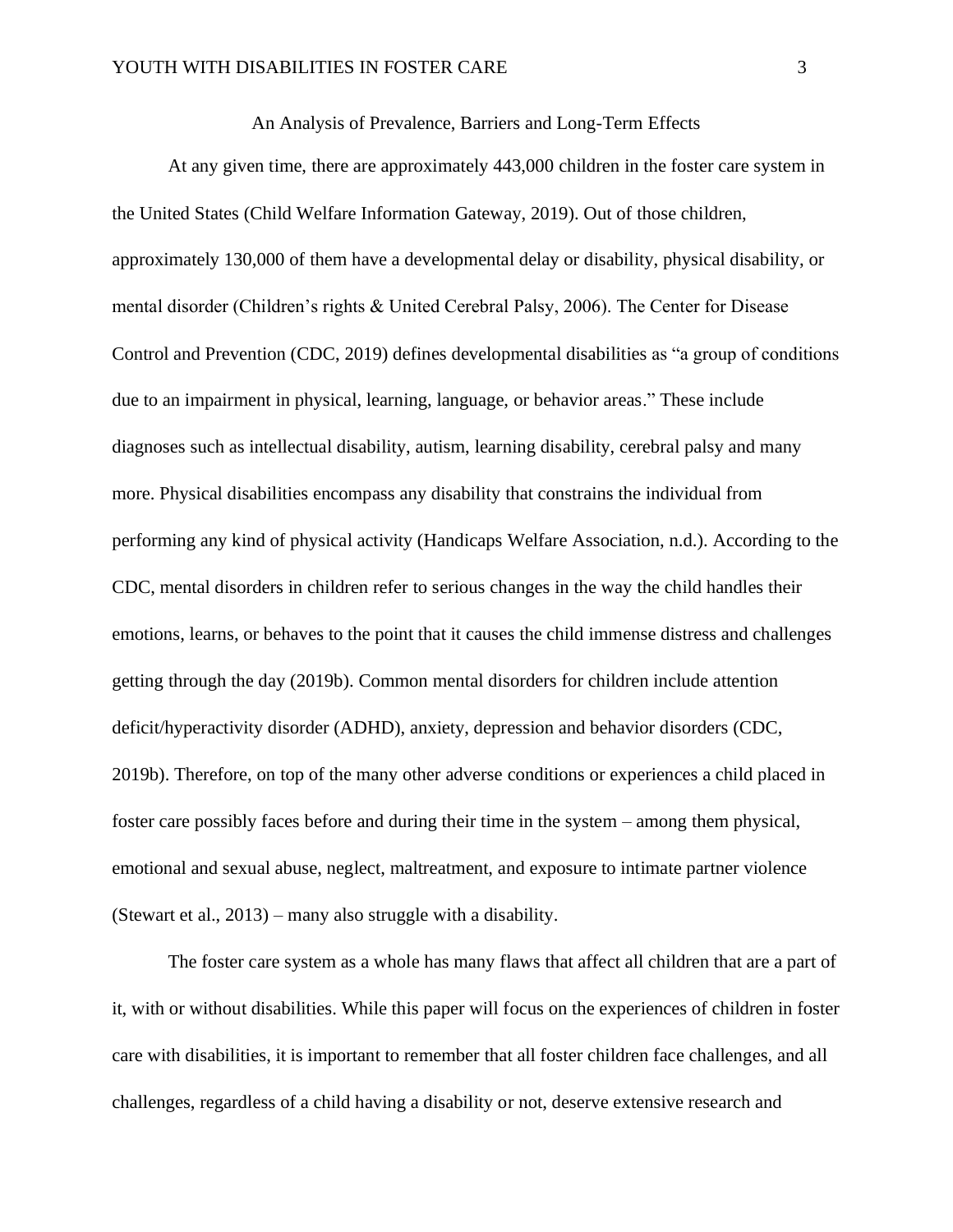advocacy. This paper addresses a plethora of issues, which most people are unaware of, that children with disabilities in the foster care system face on a day-to-day basis. Common barriers such as identification of disability, transition services, education, quality of life and foster parent preparedness that disproportionately affect youth with disabilities in the foster care system are discussed in depth. Then the long-term effects that these barriers have on a child's transition to adulthood will be addressed. Finally, the paper suggests places where further research needs to be conducted and future directions the foster care system needs to take in order to equitably acknowledge the needs of children with disabilities. Overall, the goal of this paper is to increase the general public's knowledge on youth with disabilities in foster care and to encourage a desire for change by suggesting practical directions the foster care system as a whole needs to take. In conjunction with this paper I have developed an education program for prospective foster parents to increase their knowledge on prevalent disabilities, provide a basis on how to adequately care and provide for a foster child with a disability, and give them access to a plethora of resources to help further their knowledge and preparedness (See Appendix).

#### **Prevalence**

To begin to understand the barriers that children with disabilities face while in the foster care system it is important to have a basic understanding of general foster care statistics, disability statistics, and child abuse statistics in the United States. As mentioned before, in the United States there are approximately 443,000 children in foster care (Child Welfare Information Gateway, 2019). Nearly one-third of those children end up in relative homes, almost one-half of those children end up in foster homes that are non-relative, and the rest end up in institutions, group-homes, some sort of supervised independent living situation or they run away. Children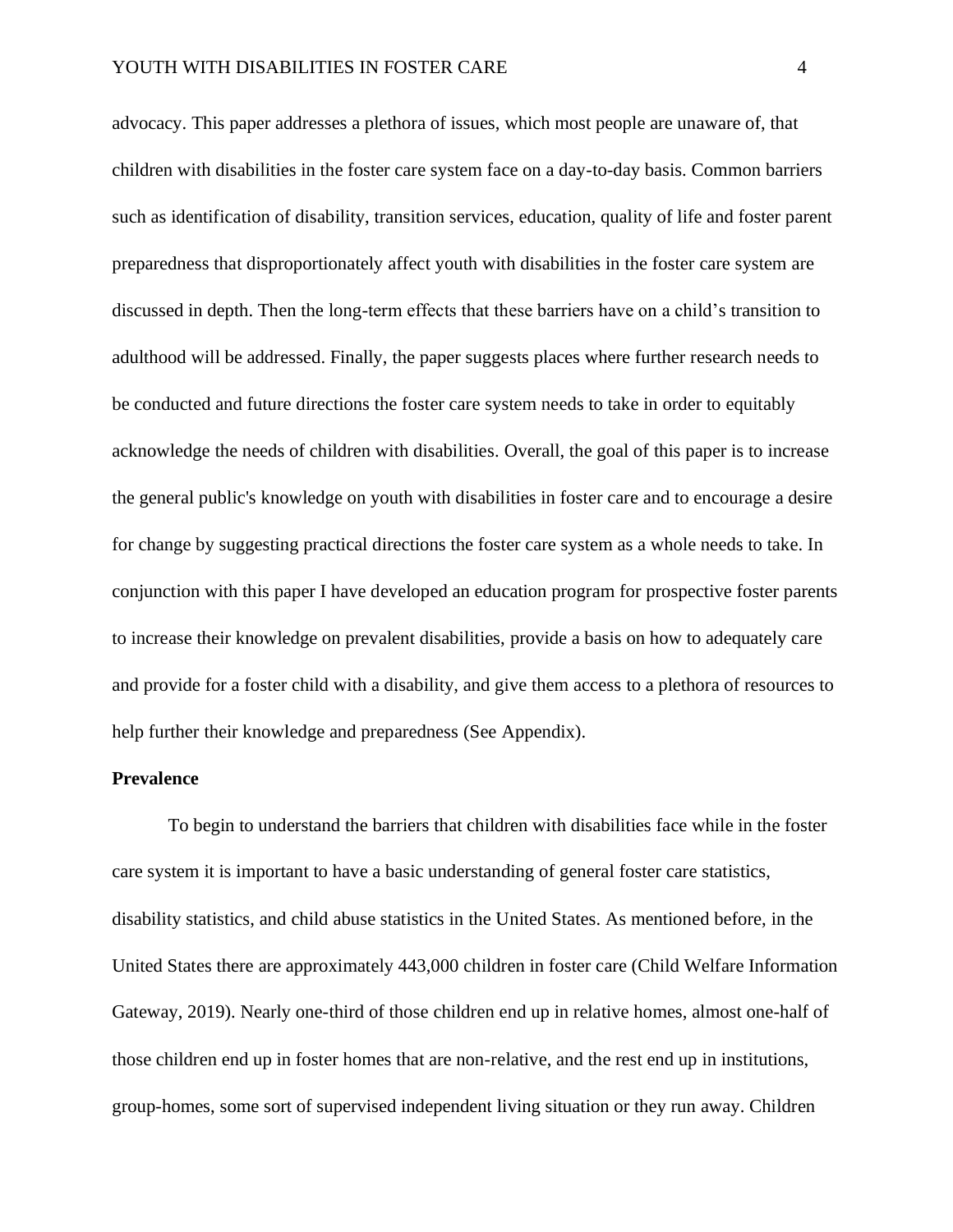can enter the foster care system up to the age of 18; however, the average age of entrance is young, falling at about six years old (Child Welfare Information Gateway, 2019). In the United States, out of all youth ages 6 to 14, approximately 13% are documented to have at least one disability (National Council on Disability, 2008). In the United States foster care system approximately 30% are documented to have a mental, physical or developmental disability, but, as will be explained in the following section, this percentage could be sorely underestimating the true number of children with disabilities in foster care (Children's Rights & United Cerebral Palsy, 2006). In 2017, 674,000 children were victims of maltreatment: 74.9% of them were victims of neglect, 18.3% victims of physical abuse and 8.6% victims of sexual abuse (U.S. Department of Health & Human Services, ACF, & Children's Bureau, 2019). So, the question becomes: how are these separate issues — foster care, disability and abuse — intertwined?

All of these general statistics are significant because it has been found that youth with disabilities are 1.5 to 3.5 more likely to have experienced some form of abuse or neglect than youth who are not documented to have a disability. This is valuable because disabilities are intensified by experiences of abuse or neglect (National Council on Disability, 2008) and youth in the foster care system are abused or neglected at a higher rate than youth who are not part of the foster care system. So, to put this all together, in the United States youth are more likely to experience abuse if they have a disability. In turn, experiencing abuse or neglect are among the highest reasons that children end up in the foster care system (Aurora, 2018) and, therefore, youth born with disabilities are more likely to be abused and, in turn, are more likely to end up in the foster care system.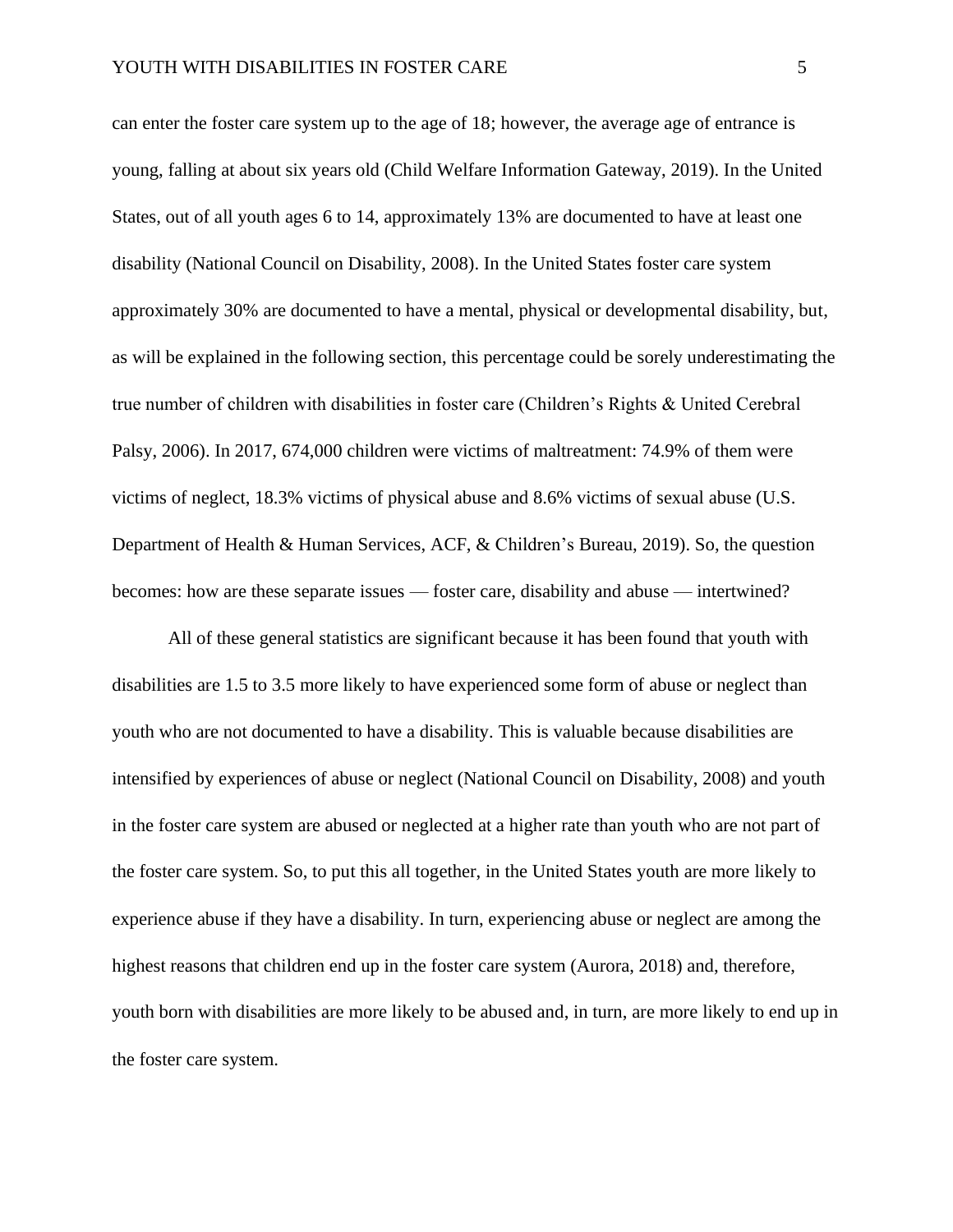The problem is the abuse doesn't end there. The hope would be that once in the foster care system children are safe from any form of maltreatment or trauma, because that is the purpose, right? However, that is not the case. Once in the foster care system, children are not guaranteed safety. One troubling study completed in New York City reported that over 28% of children were abused during their time in the foster care system (Babbel, 2012). In another study, it was reported that over 33% of children were abused during their time in foster care (National Council on Disability, 2008). The prevalence of child maltreatment once in the foster care system varies widely. Other studies have found much lower percentages, ranging between 2% and 5%, of children who are abused once in the foster care system (Biehal, 2014). The important factor is that foster care is supposed to be a safe haven for children and whether 1 child or 1,000 children experience abuse once in foster care there is clearly a problem. In regards to this paper, it is critical to understand and be aware of the prevalence of child abuse before foster care and once in foster care because children with disabilities experience this abuse at an even higher rate. All of these factors, separate or combined, contribute to the four major barriers children with disabilities face in the foster care system that are discussed in the next section.

#### **Barriers to a Safe, Happy and Healthy Foster Care Experience**

This section will address four major barriers that children in foster care with disabilities face at a disproportionately higher rate than children in the foster care system without disabilities. Specifically, it will address the lack of effective disability identification, transition services, education, and lack of foster parent preparedness. These four barriers are by no means the only challenges children with disabilities face; however, they are some of the most prevalent barriers and the ones that harm children with disabilities to a greater extent than children without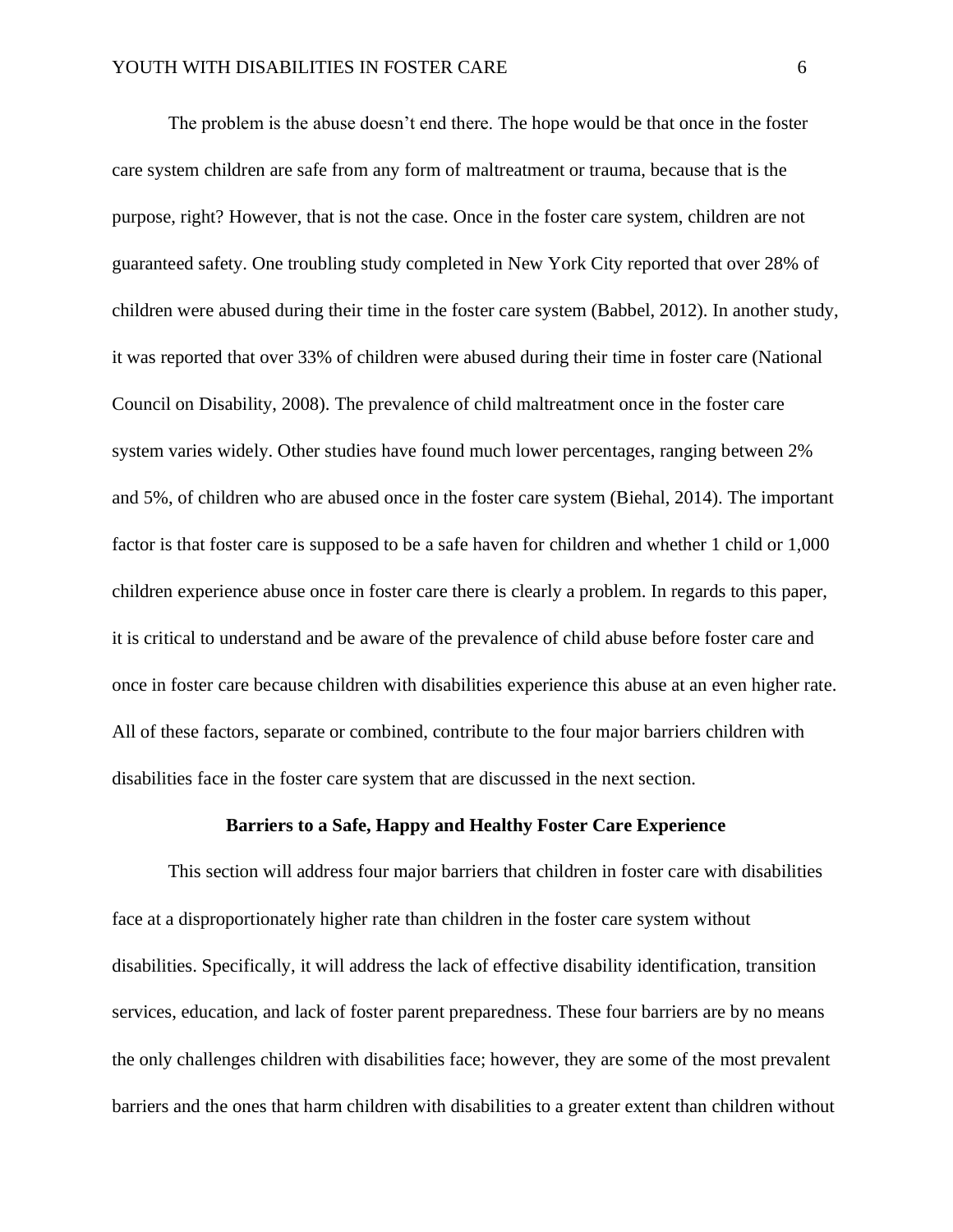a disability. The goal of this section is to raise awareness and increase education on the many problems in the foster care system that specifically target children with disabilities in hopes to lead to changes that will create a system that serves all children equitably and humanely.

#### **Identification of Disability**

One major problem in the foster care system is the identification and assessment process used for recognizing, diagnosing and providing services to children with disabilities (United Cerebral Palsy and Children's Rights, 2006). The Child Welfare League of America (CWLA) and the American Academy of Pediatrics (AAP) created specific guidelines that call for mandatory health assessments to be given to all children entering the foster care system. Specifically, the AAP guidelines state that assessments need to be inclusive of every child entering the system, the assessments need to identify possible physical, mental or developmental health related issues, and the assessments should be given by a clinician that is well versed in working with children in foster care (Leslie et al., 2003). In addition, research has shown the value of a trauma informed assessment for foster children that can help to identify behavioral disorders and mood disorders in children entering the system (Forkey, Morgan, Schwartz & Sagor, 2016; American Academy of Pediatrics, 2013).

The guidelines created by CWLA and AAP are great in theory; however, they are not being put into practice. Research has shown that the majority of children in foster care are assessed for physical health problems; however, mental health and developmental problems are frequently not tested for during the assessment process and, therefore, are left unidentified and untreated (Leslie et al., 2003). Specifically, over 40% of child welfare agencies — in a sample of 92 — had no policy to assess and identify children who were entering foster care with mental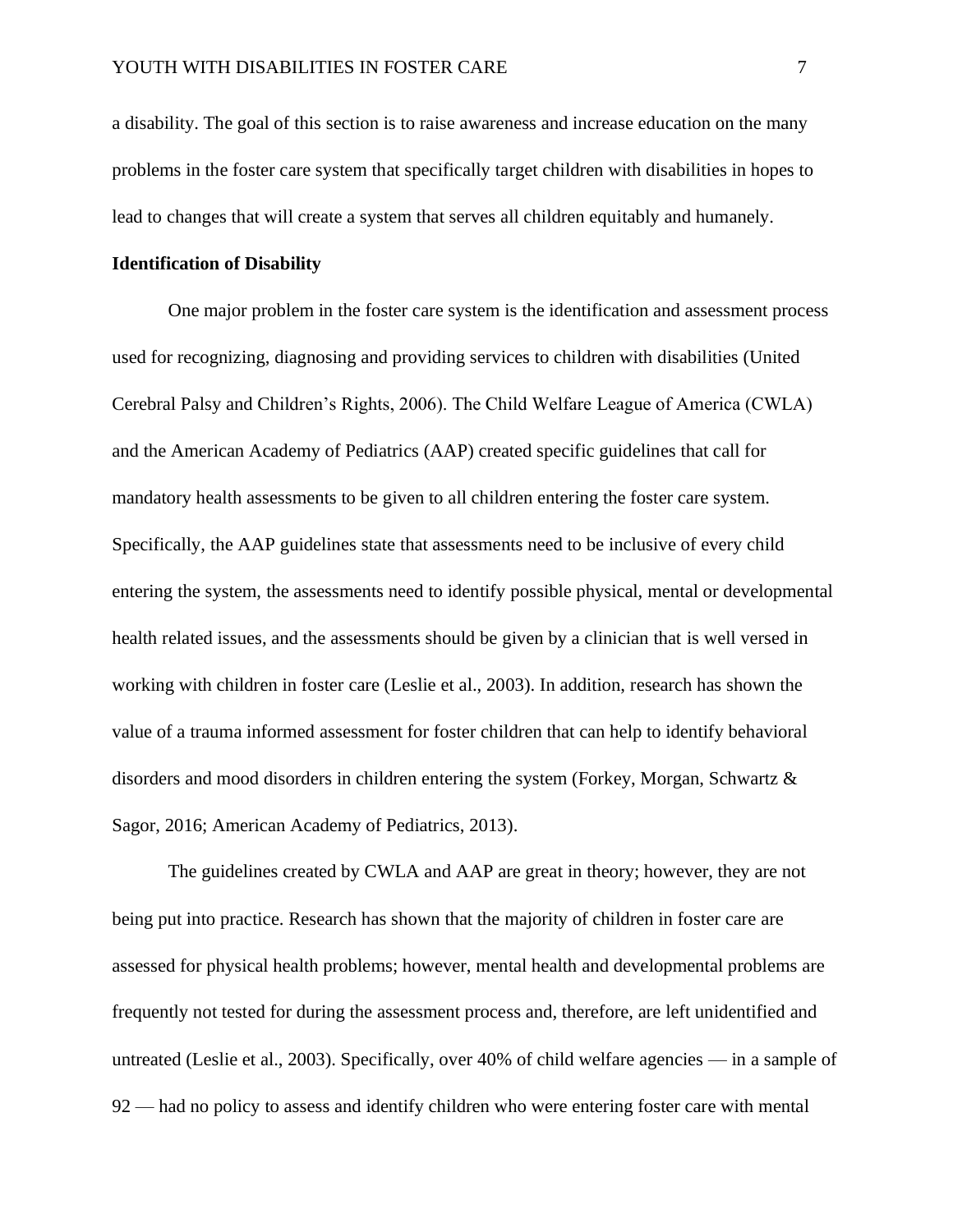health problems or developmental problems; whereas, 94% of agencies assessed all children for physical health problems (Leslie et al., 2003). Therefore, while the notion is in place and the research supports that children should receive a comprehensive assessment that encompasses more than a child's physical well-being, the necessary steps to actually ensure that proper and effective assessments take place is not happening.

Firstly, the lack of adequate disability identification in the foster care system stems from the fact that there is not one assessment process to identify disability that is utilized or that has been proven to be effective in the United States (Children's Rights & United Cerebral Palsy, 2006). The fact there is not currently a universal assessment that all children receive upon entry into the foster care system is problematic. It is problematic because caseworkers and investigators working in the foster care system do not typically receive adequate training or preparation on how, when, or who to refer a foster child to for proper identification and assessment of children with disabilities (Children's Rights & United Cerebral Palsy, 2006; Leslie et al., 2003; Giardino, Hudson & Marsh, 2003). The lack of training or preparation of caseworkers and investigators could mean that children in foster care aren't being assessed at all when they enter the system. Therefore, changes must be made to create one comprehensive assessment process that can be utilized across all state foster programs to identify disability. This assessment process would happen for all children upon their entry in the system. For now, because the development of a comprehensive assessment will take time, there must be better training for caseworkers and investigators on how, when, and who to refer a child to for an adequate assessment.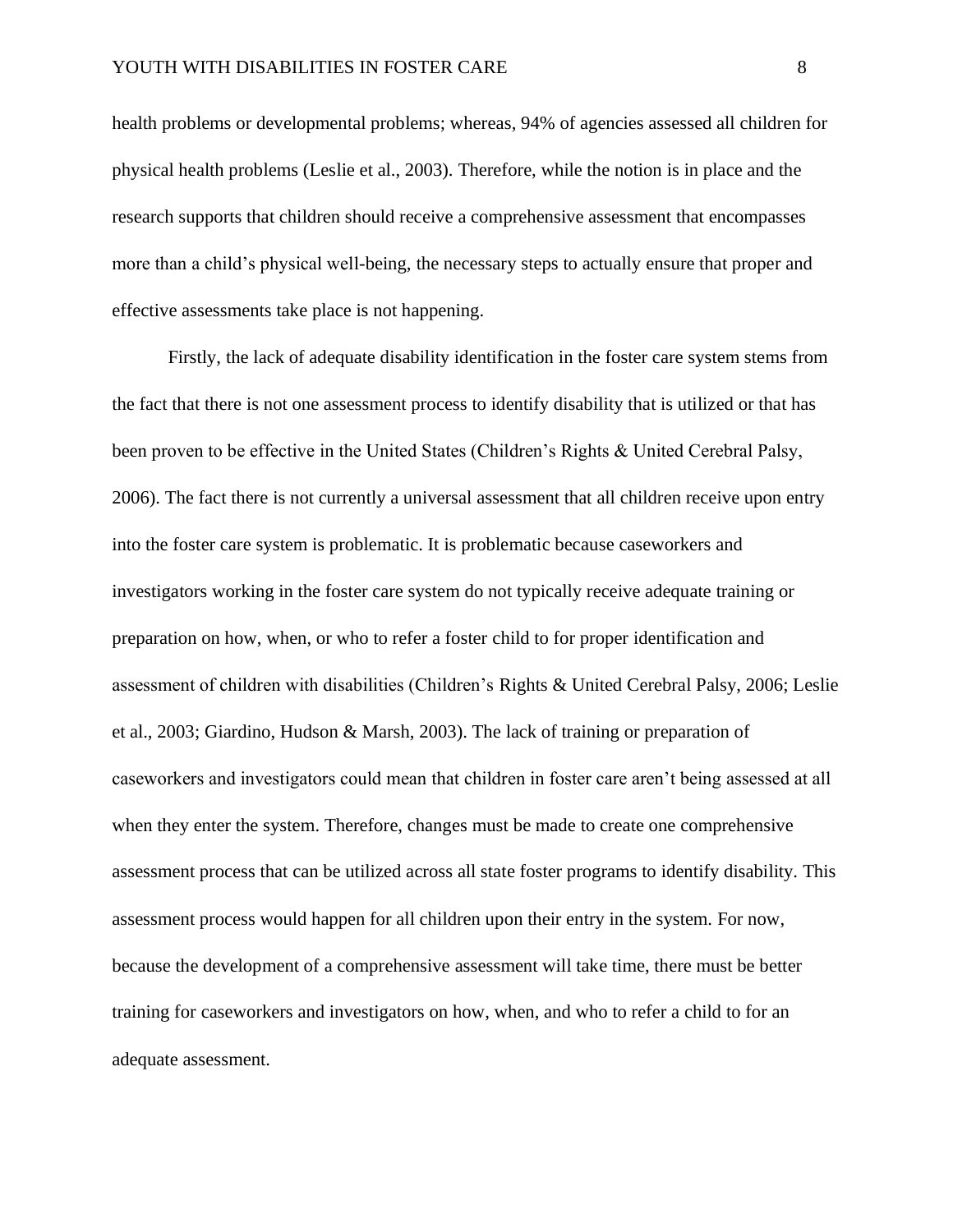Overall, lack of identification of mental, behavioral and developmental disorders in the system is problematic because it makes it impossible to define or understand the needs of children with disabilities in foster care when the data collected on them is not an accurate portrayal. The reason this is problematic is because this lack of training results in underreporting of disabilities in foster care. This means that the overrepresentation of youth with disabilities that is currently known in the foster care system could be much higher and, therefore, the system is possibly under-serving thousands more children than is currently known. Underreporting of disability status in the foster care system can also lead to a lack of services that specifically cater to the needs of individuals with disabilities. In addition, it causes a lack of research on the effectiveness of these services due to a perceived absence of need. Finally, underreporting can lead to the placement of children with disabilities in inappropriate settings within the foster care system (Children's Rights & United Cerebral Palsy, 2006). Not all foster parents are prepared to foster a child with disabilities, and most foster parents do not receive the proper training. Therefore, due to this lack of proper identification, foster children with disabilities are placed into homes that are not able to meet their needs. Once children are placed in a home that cannot meet their needs it becomes more likely that the child will have to be moved to a different home placement, which, in turn, means a different school placement and new services having to be found in that location.

It is not only the lack of identification of children with disabilities that is troubling, but it is also the discrepancies within the data and the under-utilization of the data that is collected. The National Council on Disability (2008) conducted an extensive report that used an abundance of research studies to present the issues within the foster care system that affect children with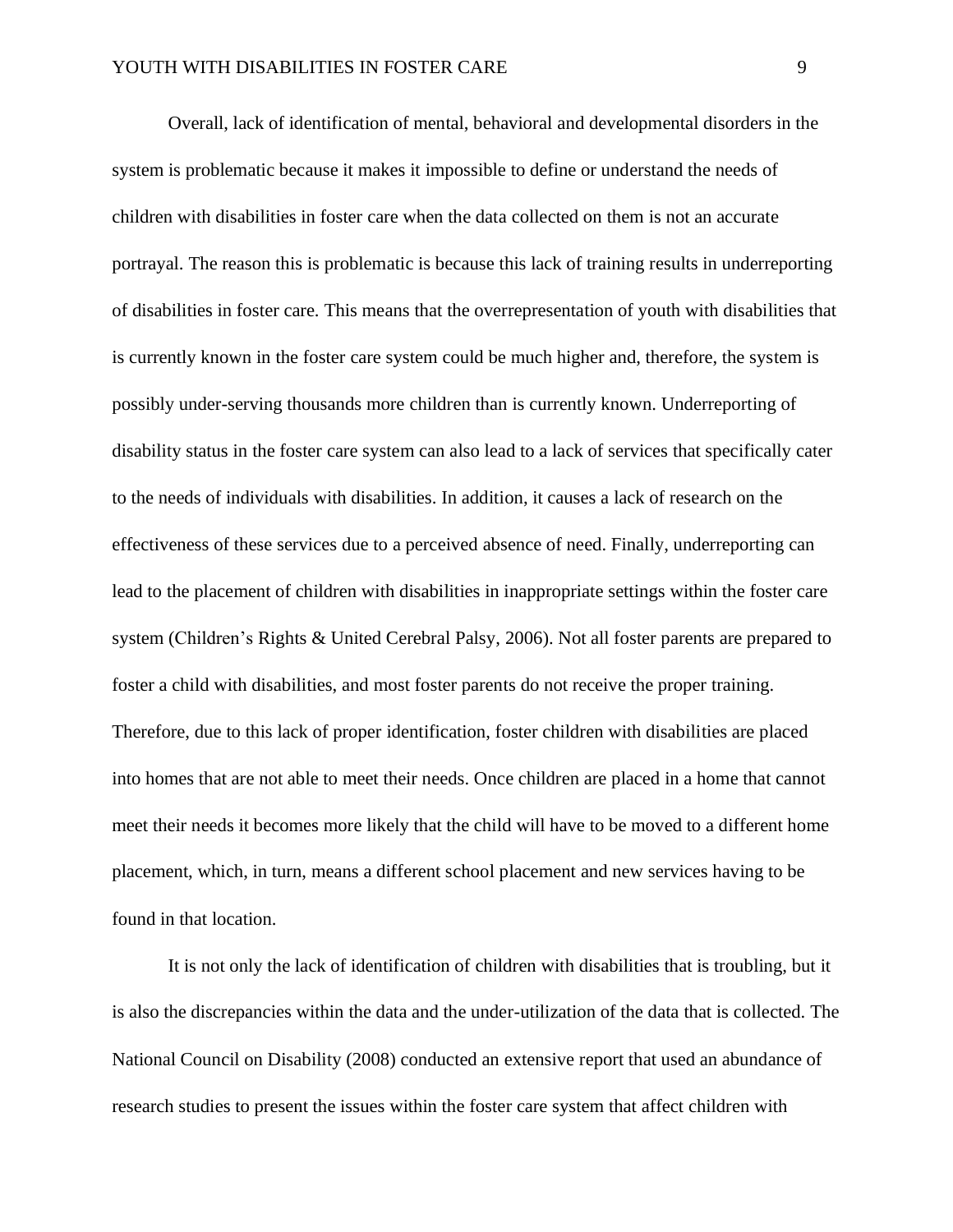disabilities. Through their research, several studies found that children with disabilities in the foster care system are somewhere between two to three times more likely to be abused when compared to children without disabilities and 20% to 60% of children in foster care have a developmental disability or delay. First of all, these two findings represent the wide range of data that currently exists on the prevalence of children with disabilities; between 20% to 60% is a wide range that does not give a true or concrete representation on the number of children with disabilities in the foster care system. This statistic is one representation of the discrepancies that exist among the data collected on children with disabilities in the foster care system.

Secondly, this review suggests that while raw data typically exists on most of these youth, the problem is that this data is rarely utilized to inform better policies and practices (National Council on Disability, 2008). Essentially, the important and informative data that could be utilized to inform better policies and practices for children with disabilities in the system is collected then ignored. Overall, this review makes it evident that the identification of type, prevalence and potential causes of disability in the foster care system is lacking. Specifically, the problem stems from how this information is collected and shared. In turn, the lack of identification makes it unlikely that children with disabilities will be offered the services, support and safety they need. Furthermore, this barrier makes policy change regarding disability in the foster care system virtually impossible.

It is important to remember that identification and assessment in the foster care system play a crucial role in granting the services necessary to provide these children with a happy and safe life that allows them to thrive while in the foster care system and once they exit. Lack of proper identification and assessment of disabilities in the foster care system is the first stepping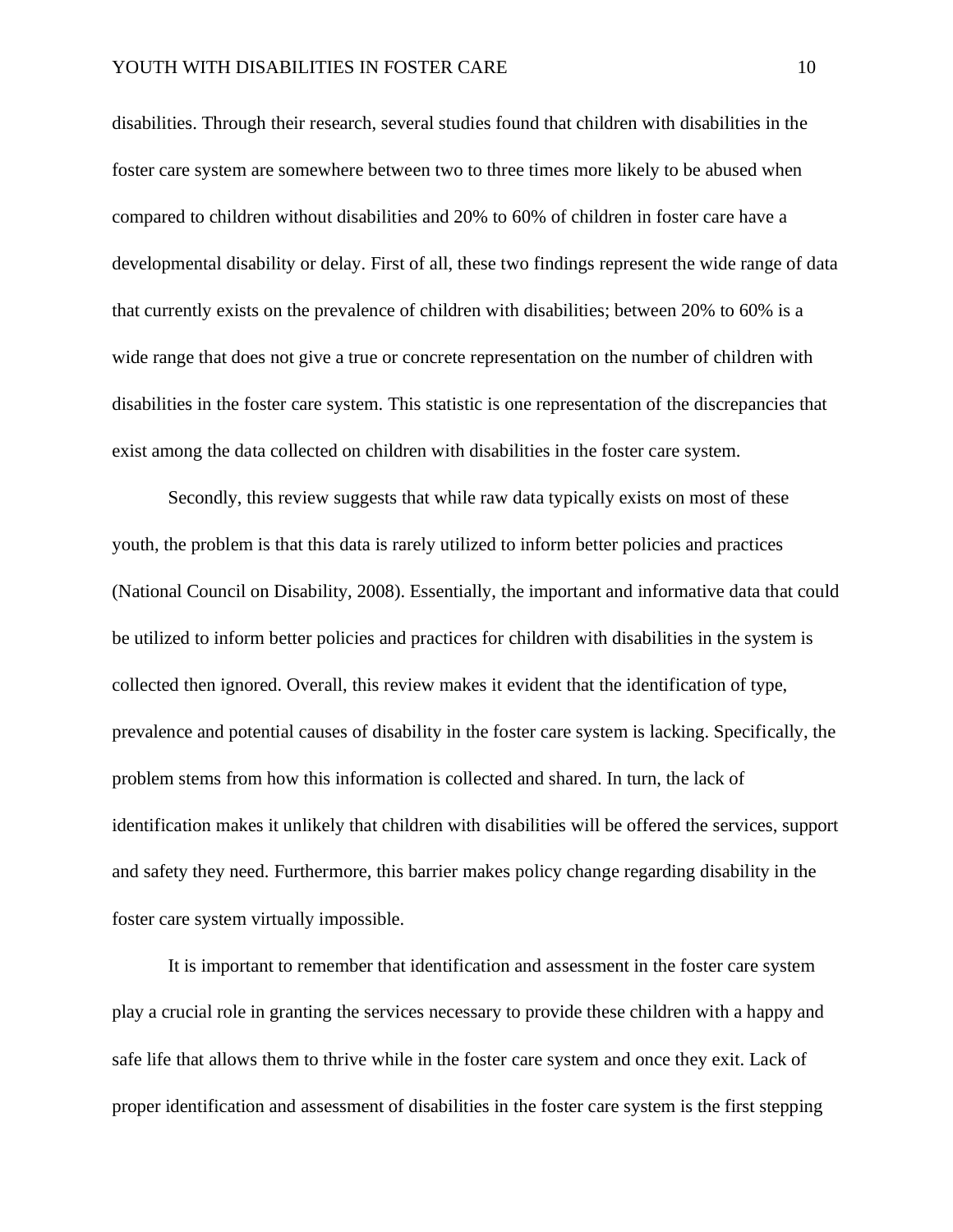stone in a cascade of other barriers that negatively affect a foster child's life, which will be discussed below. Many children in general, but even more so for children with disabilities, aren't able to properly communicate their feelings or needs; therefore, data can play a key role in expressing to child welfare workers and foster parents the potential best services and supports for a child with a disability that have been shown to be highly effective for children with similar diagnoses.

#### **Education**

Most people and experts alike can agree that a good education is a vital part of making a child's future bright and successful. When it comes to some of our most vulnerable youth, children with disabilities in foster care, it is extremely important to provide them with educational services that meet their needs; however, this is not currently the case. The education of children with disabilities, in general, has been greatly improved because of the Individuals with Disabilities Education Act (IDEA). This act works to ensure that every individual student is provided the education they need (National Council on Disability, 2008). In 2017 alone, seven million children, 14% of total public school enrollment, received special education services under IDEA (McFarland et al., 2019). So, the importance of IDEA should not be undermined; however, there are certain improvements that could make the act better and further increase its goal of educational inclusivity for all students.

The problem stems from the fact that the policies of IDEA do not take into account the special circumstances of children with disabilities in foster care, such as frequent school changes and not having parents to make important decisions for them (National Council on Disability, 2008). Due to frequent school changes, lack of a consistent parental figure to make decisions,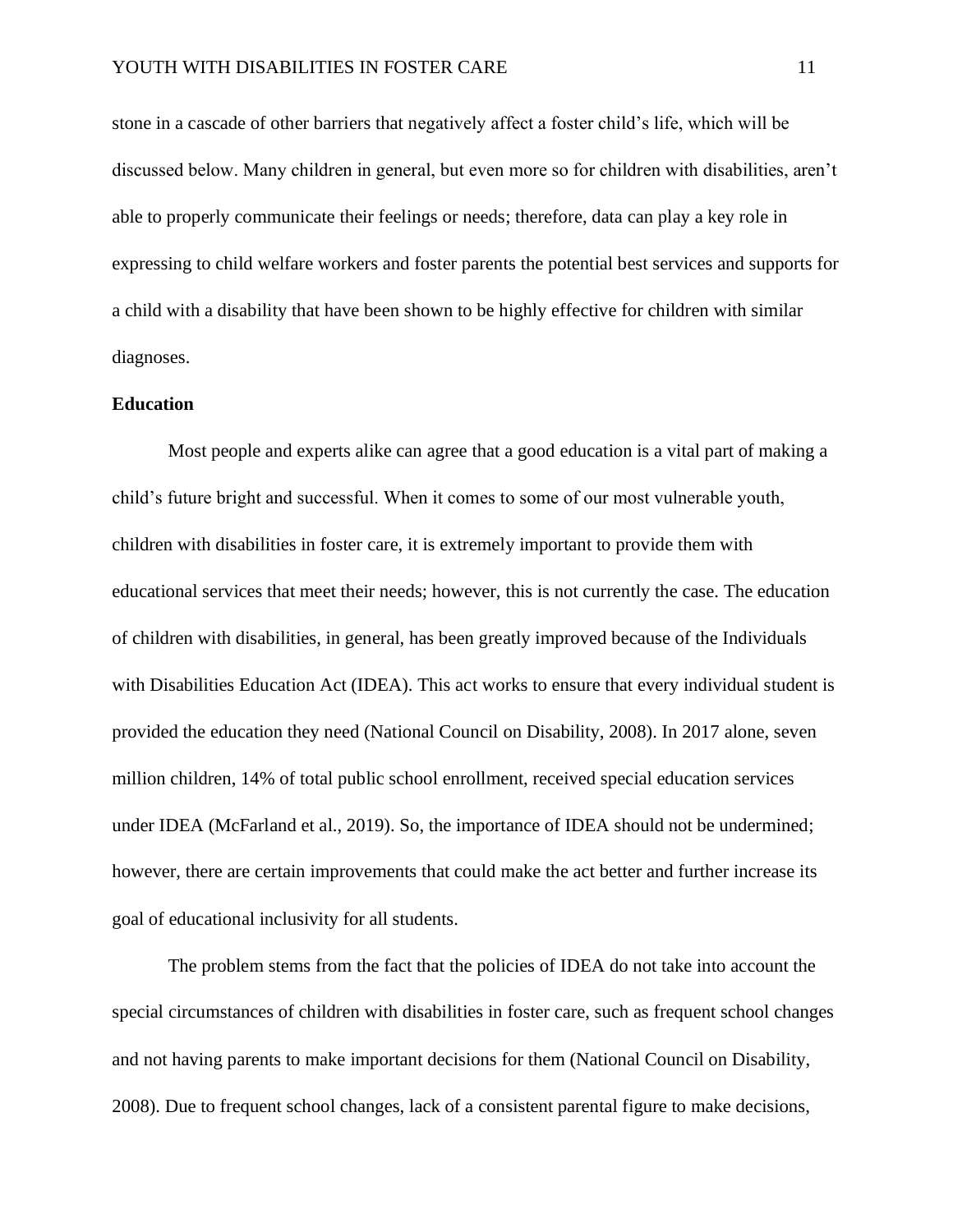and other unique circumstances a foster child may face, the special education services that are offered to children with disabilities who are also part of the foster care system may be different than the services offered to a child who has disabilities but is not part of the foster care system. This is of the utmost importance considering at any given time approximately 30% to 45% of children in foster care could be receiving special education services in comparison to 10% of the general population (Geenen & Powers, 2006b; Zetlin, 2006; Geenen & Powers, 2006a).

A research review investigated the struggles that foster children with disabilities face in regards to education (Stanley, 2012). Stanley found that because of the unique circumstances of children with disabilities in foster care, they often face more challenges in having proper access to special education services. Children with disabilities in foster care experience far more home placements than children without disabilities in foster care, and more home placements lead to more frequent changes in school districts (Geenen & Powers, 2006b). Specifically, frequent changes to new schools reduce the opportunity for educators at each new school to properly identify and evaluate the disability of the student and what services they need. This happens because of a lack of communication between social workers and new foster parents (Stanley, 2012). Essentially, this means that the child's disability status gets lost in translation. Another problem stems from the fact that services are often delayed due to confidentiality issues, legality issues, and lack of knowledge on the part of the social worker, foster parents and teachers in regards to whose right or responsibility it is to make educational decisions for a foster child which will be discussed in detail below. Therefore, by the time many of these foster children with disabilities are offered services, they are once again placed in another school, where the process begins all over again.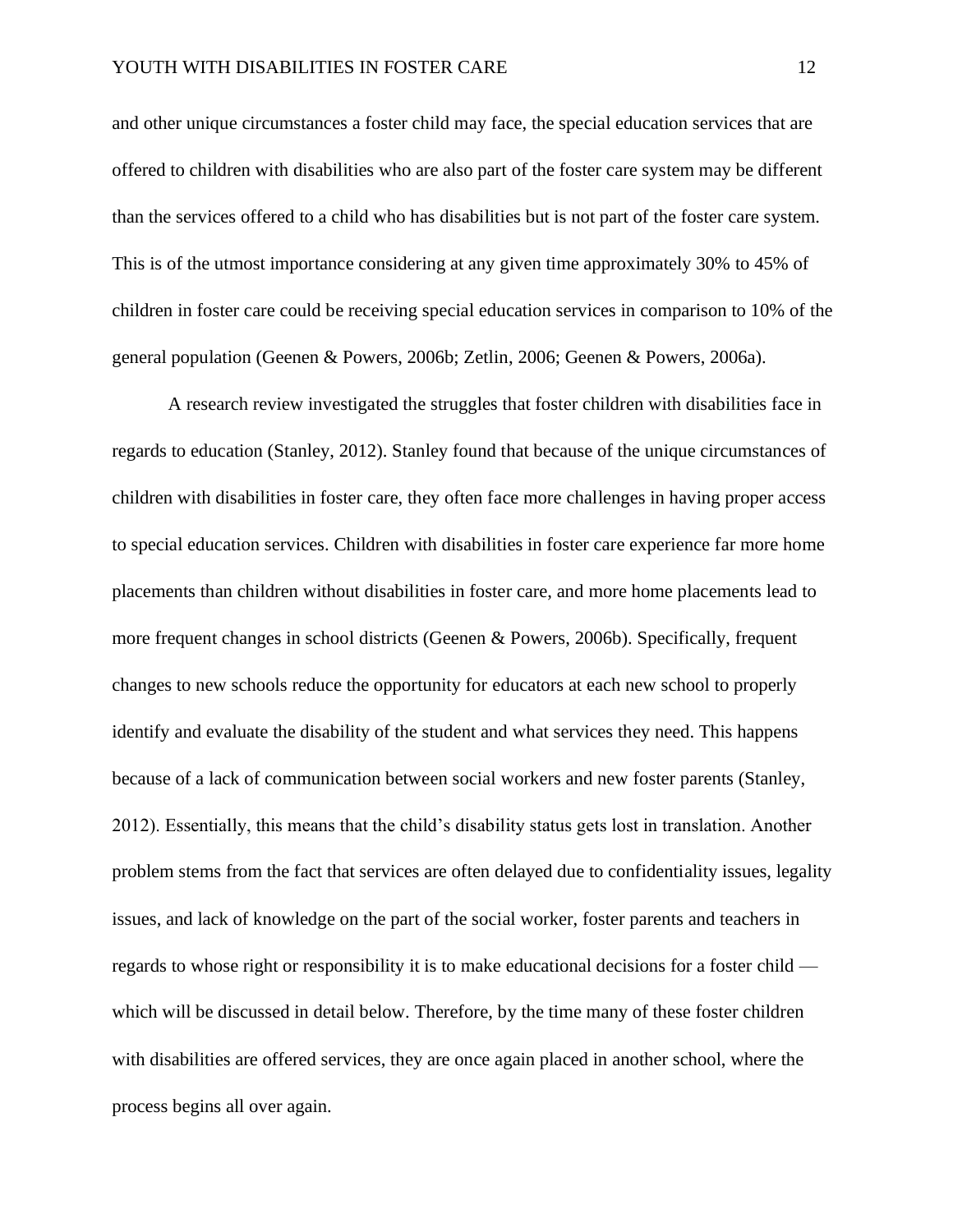Another challenge that foster children with disabilities face with education is issues with confidentiality and legality (Zetlin, 2006). Oftentimes child welfare workers don't make schools aware that a child is in foster care or don't share with the school who is in charge of making the child's educational decisions because the social workers are frequently unaware of the educational status of children on their caseload due to how large their caseload is (Zetlin, 2006). Secondly, many social workers don't regard education as a high priority and, therefore, allow it to be put on the back burner (Zetlin, 2006). Therefore, confusion exists about who has the authority to sign special education forms or attend meetings about educational decisions for the child, such as an Individualized Education Plan (IEP) meeting. This happens because the biological parents either are not in the picture or do not have the legal right to make decisions for the child. Overall, this makes it difficult for educators to know who has the legal right to make educational decisions for the child. Also, foster parents often aren't aware of the rights of the child placed in their care either and this is especially true when the child is frequently changing foster homes (Zetlin, Weinberg, & Shea, 2006). Overall, this leads to proper education services being offered in an untimely manner or not being offered at all.

In another study conducted by Geenen and Powers (2006b), it was revealed that children in foster care and special education demonstrated lower academic performance than children who are either only part of the foster care system or are only part of a special education program. The purpose of this study was to gain a better understanding of how a child being a part of two challenging systems simultaneously — foster care and special education — affects their education. This study revealed many significant challenges that foster care children in special education face to a greater extent than children who are only a part of the foster care system or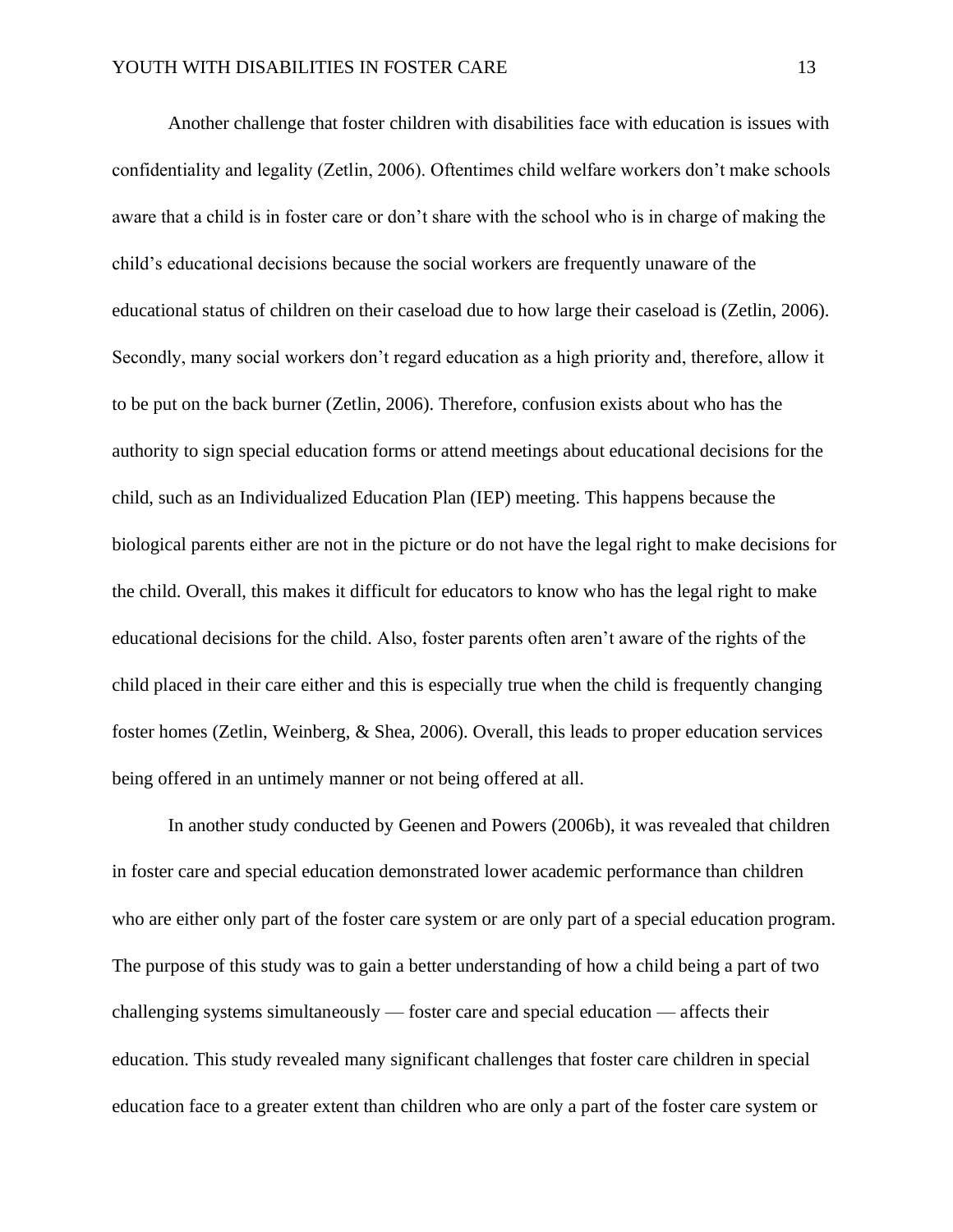only part of the special education system. Not surprisingly, but important to note, in contrast to children in general education, foster care children in special education were found to have lower GPAs, change schools more frequently, earned less credit towards a successful graduation, and had lower scores on state testing.

In comparison to other children who were only part of the special education system it was found that children in foster care with disabilities had more restrictive special education placements. For example, 30% of children in foster care and special education were placed in the most restrictive special education program possible whereas only 15% of children receiving special education services were placed in the most restrictive special education program. Finally, in contrast to other children who were only part of foster care, children who were part of the foster care system and received special education services had more foster home placements. This study makes it evident that children in foster care with disabilities disproportionately face educational barriers in comparison to peers who are only part of the foster care system or only part of the special education system. More research needs to be conducted to gain a better understanding of how special education services can be altered to adequately accommodate children who are also part of the foster care system.

The IDEA states that every child should get the educational services they deserve. This should be no different for a child in foster care. With a vulnerable population it is vital that they get the services they need and this is especially important in the realm of education. It is necessary that educators are aware of the foster child's circumstances and that the process moves quicker and smoother between each school transition. Of course, the ideal scenario would be for foster children to stay in one home and one school, but unfortunately that is not easy to achieve.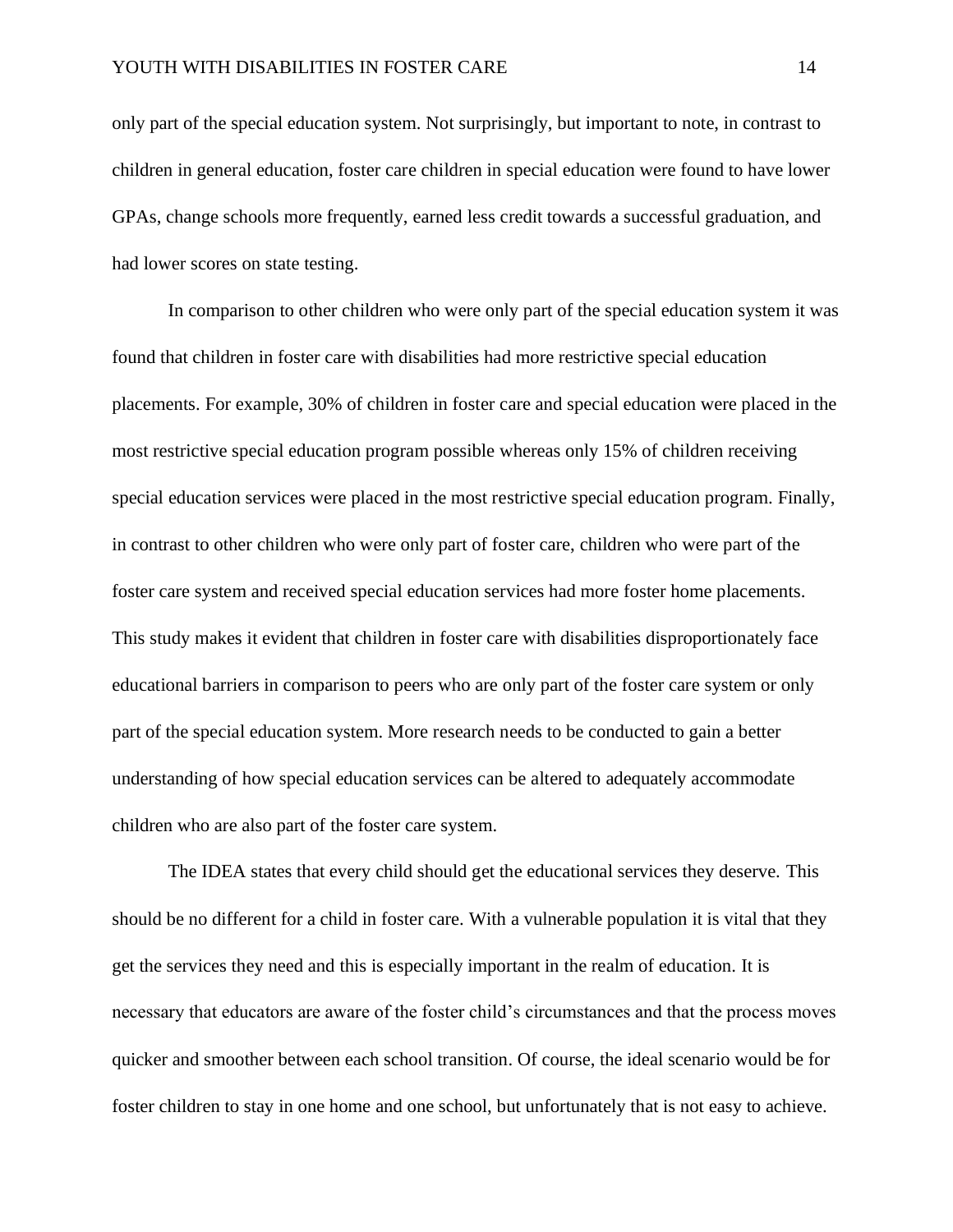However, offering the correct special education services in a timely manner, increasing communication between social workers, teachers and foster parents on the child's education status, frequent reevaluations of the child's current services to ensure they are learning in the best way possible, and more research on the educational needs of foster children with disabilities are all ways to achieve a smoother transition between schools that will best meet the needs of the child.

#### **Transition Services**

Every year approximately 21,000 young people "age out" of the foster care system, meaning they hit the age of majority, 18 years old in most states, or they graduate from high school and are no longer offered foster care services (Harwick, Unruh, & Lindstrom, 2020). Of these 21,000 young people it is estimated that anywhere from 30% to 80% are diagnosed with a disability (Hill, Lightfoot & Kimball, 2010). Transition services are available and vary from state to state, but the problem is that transition services are not catered to meet individual needs. Every child in the foster care system, whether or not they have a disability, should have an individual transition plan that addresses their specific needs as a unique individual. This section will address the transition services currently offered to children with disabilities in the foster care system and how these services are insufficient in supporting their needs.

Today, there is a constantly growing body of research that addresses the transition of students with disabilities into adulthood; however, there is a staunch lack of research on the transition experiences of children who have a disability and have also been a part of the foster care system. It is typically challenging for children with disabilities to transition from education to higher-education or education to employment, but when disability and foster care intersect the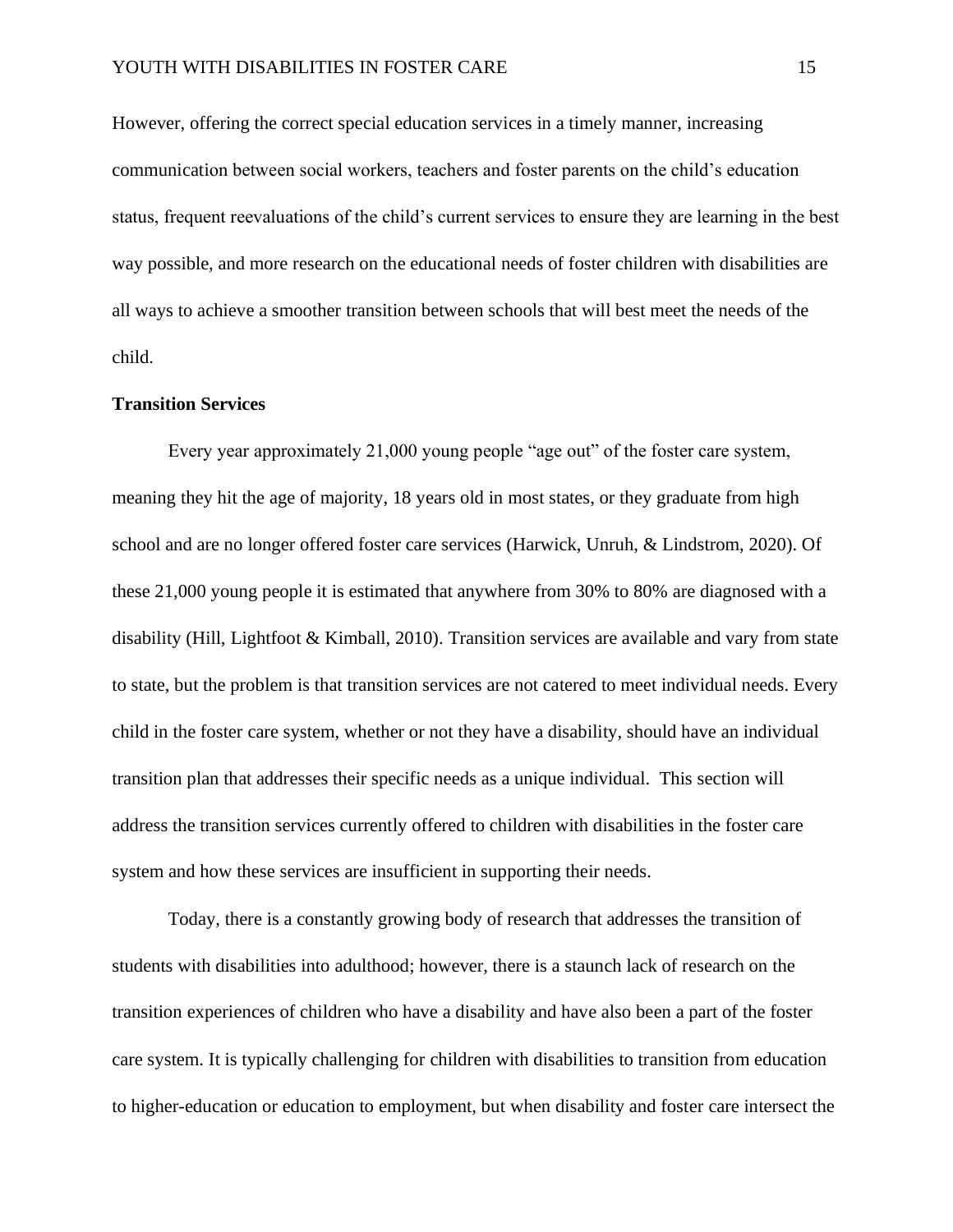challenge only becomes greater (Harwick, Unruh, & Lindstrom, 2020). Below, I will describe the minimal amount of research studies that examine the transition experiences of children in the foster care system with disabilities in order to show the need for not only more services that are specifically catered to children with disabilities, but also the need for a greater body of research on this topic.

A recent study published this year, 2020, was conducted in order to begin the much needed process of filling in the gaps on the research about the transition experiences of foster children who have aged out of the system and also have a disability (Harwick, Unruh, & Lindstrom, 2020). Specifically, seven people who aged out of the system and also had a disability diagnosis were interviewed to get a first-hand perspective on their experience of transitioning out of the system. This study found that any transition services or supports, such as independent living plans (ILPs), positive adult relationships, special education services, or therapeutic services, that were offered were overshadowed by numerous barriers. Some of the barriers encountered that impeded a successful transition were poor communication within and between systems, lack of coordinated services, frequent placement changes during their time in foster care, lack of mental health or disability services, and poor relationships with foster families. All of these things individually, but most importantly in combination, made it very challenging for these foster children with disabilities to have a successful transition out of foster care and into their adult lives. The seven foster alumni with disabilities who participated in this study found it crucial for service providers and caregivers to have increased and better training because it is impossible for them to provide or refer to proper and effective services if they lack an understanding on what services are available or how to gain access to these services. This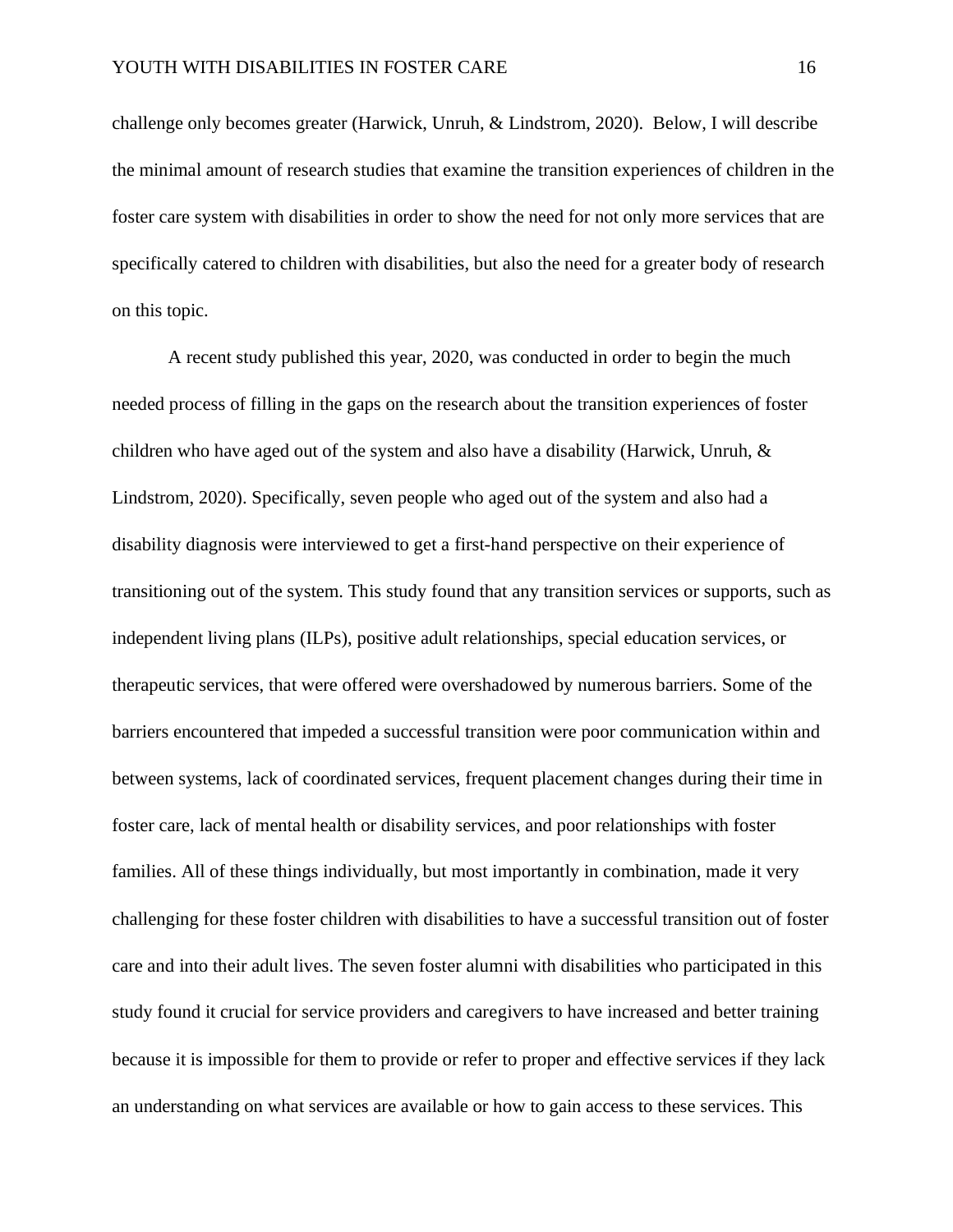study expanded the body of research on children with disabilities who have been a part of the foster care system. It highlights the vital importance of increasing awareness on the systems, people and services that affect the lives of children with disabilities during their time in foster care and long after.

Another study conducted by Sarah Geenen and Laurie Powers investigated Individualized Transition Plans (ITPs) for a total of 90 students – 45 of whom were in special education and in foster care and 45 of whom were in special education but not in foster care (2006a). This study found that the students in both special education and in foster care had ITPs that were poorer in overall quality than the students who were in special education but not in foster care. More specifically, the students in both special education and in foster care had significantly fewer objectives and future goals than the students in special education only. Only 31% of the ITPs for the foster care group had goals written about attending college, only 16% of the ITPs for the foster care group had goals written about developing crucial independent living skills, and 20% of students in the foster care group had no transition plan whatsoever. In comparison, 60% of the special education group only had goals written about attending college, 47% had goals written about independent living skills and no students in special education only group had no transition plan.

These percentages present a stark disproportionality between quality and content of transitioning planning for students in special education only and students in special education and foster care. Essentially, this study shows that there is a lack of planning when it comes to the future of children with disabilities that are in the foster care system. There is a lack of goals written in general, and, when goals are written, they are vague and underestimate the future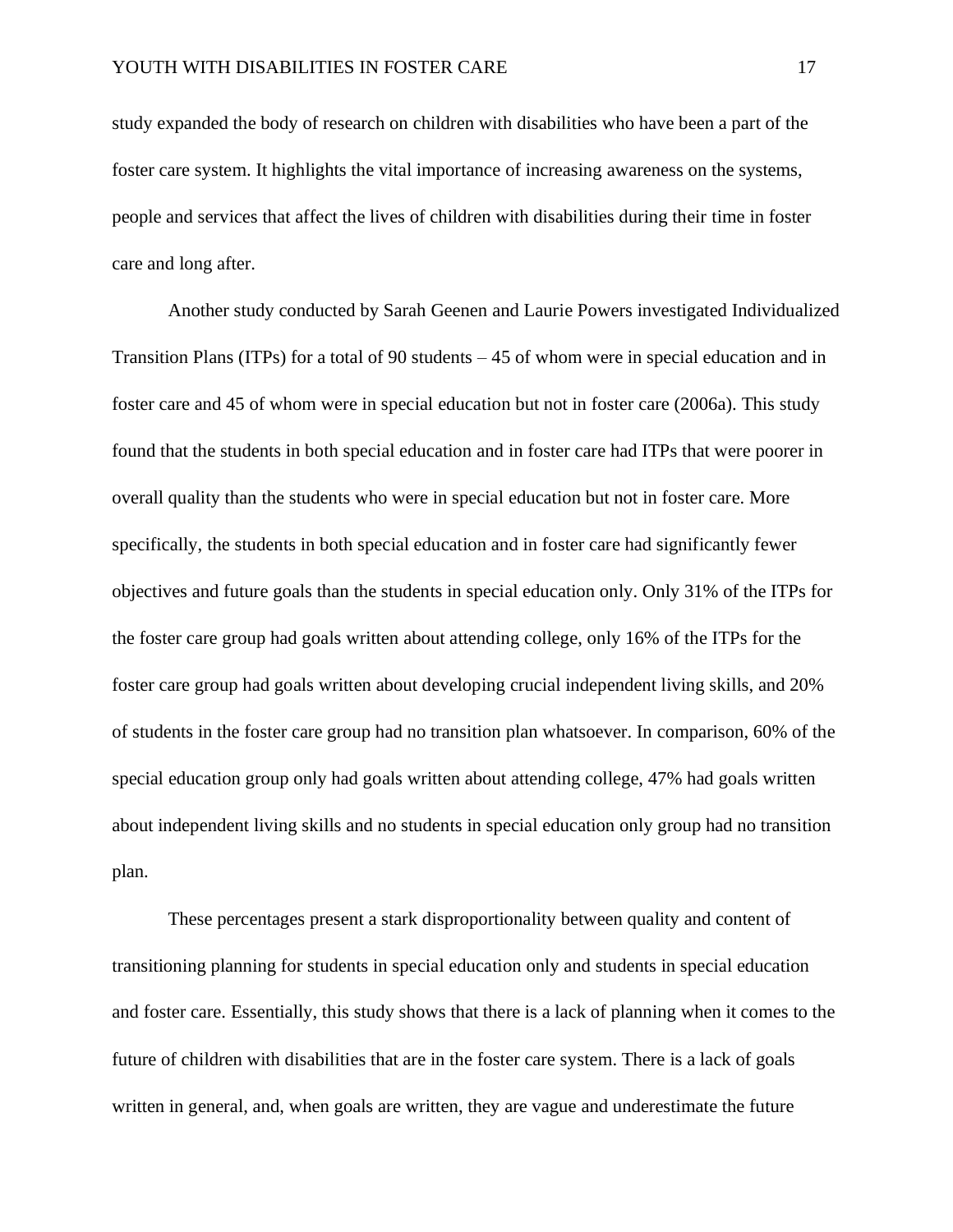possibilities for youth with disabilities in the foster care system. This makes it difficult for these youth to transition when they age out of the foster care system because they have not been working towards meaningful educational goals during their time in foster care and, therefore, aren't aware of the future possibilities of how to achieve a successful and fulfilling life after foster care.

A study conducted by Hill, Lightfoot, and Kimball examined the transition services that the foster care system makes available for foster children with disabilities and the transition services that are offered from other service providers (2010). This study surveyed county workers involved in Minnesota's Support for Emancipation and Living Functionally (SELF) program. This program helps provide funding to different counties so that they can provide services to support youth aging out of foster care. Service providers from 38 counties responded to this survey about how the SELF program specifically supports children with disabilities. The most important finding of this study is that while transition services are being offered to children in foster care with disabilities, there are very few services that are directly offered to meet their needs. This is problematic because a child with a developmental disability, such as autism, requires different services than a child without a developmental disability. For example, a child with autism may require specific services, such as occupational therapy, to help them develop proper communication skills or fine motor skills that can aid in gaining independence (Bhandari, 2018). Whereas, a child with a physical disability may require different services, such as physical therapy, to help them develop gross motor skills that will aid in gaining independence in a different way than may be necessary for a child with autism. The majority of respondents, all of whom are professionals who have worked or are working with children with disabilities in the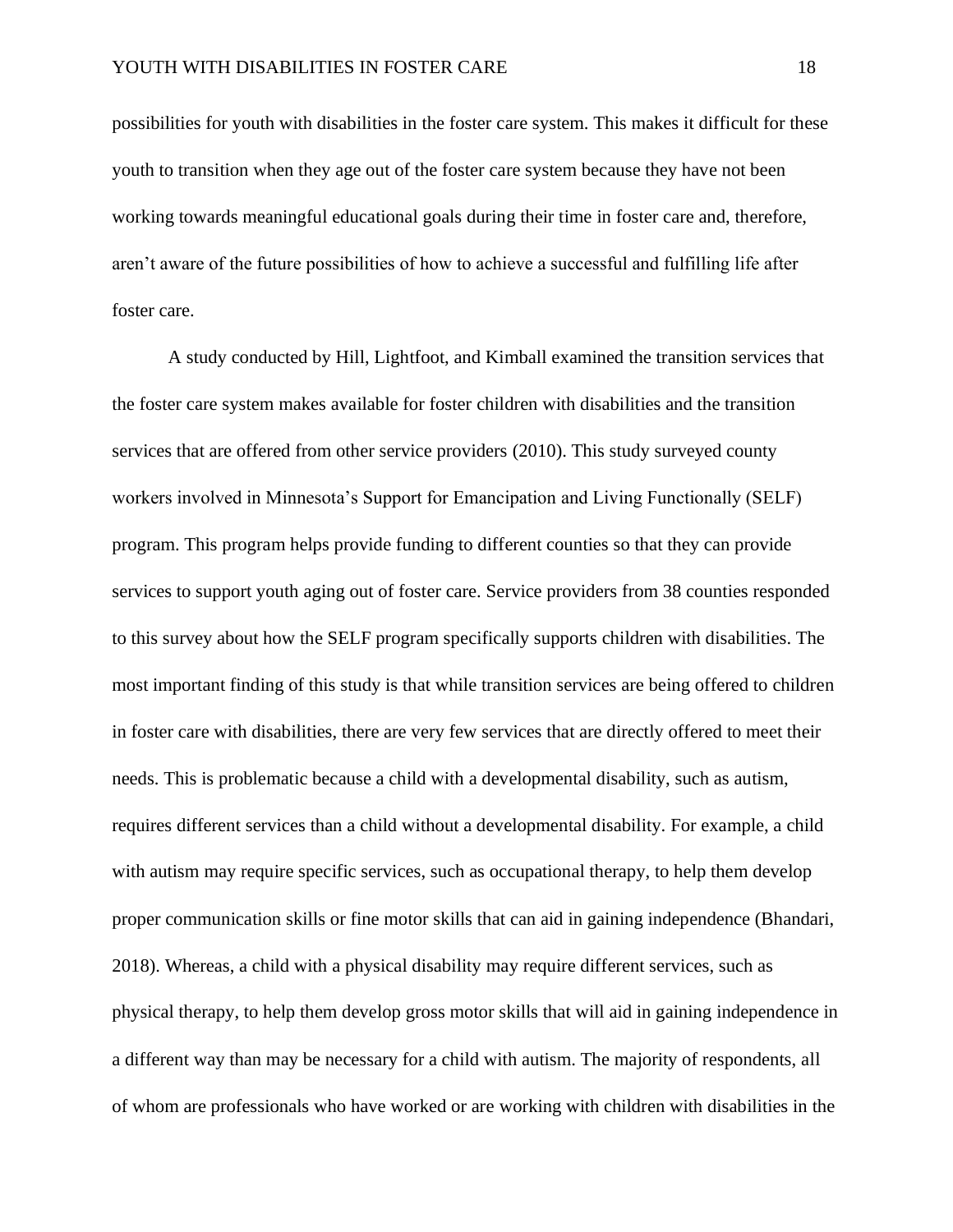foster care system, reported that services offered to these children are merely adequate. Children deserve better than adequate, especially when it is their future on the line.

Overall, the transition service needs for youth with disabilities in the foster care system are not sufficiently being met. These children do not have written transition plans, when transition plans are written they are not detailed, there are not many transition services specifically tailored to youth with disabilities, transition services that are offered are only adequate, and when transition services are offered there is a plethora of other barriers that stand in the way of them being effective. Transition services must be focused on and built upon through the entirety of a child's time spent in foster care. They are not something to be pushed on the back burner, as the services offered have the potential to affect these children for the entirety of their life in a negative or positive way.

The next step to be taken is to increase the body of research on the services offered to children in foster care with disabilities. Along with increasing research there must be better training of foster parents and social workers on how to get their children proper services and what services are offered, which will be discussed in detail in the following subsection. Finally, the services that are offered need to be individualized to meet the needs of every unique child in the foster care system. In combination, these changes will enhance the likelihood that transition services change a foster child's life in a positive way.

#### **Foster Parent Preparedness**

Foster parents are an integral part of a foster child's life and have the potential to be the child's most consistent and supportive adult connection. When it comes to a foster child with a disability, it is even more vital to have an adult connection who can advocate, support and fight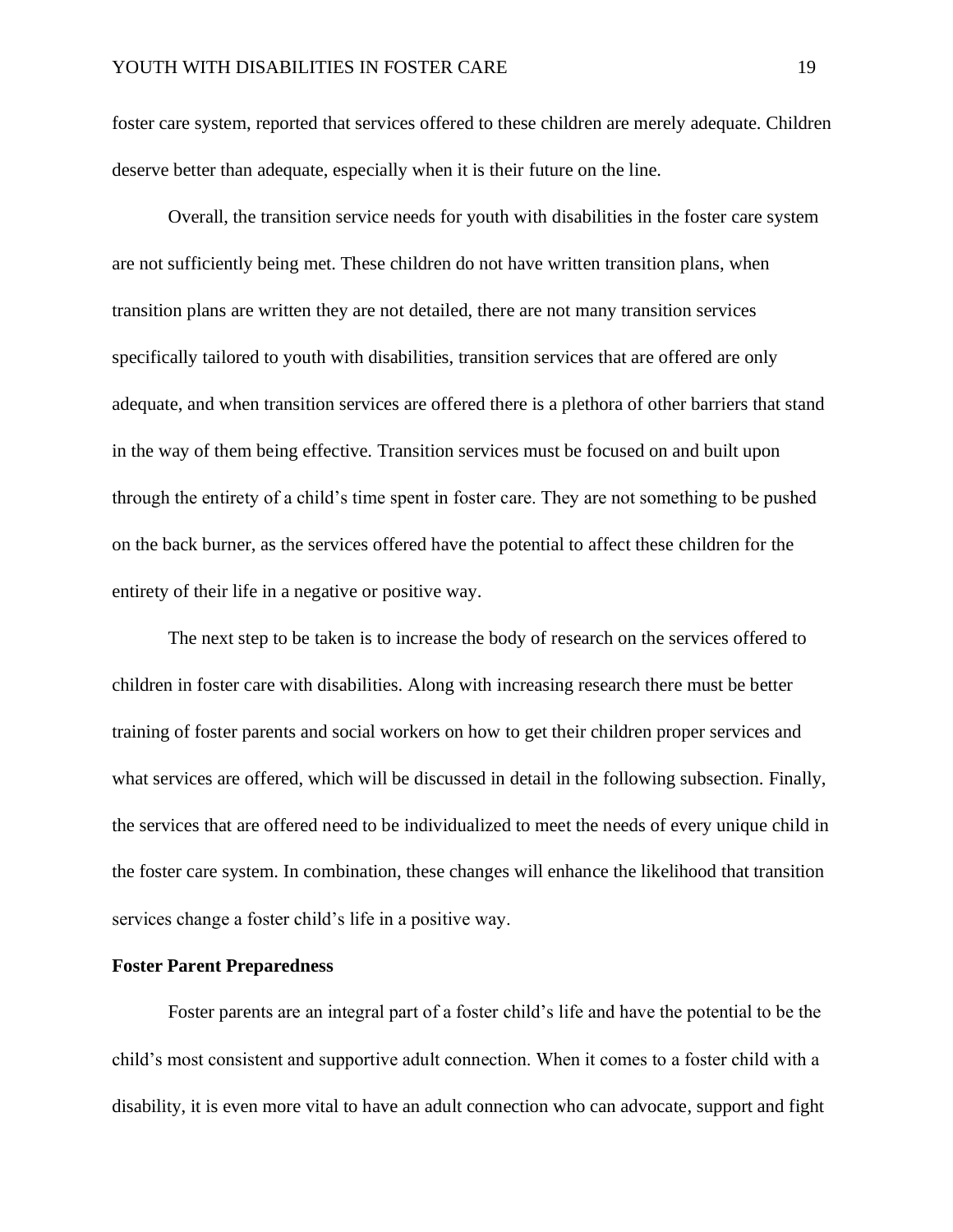#### YOUTH WITH DISABILITIES IN FOSTER CARE 20

for their rights because many of these children may not be able to voice these needs on their own. Children with disabilities in foster care typically remain in foster care for longer, experience more frequent changes in placement, and are less likely to return to their biological parents (Brown & Rodger, 2009). However, the foster parents these children are placed with can play a crucial role in supporting, advocating and fighting for the child they are caring for. This section details the challenges faced by foster parents such as a lack of training or preparedness or financial issues and how this in turn affects the well-being and future of the foster child.

 Firstly, it is important to recognize that many foster parents of a child with a disability are aware of the problems with the foster care system, but are not aware or do not know how to change or address them. One study investigated the question "What are the problems [foster parents] encounter when fostering a child with a disability?" (Brown & Rodger, 2009). The researchers interviewed 85 foster parents fostering a child with a disability – autism, fetal alcohol syndrome, blindness, deafness, medical fragility, physical or intellectual – asking them a series of questions. The problems parents identified pertained to professionals, money, school, lack of training on how to handle a child with a disability, and the medical system. These parents identified all the barriers addressed in this paper, as well as additional ones, showing how prevalent they are in a foster parent and a foster child's everyday life. Before beginning this discussion it is inherent to understand that training requirements for foster parents vary from state to state; therefore, this section is a general discussion about how the majority of states are lacking proper disability education programs for foster parents and will not refer to specific states or programs.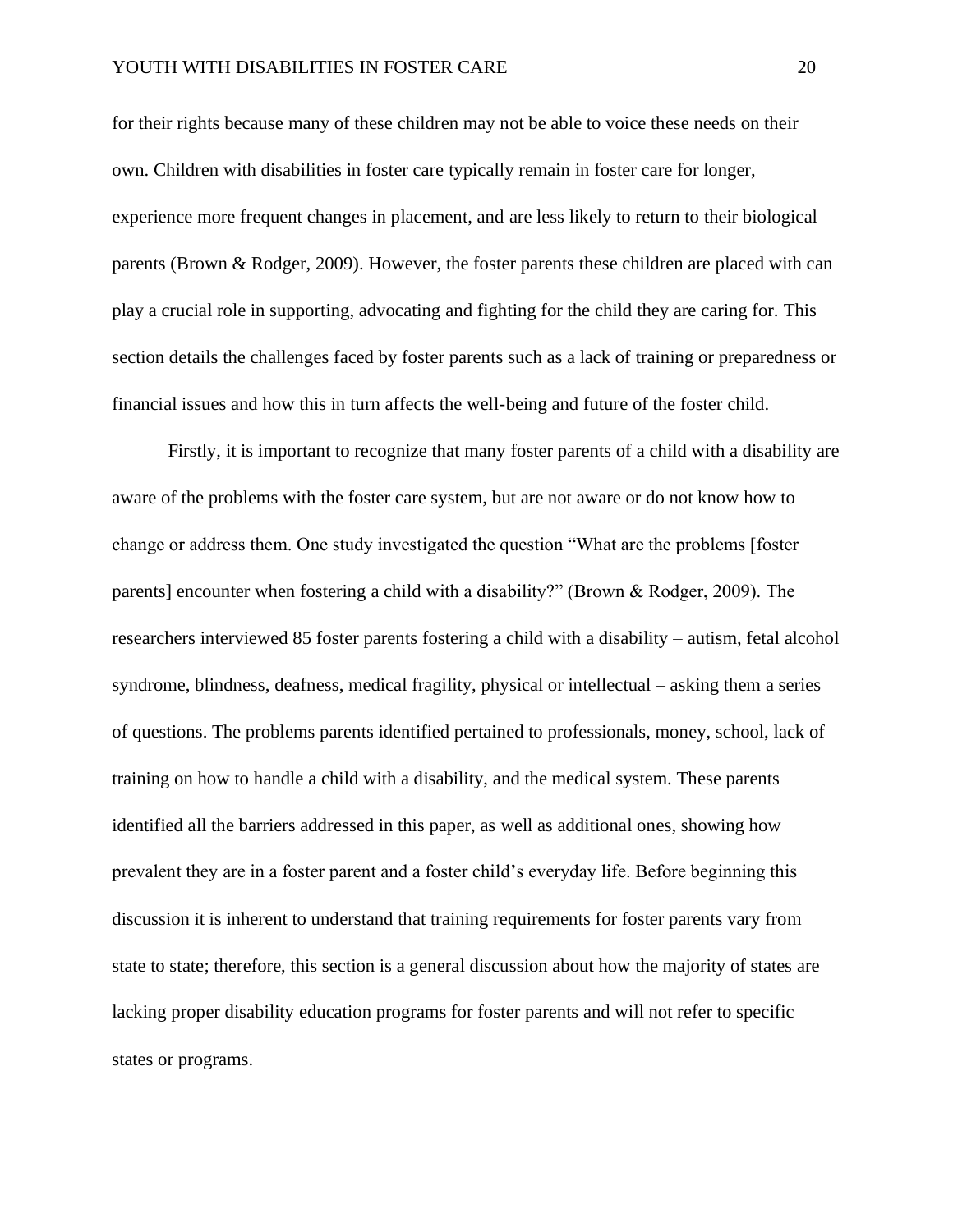The main issue that arises for a parent fostering a child with a disability is a lack of knowledge and training. When foster parents have a lack of training, it affects the quality of the services that the child receives because the parent is not knowledgeable on the services that the child should be receiving and, therefore, does not advocate for the child to receive all the necessary services (Coyle, 2014). Coyle uses the example of an individualized education plan (IEP) — which every child utilizing special education services must have — in order to shed light on how a lack of training becomes problematic for the services offered to the child. When a parent is involved in creating and implementing the IEP the outcomes are shown to be better and last for longer. However, foster parents often aren't aware of the details of the IEP for their foster child or they aren't aware that their foster child has an IEP in place at all (Coyle, 2014). As discussed previously in the paper, communication can become estranged between the school system and the foster care system when youth are moving foster homes frequently and this can lead to a lack of communication about the child's IEP to a new foster parent. Another problem that can arise is the foster parents not having knowledge on the services that were offered to a foster child before they came into their care. Once again this brings back the problem of communication within the foster care system and between systems. No one tells these new foster parents the services these children had in their other foster home and the foster parents are not knowledgeable enough on the subject to ask.

Secondly, if the child is to move to a new zip code the services that were once offered in the other zip code won't necessarily be offered in the new one (Coyle, 2014). This means that new services in the new zip code that fit the child's needs must be researched, found, and most importantly, in many cases, advocated for so that the system will provide adequate funding for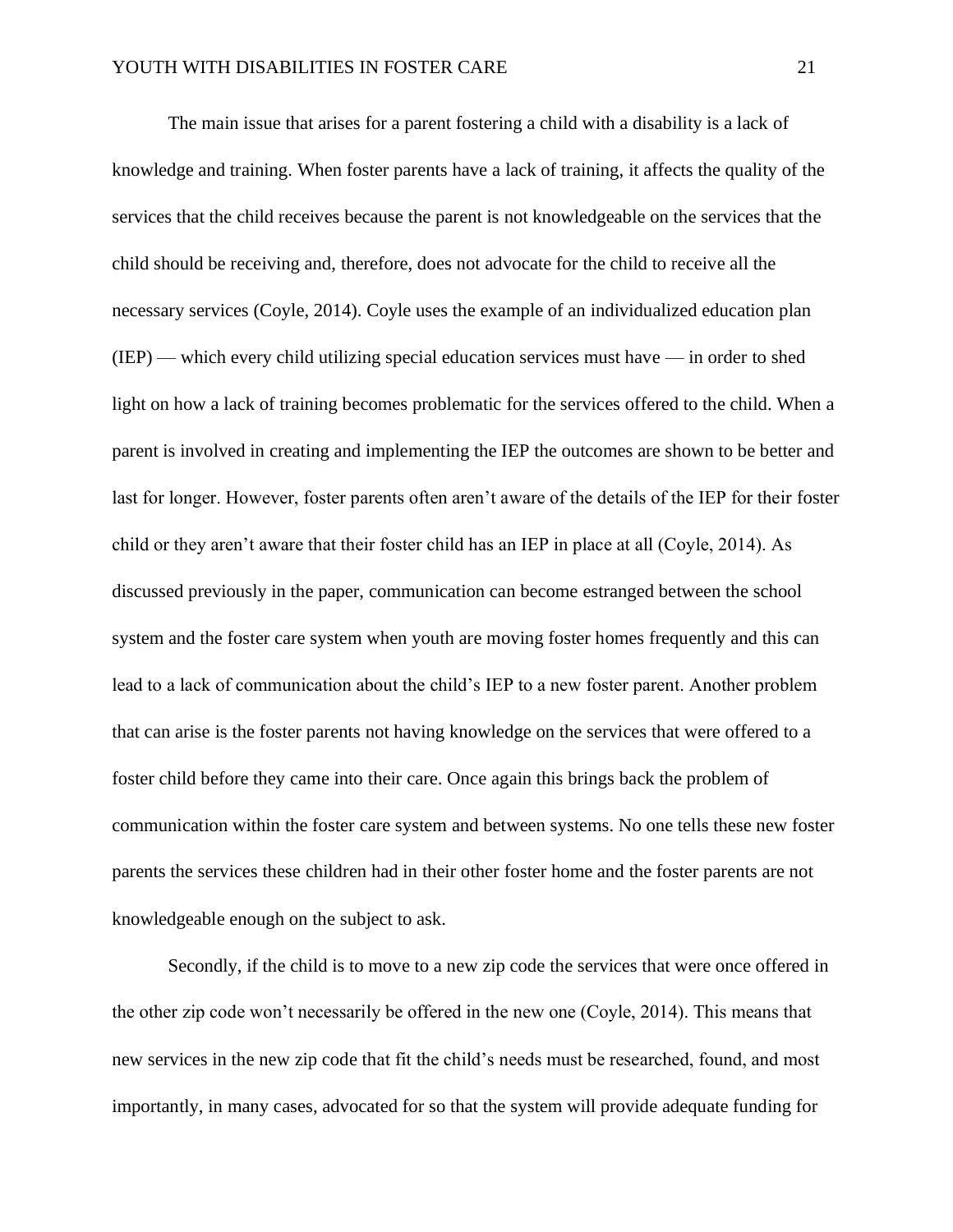the services. However, foster parents often aren't aware of that, and therefore don't know that new services need to be found. This relates back to the other problems previously mentioned in this paper. A general lack of knowledge and communication from multiple parties leads to these children not receiving the services they need.

 The ideal situation would be for a foster parent to be highly trained and prepared before having a child with a disability placed in their home. Secondly, the foster parents should continue to have ongoing support and training throughout the placement. However, this is not typically the case. It is true that most foster care agencies take into account many factors before placing a child with a foster family, but this still does not guarantee that the parents have experience taking care of a child with a disability (Coyle, 2014). Oftentimes placements of a child with a disability are emergency placements and there is not enough time to deeply consider a variety of factors, such as physical layout of the home, services near the home, preparedness of the foster parents, education placement, and so on (Coyle, 2014). Therefore, foster children with disabilities are frequently placed into homes that are completely underprepared to have them and, in turn, this increases the chance that the child will have to move to a different home placement that could potentially be underprepared to care for a child with a disability as well. In addition, the number of foster parents adequately prepared or volunteering to care for a child with a disability is severely less than the number of youth in foster care with a disability, so there is no choice but to place these children in a home that is underprepared (National Council on Disability, 2008).

Essentially, the cycle never ends. Children's Rights and United Cerebral Palsy further agree that in many communities the training and preparation of foster parents is not focused on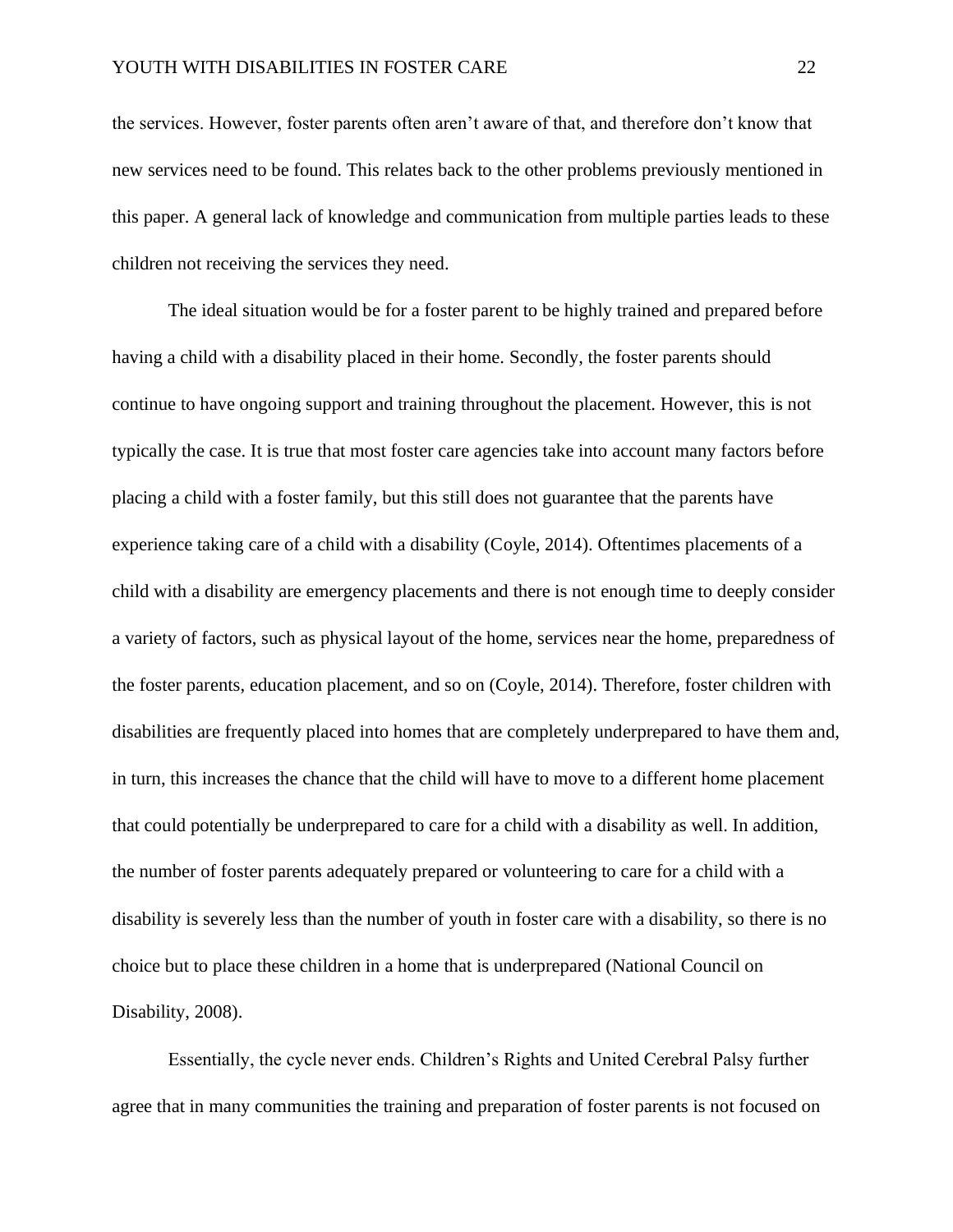supporting and understanding the needs of foster youth with disabilities (2006). Therefore, these parents are underprepared for the children put in their care and have trouble providing them with all they need. These difficulties increase the likelihood of possible abuse and frequent moves for a child with a disability (Children's Rights & United Cerebral Palsy, 2006).

Another major problem that foster parents face on a daily basis is financial struggles. Even if foster parents had all the knowledge in the world on the services necessary for a child with a disability in their care they wouldn't have enough money or receive adequate funding from their agency to provide the child with these services. In simple terms, funding for child welfare agencies comes from the local, state and federal government. However, according to a 2017 child welfare policy brief, the funding child welfare agencies received federally dropped 16 percent between 2004 and 2014 when, in reality, the funding before this drop was already inadequate (Child Trends, 2017). In many states federal funding provides more than half of the funding used by child welfare agencies; therefore, any time this funding goes down even by just a dollar it affects the care foster children receive (Brown, 2017).

Also, foster parents are required to prove that they have a stable enough income to support the needs of a foster child and will not solely rely on money from the government to provide for the child in their care (FindLaw, 2018). However, it is crucial to understand that caring for a child with a disability costs excessively more than caring for a child without a disability and a stable income may only be enough to support the basic necessities of a child, but not the necessary services a child with a disability requires. The issues can lead to more foster placements for the child and a lower chance of adoption (Brown, 2017). Essentially, many foster parents are not able to effectively support a child with a disability because they lack the funds to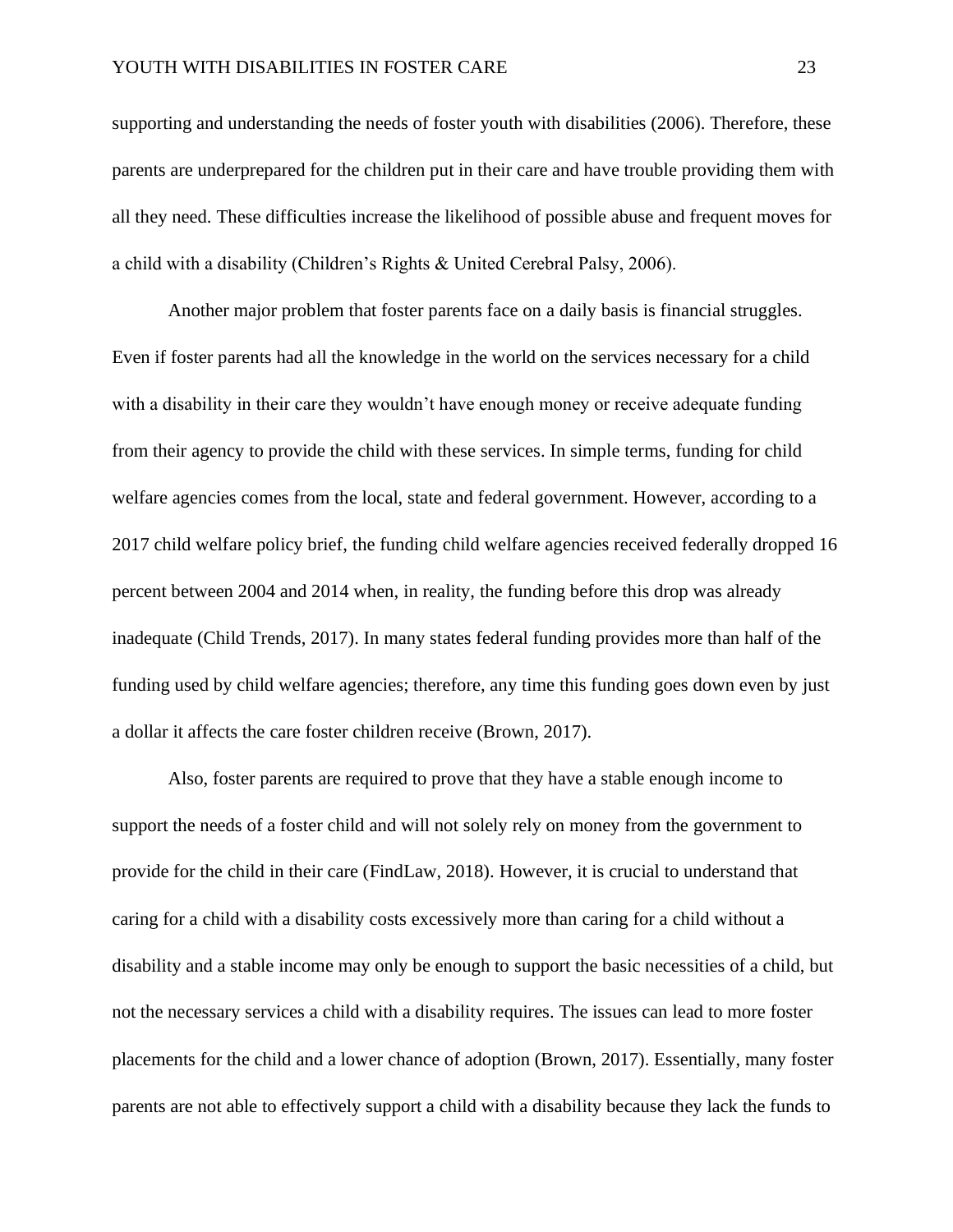do so. It is important for our federal and state governments to further analyze the needs of foster children in order to avoid certain foster children, such as children with disabilities, from being left behind as they currently are.

 Foster parents have the opportunity to be a major resource and support system for children in their care. However, it becomes very challenging when they are underprepared and unaware of how to support, advocate for, and offer the proper services for a child with disabilities who is placed in their care. It is imperative that all foster parents are trained on how to handle the behaviors of a child with disabilities and are knowledgeable on all the health, education, and transition services these children need and deserve. While this may sound like a simple solution, the problem stems much further than this. The first thing that must change is the funding provided to child welfare agencies. In the majority of states funding needs to be dramatically increased so that every child can live the happy and healthy life they deserve.

#### **Long-Term Outcomes**

The previous section discussed four of the most prominent barriers to a safe, happy and healthy childhood that foster children with disabilities face at a disproportionately higher rate than children in the foster care system without disabilities. This next section will focus on the long-term negative outcomes that a foster child in general and a foster child with disabilities may face as a result of their experiences during their time in the foster care system.

Essentially, each year a plethora of young children enter the foster care system during the time when their brain development is most active (Committee on Early Childhood, Adoption and Dependent Care, 2000). The experiences a child has before and during their time in a foster home are critical for the child's brain development in the short-term and long-term (Committee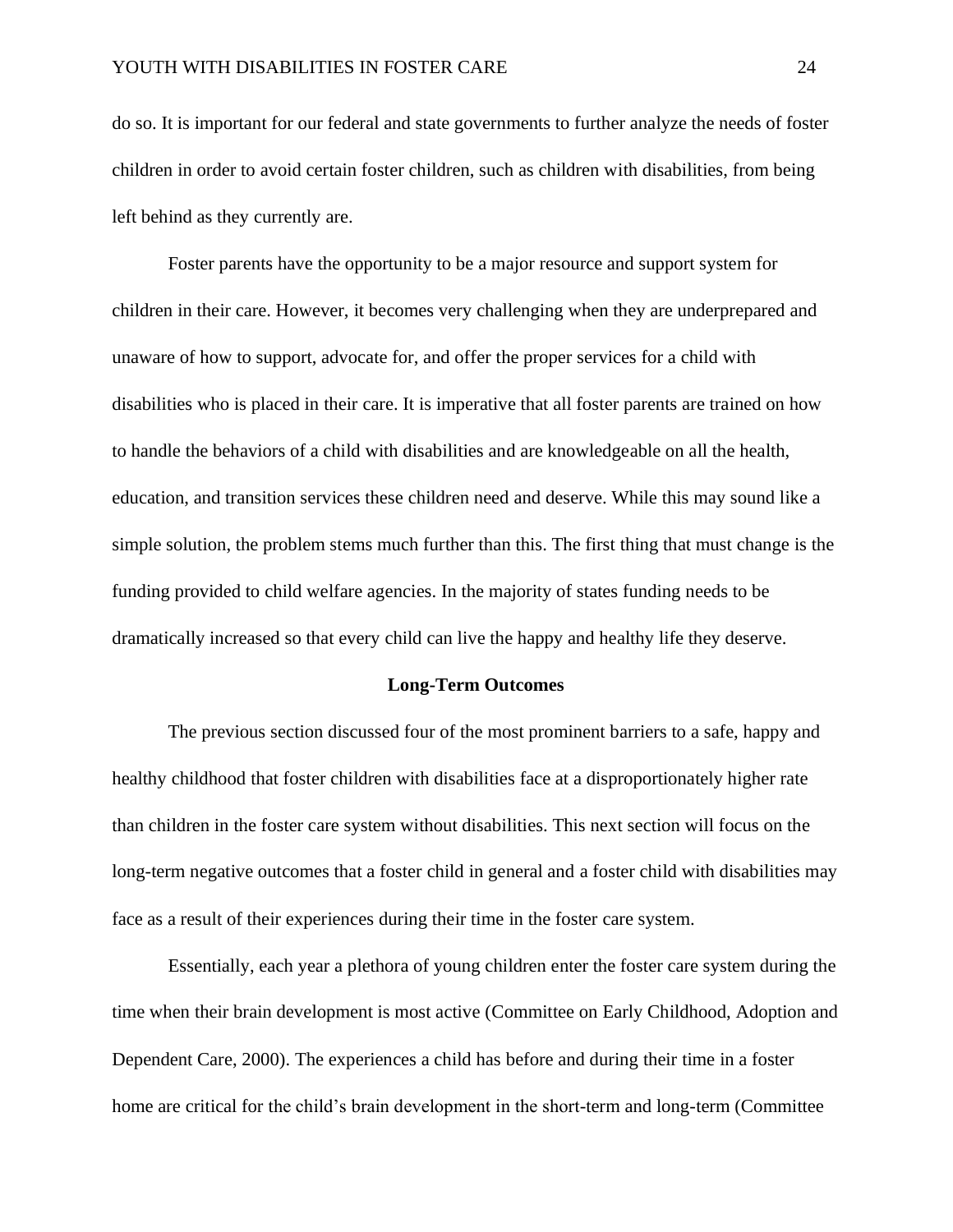on Early Childhood, Adoption and Dependent Care, 2000). The problem is that many of the experiences that make it necessary for a child to be taken from the custody of their biological parents and placed in the foster care system are generally life altering and have a detrimental impact on a brain that is not yet fully developed. In addition, once in the foster care system a child's life completely changes and they may continue to face adversities that most other children don't experience in their lifetime. These changes can lead to a plethora of long-term outcomes on the child's future physical, mental and emotional well-being that can be positive or negative.

Specifically, this section will focus on the long-term effects the negative experiences of a child in foster care can have on their brain's stress response system, risk of other serious health problems, suicide risk and school and job outcomes as they transition out of the system and how these negative outcomes have a higher likelihood of affecting children with disabilities.

Due to the fact that research is lacking on long-term negative outcomes for children who have been in the foster care system and have a disability much of the information below will focus on the long-term outcomes of children who have adverse childhood experiences and/or a disability. Adverse childhood experiences (ACEs) are potentially traumatic events that occur between the ages of 0-17. ACEs include all forms of violence, abuse or neglect, witnessing violence in the home, and having a family member attempt or die by suicide (Centers for Disease Control and Prevention, 2019c). Children in the foster care system disproportionately experience ACEs, even more so than children living below the poverty line and children in single-mother homes. Most frequently foster children experience parental divorce, parental death, parental incarceration and/or abuse (Turney & Wildeman, 2017).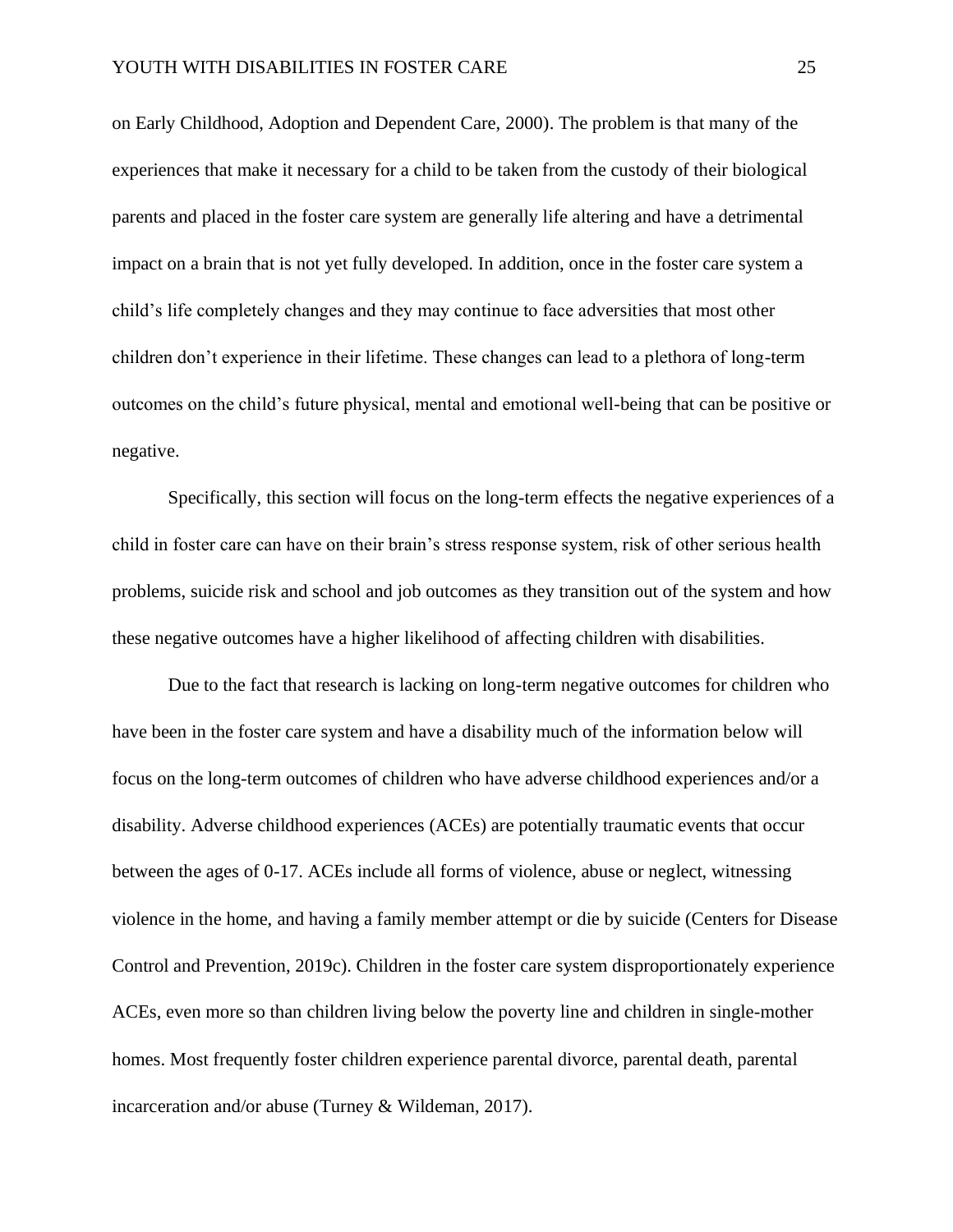#### **Toxic Stress**

Adverse childhood experiences result in toxic stress during a crucial time in brain development that, in turn, leads to an overall skewed stress response in adulthood and an increased risk of a multitude of health problems (Roberts, 2019; Waldman, Schwartz, Perlman & Larsen, 2020). There are three basic types of stress responses: positive stress response, tolerable stress response or toxic stress response (Harvard University, n.d.) . A positive stress response is the normal stress response that involves brief increases in heart rate and mild elevations in stress hormone levels. A tolerable stress response has the same reactions as the positive stress response but to a greater degree. This is the system that is activated during events such as the loss of a loved one or getting in a car accident. The activation of this system is only considered tolerable if the time of its activation is limited and it is buffered by the help of caring adult figures. If this is not the case then the response becomes toxic. Toxic stress response occurs when a child has prolonged exposure to adverse experiences and does not receive adequate emotional, physical or mental support from a caring adult figure (Harvard University, n.d.). Adverse childhood experiences typically activate the toxic stress response system, which leads to a plethora of negative adult risk factors.

Also, adverse childhood experiences alter the way the body regulates any form of stress (Roberts, 2019). Therefore, a person who has experienced toxic stress may respond to a situation that would activate a normal stress response in most people in a way that activates toxic stress response. Toxic stress has shown to lead to an increased incidence of heart disease, lung disease, cancer, mental health disorders, addiction and many autoimmune disorders such as diabetes (Roberts, 2019).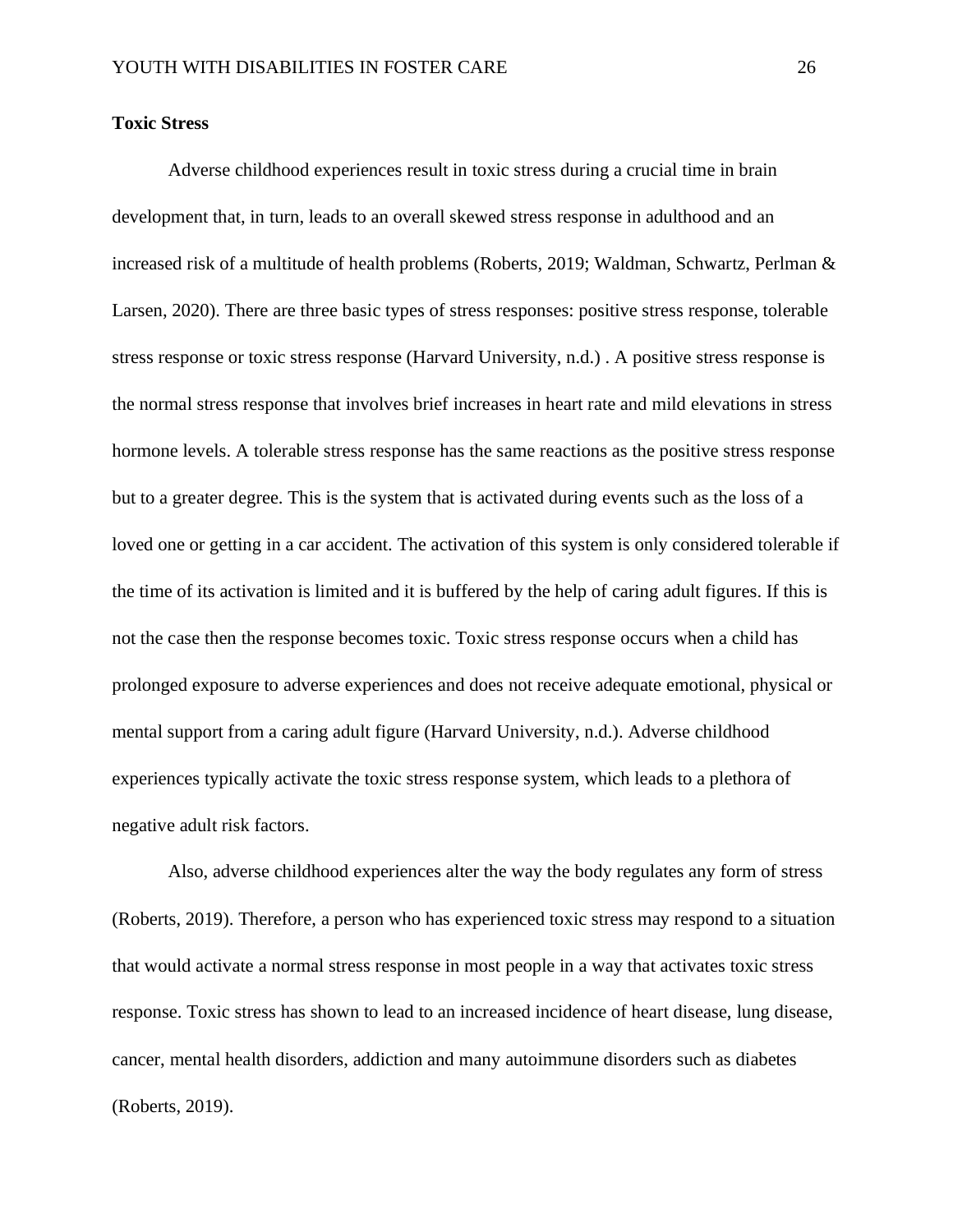The greater the number of ACEs a child experiences the higher the chances are for developmental delays and later health problems (Waldman, Schwartz, Perlman & Larsen, 2020). This is important to understand because foster children, and specifically foster children with disabilities, are at the highest likelihood of having more than one adverse childhood experience. In turn, this increases the likelihood of a toxic stress response and all the negative health outcomes that come along with this type of stress response. Therefore, this could put foster children with disabilities at the highest risk for having prolonged activation of their toxic stress response.

#### **Insecure Attachment**

In the 20th century a well-known psychoanalyst, John Bowlby, began investigating how infants would react to the temporary loss of their primary caregiver. Bowlby's studies led to the beginnings of what is now universally known as attachment theory (Wilson-Ali, Barratt-Pugh & Kanus, 2019). Bowlby proposed that how a child experiences attachment in their early years of life is crucial to their sense of self-worth later on in life (Wilson-Ali, Barratt-Pugh & Kanus, 2019).

Essentially, children form an attachment style that falls under the broad categories of secure or insecure. Secure attachment is formed when a child has repeated experiences with a caregiver that are positive. A child who is securely attached enters adulthood more able to trust others, form healthier relationships, more willing to try new things and explore the world and have less extreme reactions to stress (Georgia Division of Family and Children Services, n.d.). In order for early secure attachments to be maintained it is crucial that the child has substantial and prolonged contact, that is nurturing in both the physical and emotional sense, with an adult figure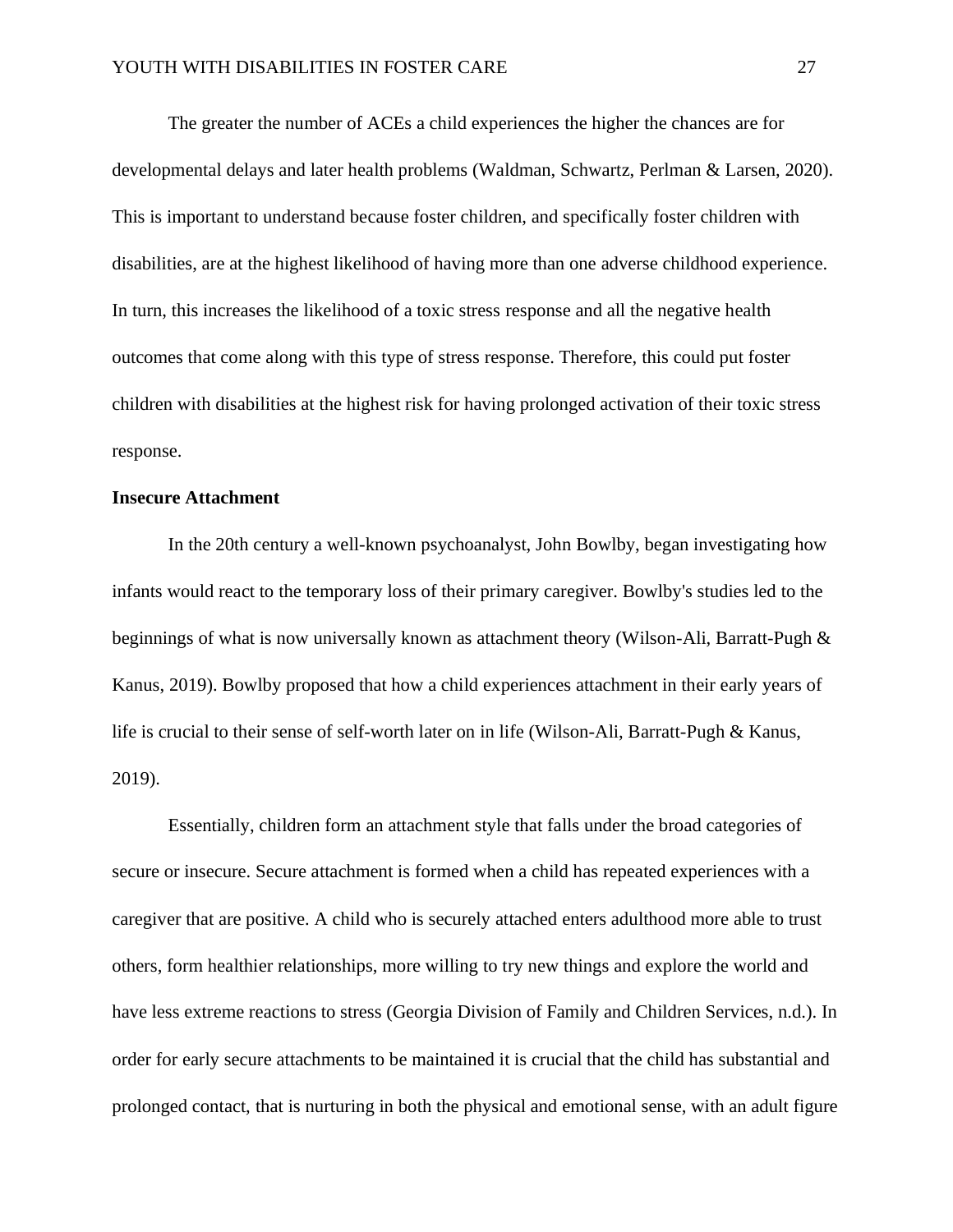(Zenah, Shauffer & Dozier, 2011). Insecure attachment occurs when a child has repeated experiences with a caregiver that are negative or unpredictable. This attachment style leads to a greater likelihood of unhealthy relationships, avoidance of other people, more extreme reactions to stress and increased anxiety, anger or fear (Georgia Division of Family and Children Services, n.d.; Kerns & Brumariu, 2014).

How a child forms attachment with a caregiver is crucial to their development cognitively, socially, emotionally and physically (Quiroga & Hamilton-Giachritsis, 2015). Many people assume that attachment only refers to the relationship a child forms with their biological mother or father; however, more recent studies show the importance of temporary caregivers, such as foster parents, on the formation of an attachment style (Quiroga & Hamilton-Giachritsis, 2015). When foster parents are consistent, responsive, protective, sensitive and loving towards the children they are fostering it helps the child recognize, regulate and respond to their own emotions (Center for Parenting & Research, 2006). In addition to being a healthy attachment figure it is important that foster parents are knowledgeable about past relationships in the child's life and how the type of attachment the child may have formed from this past relationship can explain their behavior. When a foster parent is knowledgeable of the behaviors that may result from insecure attachments they will be better equipped to respond to these behaviors in a manner that will help improve them in the long-run (Center for Parenting & Research, 2006).

Firstly, attachment theory is important to understand for infants entering the foster care system because they have not yet developed an attachment style. Therefore, the negative longterm effects that accompany insecure attachment can be avoided for these children by the foster parents they are placed with (Center for Parenting & Research, 2006). Secondly, older foster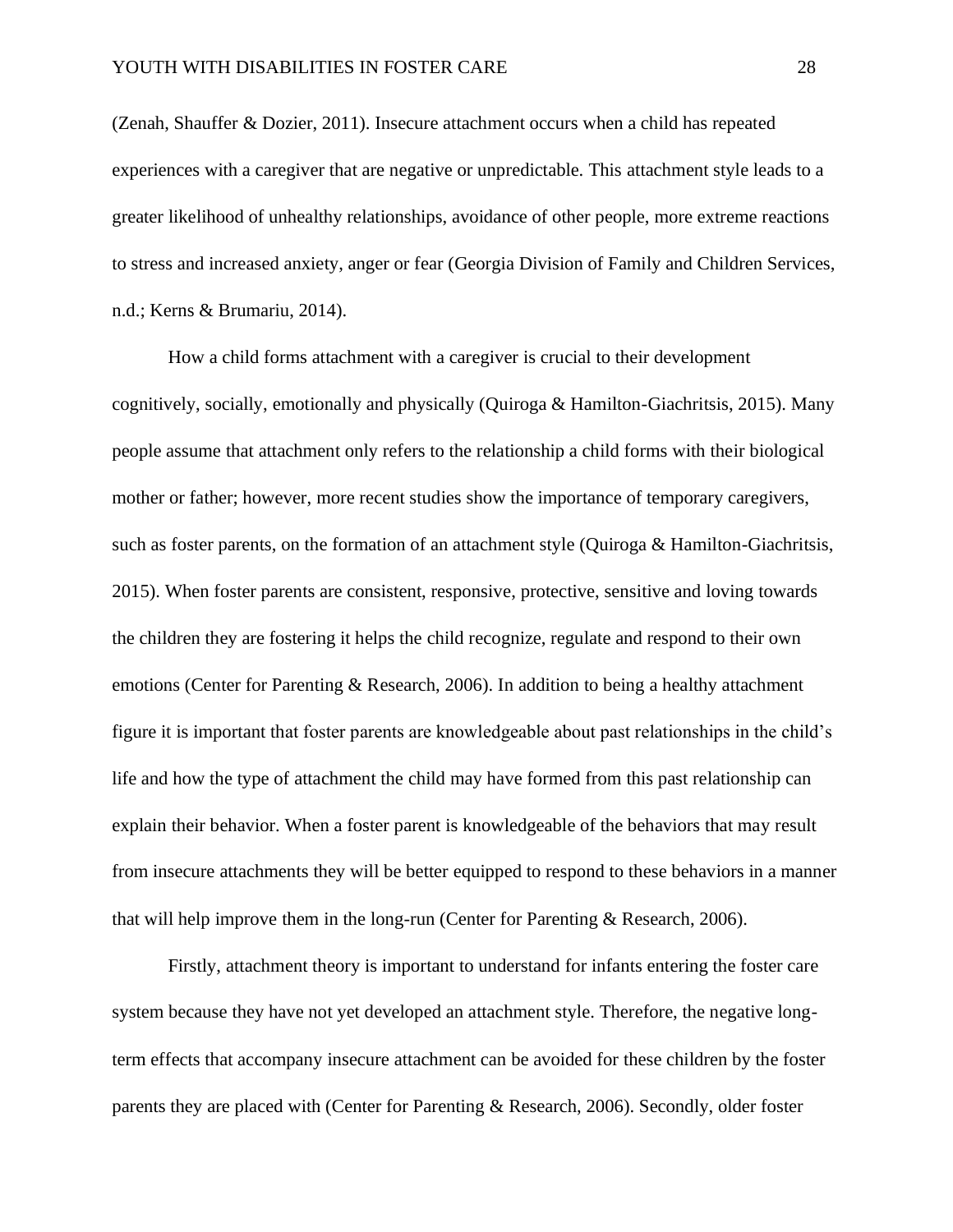children's relationship to their biological parents may be nonexistent or unhealthy and, therefore, these children may display attachment behaviors that can be classified as disorganized. (Center for Parenting & Research, 2006). Overall, it is important to understand the long-term effects that may accompany insecure attachment styles so that foster parents are more understanding of the behaviors a foster child could present because of their early relationship with a caregiver and so the foster parent will be patient in showing the child what a nurturing relationship looks like (Center for Parenting & Research, 2006).

#### **Increased Suicide Risk**

Research has shown that ACEs are a pertinent risk factor for suicidal behavior (Wang, Y. et al., 2019). Specifically, physical, sexual and emotional abuse, parental incarceration and family history of suicidality increase the risk for suicidal ideation and suicide attempts in adulthood 1.4-2.7 times (Thompson, Kingree & Lamis, 2018). This is of crucial importance because children in the foster care system experience those specific ACEs at a disproportionately higher rate than children not in the foster care system. Secondly, not only do children experience an adverse childhood experience at a disproportionately higher rate than children not in the foster care system, but they also are more likely to experience more than one ACE. Children in the foster care system typically experience a type of ACE before entering the foster care system and potentially experience more ACEs once entering the system. It has been found that the accumulation of multiple ACEs increases the odds of suicidal ideation and suicide attempts in adulthood (Thompson, Kingree, & Lamis, 2018).

In addition, as was detailed in the "Prevalence" section of this paper, foster children with disabilities are more likely to experience abuse, a prominent ACE, than children without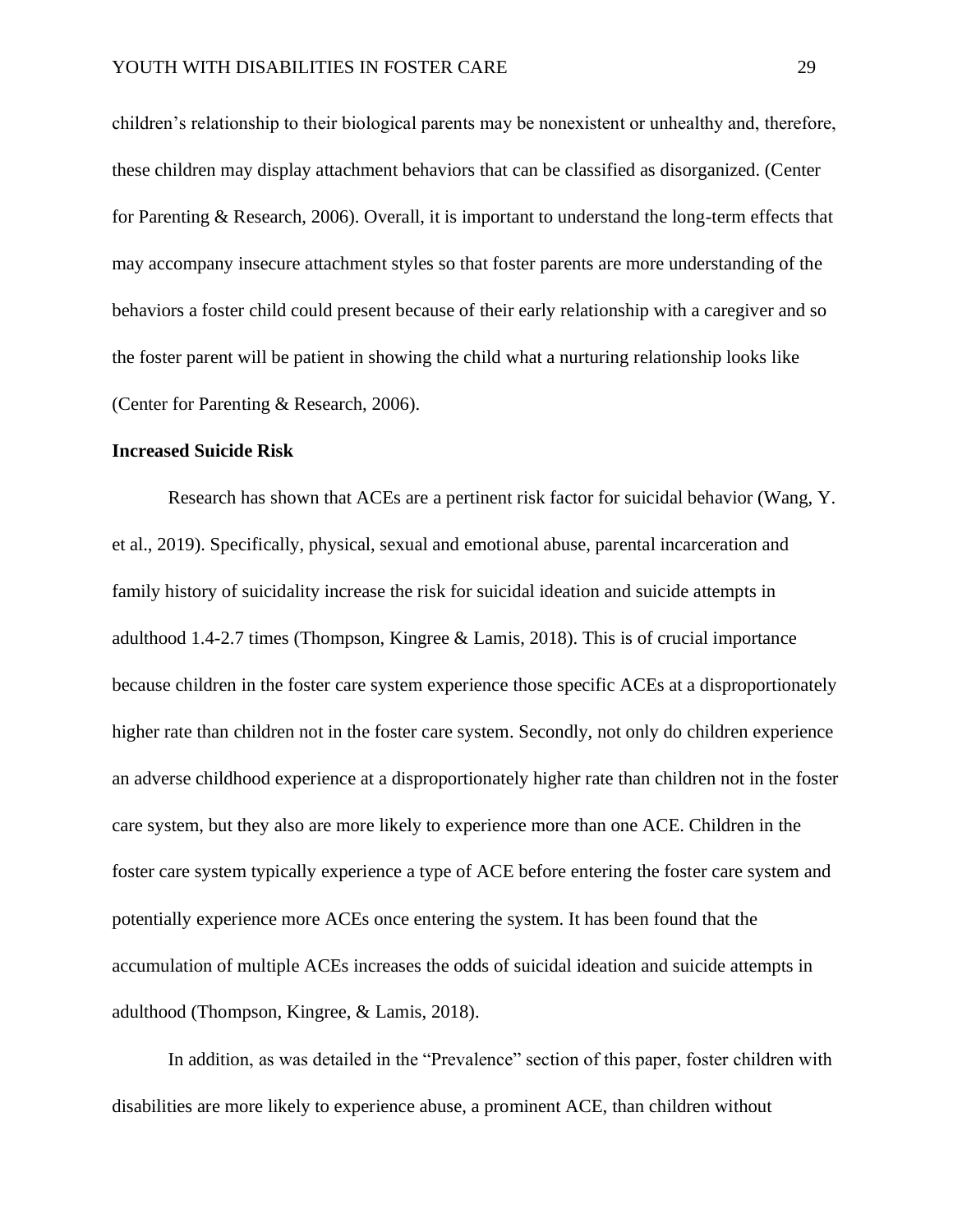disabilities. Secondly, research has shown that children with learning disabilities, intellectual disabilities, emotional disabilities or physical disabilities have a higher suicide risk than children without a disability (Mahadevan, 2019; Ludi et al., 2012). Therefore, it is possible that children in the foster care system with a learning, intellectual, emotional or physical disability may have an even higher suicide risk than foster children without disabilities or children without disabilities not in the foster care system. Overall, children in the foster care system, and more specifically, children in the foster care system with disabilities are likely at a higher risk for suicide and suicidal ideation than the general population.

#### **Lower Education and Job Outcomes**

To reiterate, every year approximately 20,000 children transition out of the foster care system and begin a life on their own (Cheatham, Randolph and Boltz, 2020). A life on their own means finding employment that will allow them to financially support themselves, as they are no longer being supported by an adult or by the system. A successful transition to adulthood is often characterized by major life events such as completion of higher education and stable employment. Studies have shown that approximately 84% of youth in the foster care system have the dream of one day attending college; however, the reality is that only about 20% attend college and the graduation rate ranges from 1% to 11% (Johnson, 2019). To put this in perspective, approximately 60% of people who have not been part of the foster care system enroll in higher education and have a higher likelihood of graduating (Johnson, 2019).

The enrollment rate and success rate of foster children in higher education lags behind because of the lack of resources and focus on this specific identity in higher education (Johnson, 2019). Furthermore, to have been in the foster care system and also have a disability makes the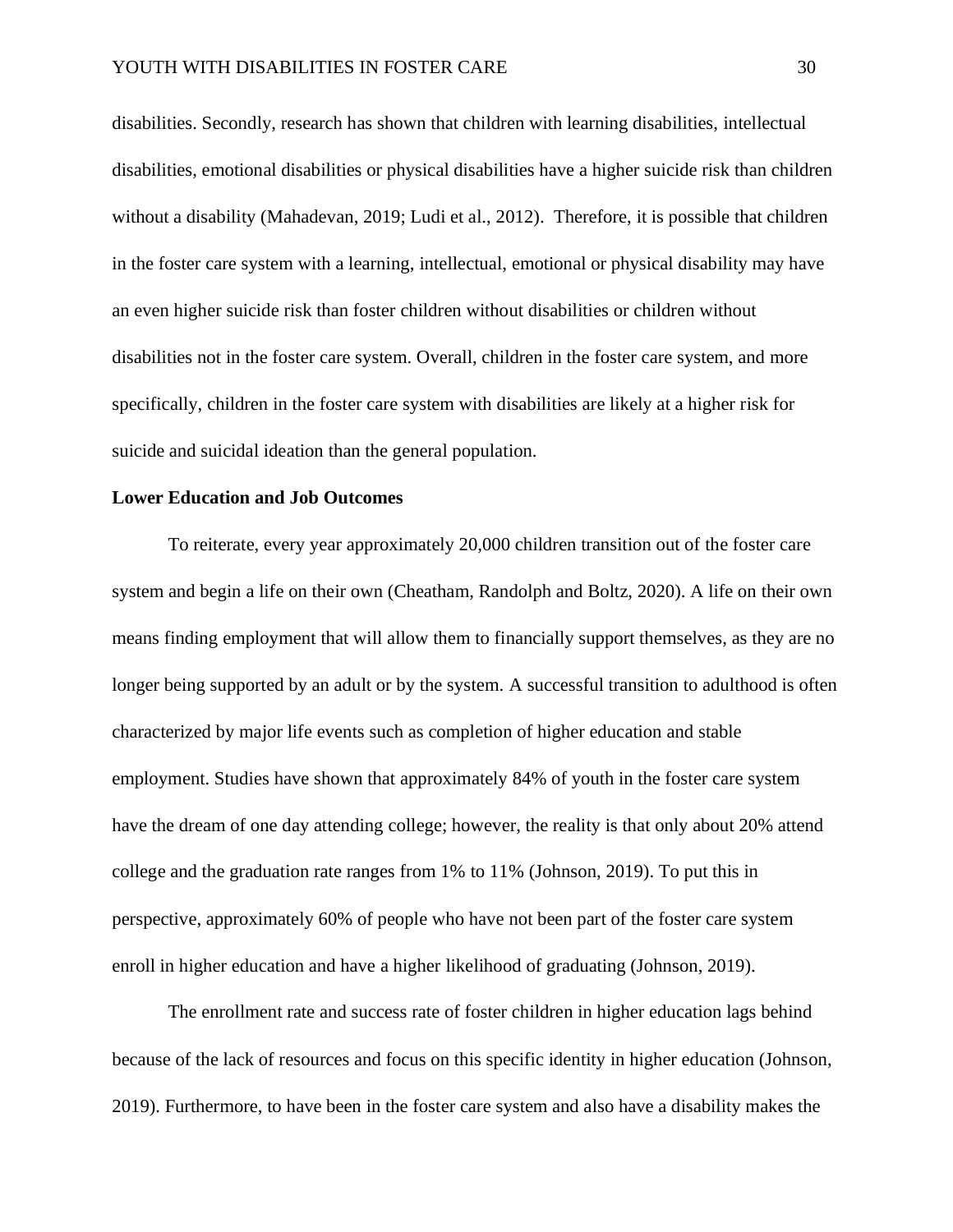chances of graduating high school, enrolling in college and graduating college even more challenging and less likely (Goodman et al., 2011). In turn, a lack of education past a high school diploma makes it harder for people to find a stable job that can support them for the long-run. Research specifically focusing on job outcomes for individuals who are transitioning out of foster care and have a disability is virtually non-existent. However, what is known from research is that, in general, people experiencing disability have increased challenges in finding and keeping employment during adulthood (Cheatham, Randolph & Boltz, 2020). Furthermore, people that experience a disability and have transitioned out of the foster care system have even more challenges in securing employment and higher likelihood of losing employment than people only experiencing a disability or people who have no disability but were in the foster care system (Cheatham, Randolph & Boltz, 2020). It is interesting to note that the study conducted by Chetham and colleagues (2020) revealed youth who were in the foster care system at age 19 and received at least one independent living service had higher educational and employment outcomes than youth who did not receive any independent living services. This goes to show that simple changes to the foster care system, such as offering more services, can help mitigate possible long-term negative outcomes for children in the foster care system.

#### **Discussion**

This paper has demonstrated that children in the foster care system with disabilities face an immense amount of barriers at a disproportionately higher rate than children in the foster care system without disabilities and, in turn, the challenges these children face can lead to a plethora of negative health and success outcomes that will affect the child into adulthood.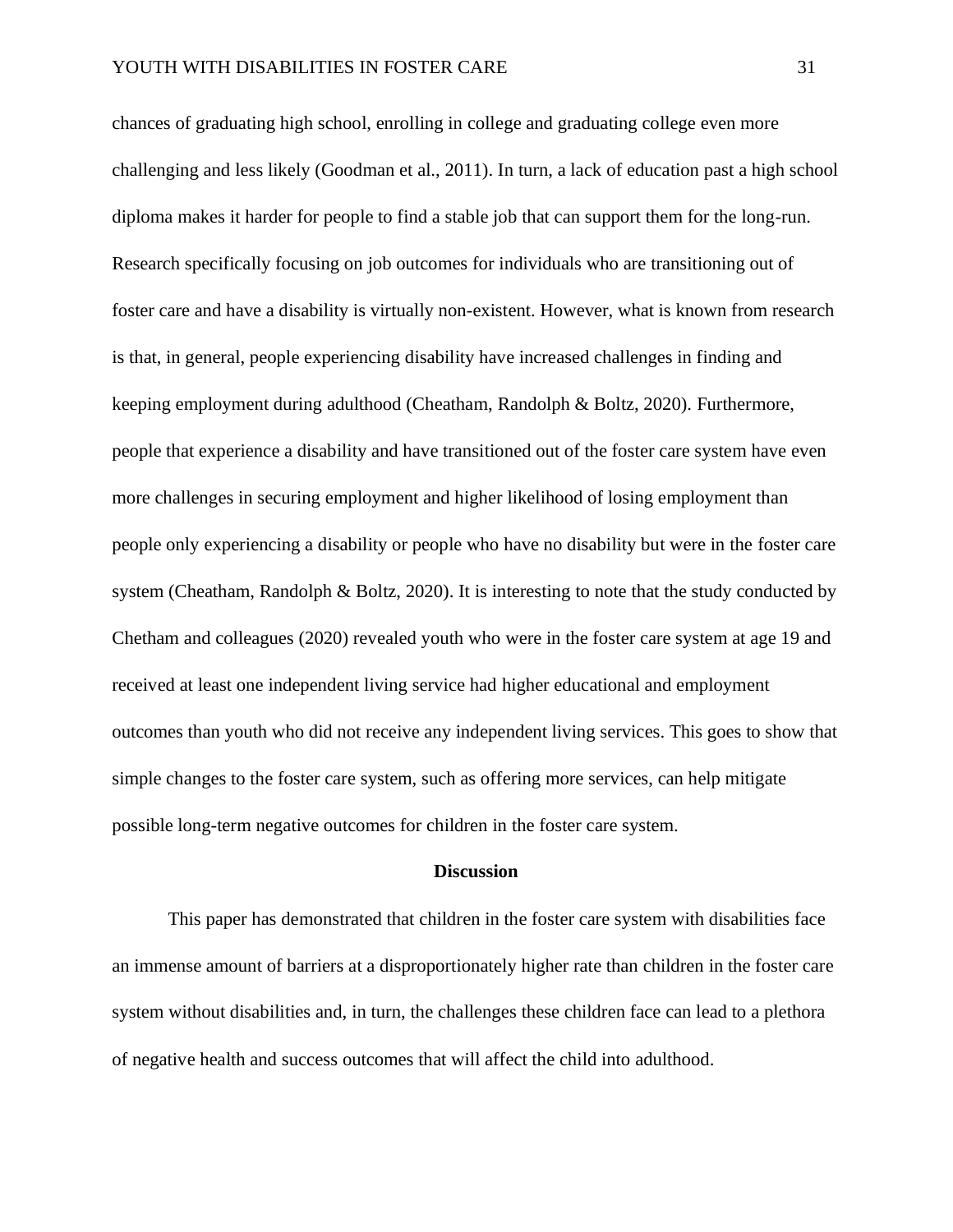#### **Implications for Future Research**

There are few studies that are designed to specifically examine the needs and challenges of foster youth with disabilities, but the amount of research is insufficient. Furthermore, the areas where research is lacking the most for this population pertains to their transition to adulthood, effectiveness of current physical and mental assessments, exploring new more detailed assessment measures, effectiveness and efficacy of the services offered during a child's time in foster care, foster parent preparedness and long-term outcomes. As a whole there is an abundant body of research on the areas mentioned above for the overall population of children in foster care, the overall population of children that have been maltreated and the overall population of children with disabilities; however, the problem is the lack of research for children who hold all of these identities. It is inherent that this body of research grows to focus on better understanding the challenges faced by children that identify as a child who is part of the foster care system and also has a disability. Without this specific body of research it is challenging to advocate for or institute equitable changes that meet the needs of all children in the foster care system. The responsibility of increasing this body of research is not to be put on one or even a few people. Instead, it is the responsibility of the foster care system as a whole, children's rights organizations, psychologists, pediatricians, parents, and students such as myself to advocate for and begin the process of creating a more substantial body of research.

#### **Future Directions**

The intention of this paper is to raise awareness of the problems in the foster care system that children with disabilities face on a day-to-day basis. However, raising awareness of an issue isn't sufficient unless meaningful ways to make a change are also addressed. New policies and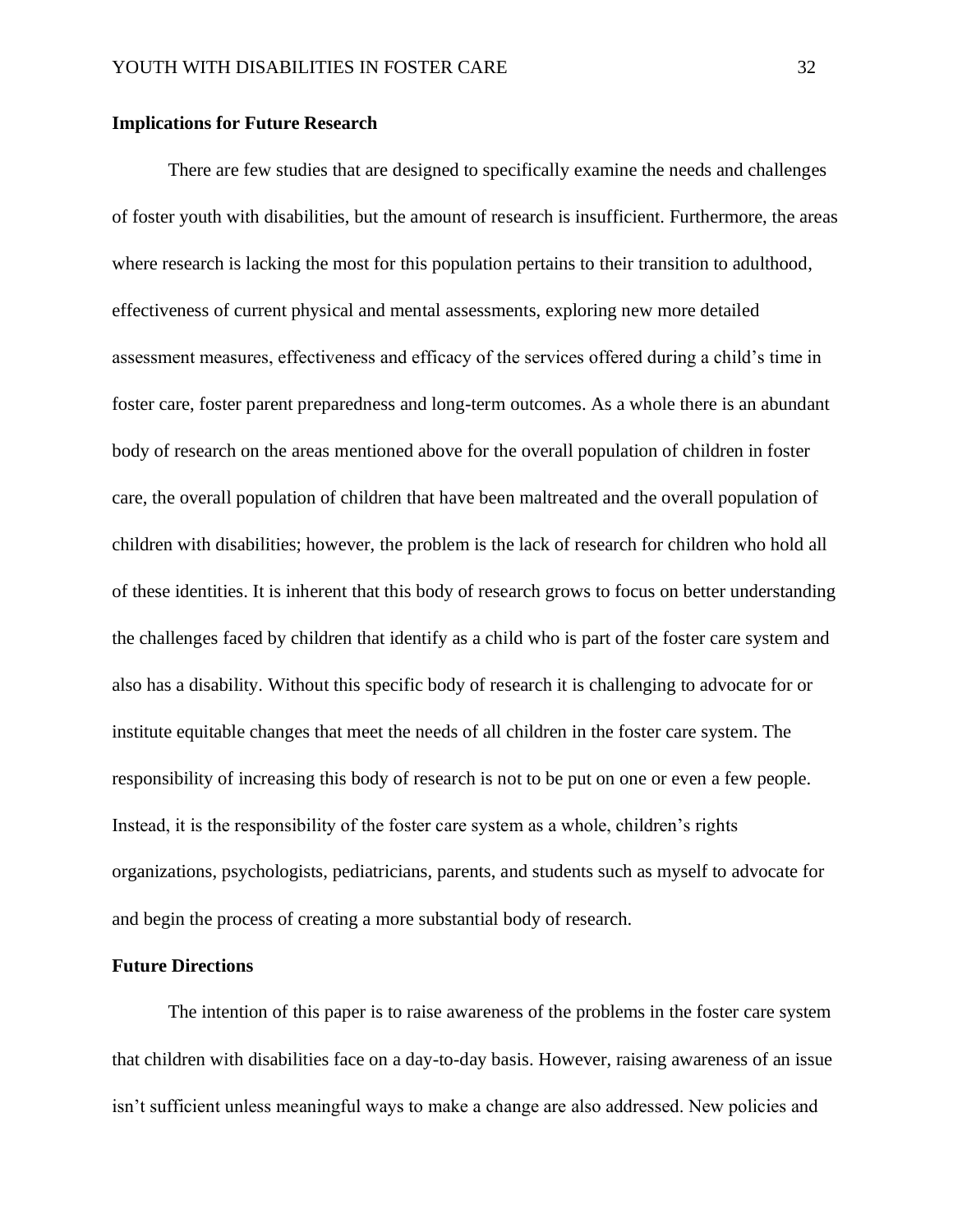services need to be put in place in order to create the best quality of life and opportunities for a successful future for children in foster care with disabilities. Below, I will provide a few recommendations that can be implemented to improve the foster care system for children with disabilities. However, it is important to keep in mind that there are an abundance of changes that need to be made to equitably address the disparities faced by these children and not all will be discussed below.

The first suggestion I have is to implement country-wide timely and effective physical, mental and developmental assessments and evaluations of all children entering the foster care system. Immediately – such as within the first 24 to 48 hours – of when a child becomes part of the foster care system, there should be a health screening that focuses on mental, physical and developmental health of the child. In addition, this health screening should be the same for all children entering the United States foster care system regardless of the state they reside in. This would allow for more efficient and timely identification of disability and, in general, would allow for better data collection on children in foster care. This initial health screening would only be the first step of the assessment process. To fully understand a child one must understand their past. So, next a more complete and comprehensive assessment of the child would come, which would focus on all past experiences, services, and hardships. From there, I would recommend continued yearly screening of the child's physical and mental health. This assessment process would help all foster children, but, specifically, it would help foster children with disabilities.

This process would lead to better identification of disability in the foster care system, which in turn could lead to better healthcare and transition service offered that specifically cater to the needs of children with disabilities. It would also give foster parents more knowledge about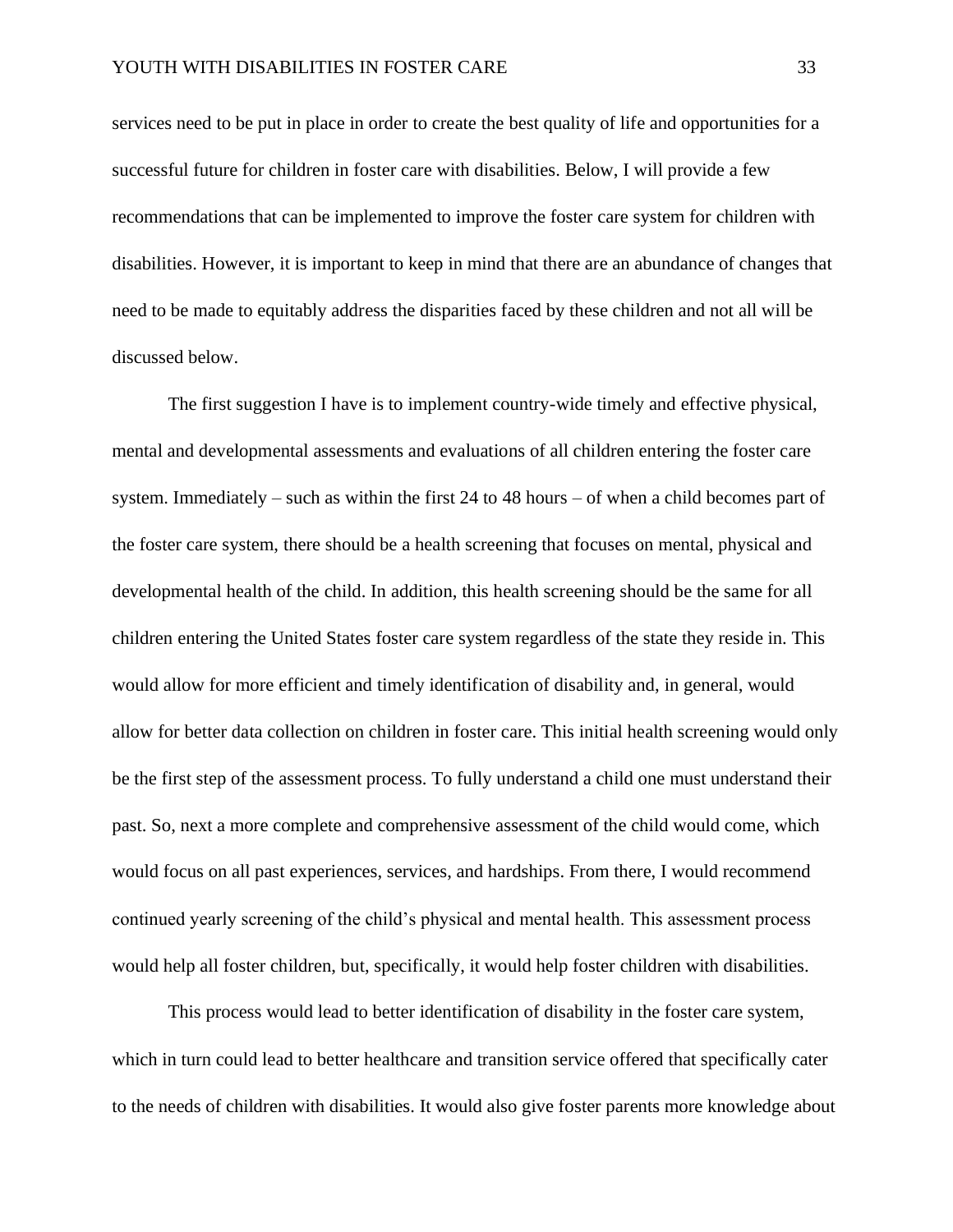their foster child's physical and mental health as well as a better understanding of the past traumas the child has faced. This, in conjunction with increased training, would allow foster parents of children with disabilities to be better advocates, supporters, and caregivers. In order for this new assessment system to be created, understood and then implemented it requires increased federal funding to state foster care programs that would allow for all social workers to be trained to give these assessments to children. Overall, better identification of physical, mental and developmental challenges faced by children in the foster care system is crucial to ensuring a happy, healthy, safe and prosperous life during a child's time in the foster care system and after.

Another important change is to create a country-wide training program for foster parents and child welfare professionals that is more inclusive and comprehensive of factors pertaining to children with disabilities. As shown in sections above, a major area where the foster system is lacking is properly training professionals and foster parents about services available for children with disabilities and how to be the best support system or caregiver. A training program that incorporates educating foster parents on fostering a child with disabilities – regardless of whether or not they plan to foster a child with disabilities – will guarantee that even in the case of emergency placements, all foster parents will be prepared. This has the potential to result in fewer home placements for foster children with disabilities, which in turn leads to better overall outcomes for services.

All child welfare professionals should also be trained specifically on working with a child with disabilities. It is important that a caseworker knows all specialized services available in order to ensure that the child is offered all the services they need. When a caseworker is more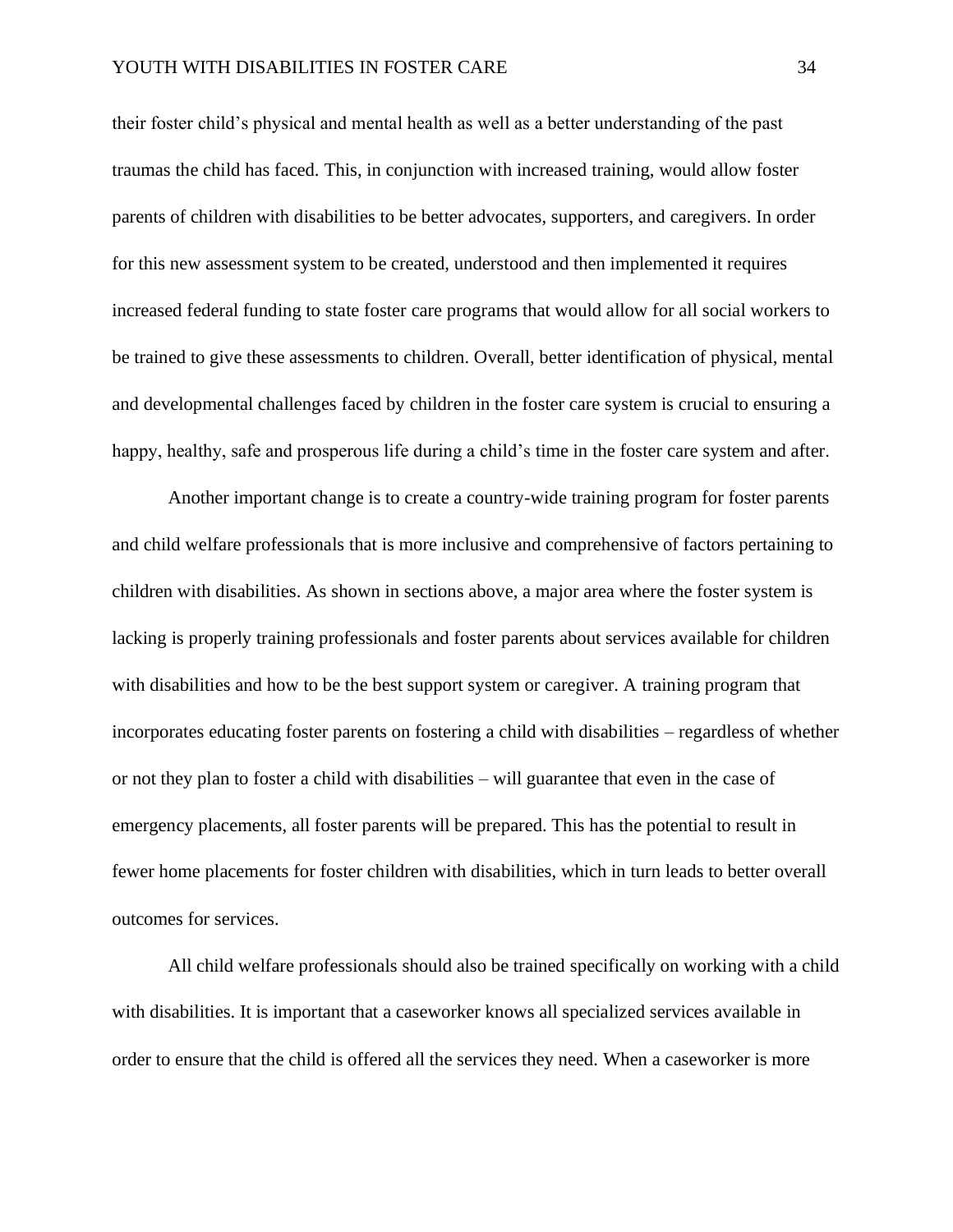knowledgeable of the services a child will receive them in a more timely manner, which will be beneficial to them in the long run.

 Effective assessments and evaluations and better training programs are just two possible policy changes that need to occur in the foster care system. However, the system – for all children, with or without disabilities – needs constant adjustments and changes to ensure the best services, care and support are offered.

#### **Conclusion**

The foster care system's mission is to protect children from dangerous or unhealthy situations at home and enhance the likelihood that all children grow up in a home that promotes safety, health and love throughout crucial periods of development. As with any system the design is imperfect. Specifically, this paper addressed the ways that the foster care system fails to equitably address the needs of children with disabilities. All children in the foster care system face unimaginable challenges and barriers. However, this paper honed in on the barriers to a happy, healthy and safe life that children in foster care with disabilities face at a higher rate than children in foster care without disabilities, namely lack of proper disability identification, ineffective or lack of transition services, educational challenges, and underprepared foster parents. It went on to discuss how the challenges for children in foster care with and without disabilities don't stop once their time in foster care is over, instead they can continue on long into their adult lives. In adulthood people who were once in foster care, but even more so for people who also have a disability, have a higher suicide risk, higher chance of experiencing the negative outcomes associated with toxic stress and insecure attachment, and a harder time obtaining higher education or stable employment. The goal of this literature review was to increase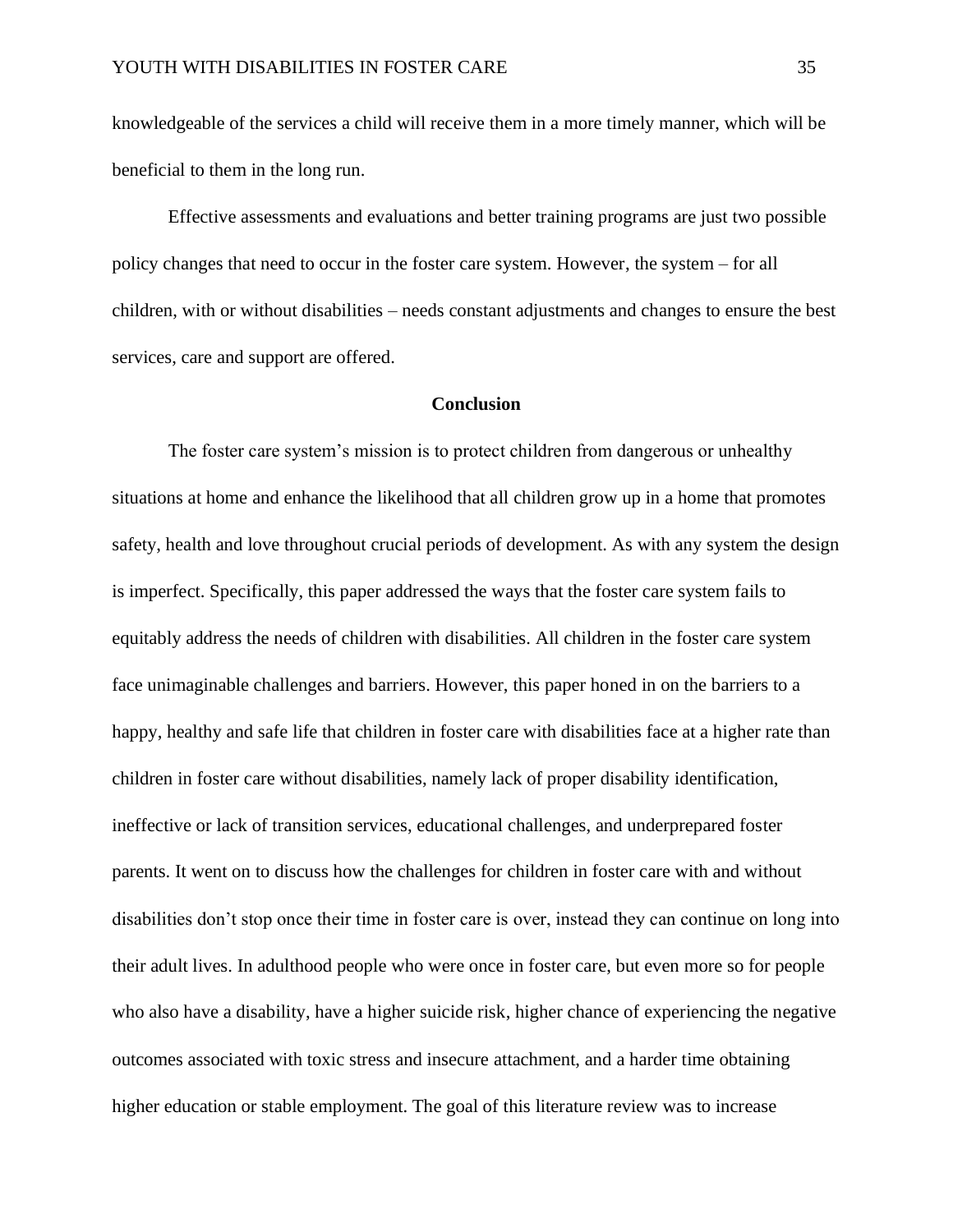awareness on the daily and lifetime struggles faced by children with disabilities in the foster care system that are often ignored or neglected. From here it should be the mission of foster care system professionals, educators, medical professionals, researchers, parents, students and anyone who cares about the well-being of children to continue this advocacy, research and education so that changes can be made to equitably address the lives of all children in foster care.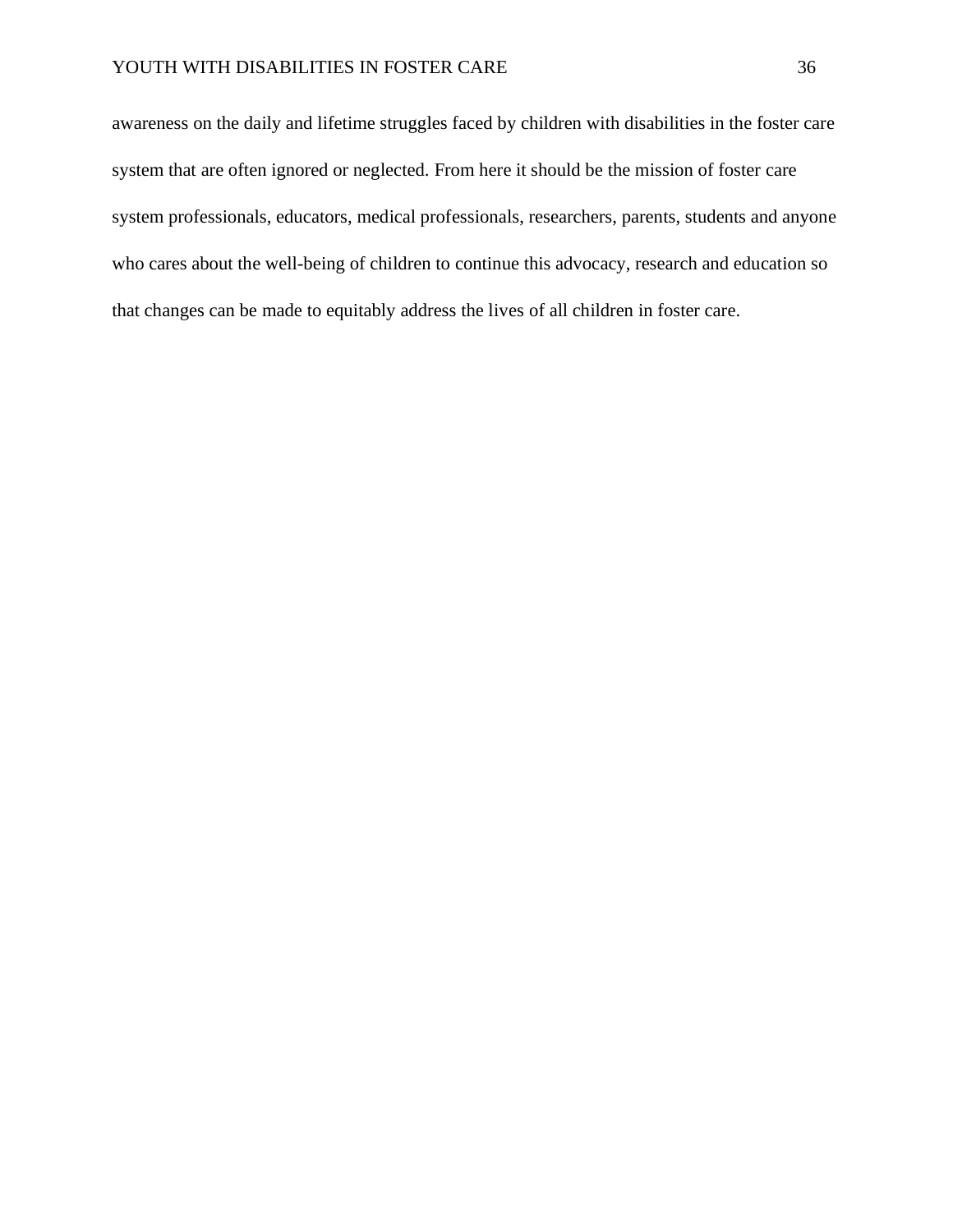#### **References**

- American Academy of Pediatrics. (2013). Helping foster and adoptive families cope with trauma: A guide for pediatricians. Retrieved from https://www.aap.org/en-us/advocacyand-policy/aap-health-initiatives/healthy-foster-care-america/Pages/Trauma-Guide.aspx#foster
- Aurora. (2018). #NationalFosterCareMonth: Why Children End Up in Foster Care. Retrieved from https://www.afamilyforeverychild.org/nationalfostercaremonth-why-children-endup-in-foster-care/
- Babbel, S. (2012). The foster care system and its victims: Part 2. Retrieved December 26th, 2019 from, https://www.psychologytoday.com/us/blog/somatic-psychology/201201/thefoster-care-system-and-its-victims-part-
- Bhandari, S. (2018). Benefits of occupational therapy for autism. Retrieved from https://www.webmd.com/brain/autism/benefits-of-occupational-therapy-for-autism
- Biehal, N. (2014). Maltreatment in foster care: A review of the evidence. *Child Abuse Review*, *23*(1), 48-60.
- Brown, J. & Rodgers, S. (2009). Children with disabilities: Problems faced by foster parents. *Children and Youth Services Review*, *31*(1), 40-46.
- Center for Parenting & Research. (2006). The importance of attachment in the lives of foster children: Key messages from research. *NSW Department of Community Services*. Retrieved from https://earlytraumagrief.anu.edu.au/files/research\_attachment.pdf
- Centers for Disease Control and Prevention. (2019). Facts about Developmental Disabilities. Retrieved from https://www.cdc.gov/ncbddd/developmentaldisabilities/facts.html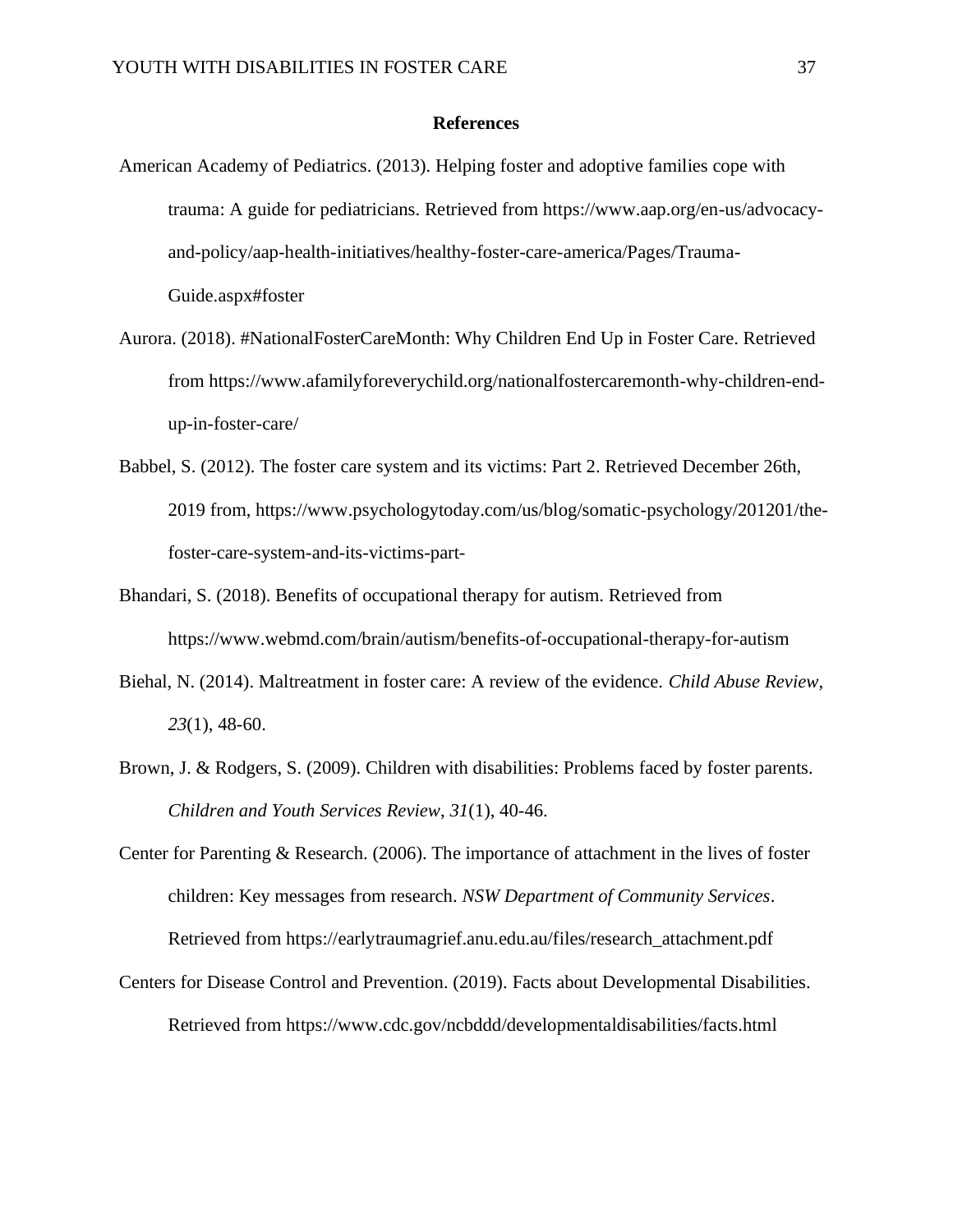- Centers for Disease Control and Prevention. (2019b). Data and Statistics on Children's Mental Health. Retrieved from https://www.cdc.gov/childrensmentalhealth/data.html
- Centers for Disease Control and Prevention. (2019c). About Adverse Childhood Experiences. Retrieved from

https://www.cdc.gov/violenceprevention/childabuseandneglect/acestudy/aboutace.html

- Cheatham, L., Randolph, K. & Boltz, L. (2020). Youth with disabilities transitioning from foster care: Examining prevalence and predicting outcomes. *Children and Youth Services Review, 110*. [https://doi.org/10.1016/j.childyouth.2020.104777](https://doi-org.proxy006.nclive.org/10.1016/j.childyouth.2020.104777)
- Children's Rights & United Cerebral Palsy (2006). Forgotten children: A case for action for children and youth with disabilities in foster care. *A Project of United Cerebral Palsy and Children's Rights*, 1-11. Retrieved from http://www.childrensrights.org/wpcontent/uploads/2008/06/forgotten\_children\_children\_with\_disabilities\_in\_foster\_care\_2 006.pdf
- Child Trends. (2017). Supporting youth in foster care: Research-based policy recommendations for executive and legislative officials in 2017. Retrieved from https://www.childtrends.org/publications/supporting-youth-foster-care-research-basedpolicy-recommendations-executive-legislative-officials-2017
- Child Welfare Information Gateway. (2019). *Foster care statistics 2017.* Washington, DC: U.S. Department of Health and Human Services, Children's Bureau. Retrieved from https://www.childwelfare.gov/pubPDFs/foster.pdf
- Committee on Early Childhood, Adoption and Dependent Care. (2000). Developmental issues for young children in foster care. *Pediatrics*, *106*(5), 1145-1150. DOI: https://doi.org/10.1542/peds.106.5.1145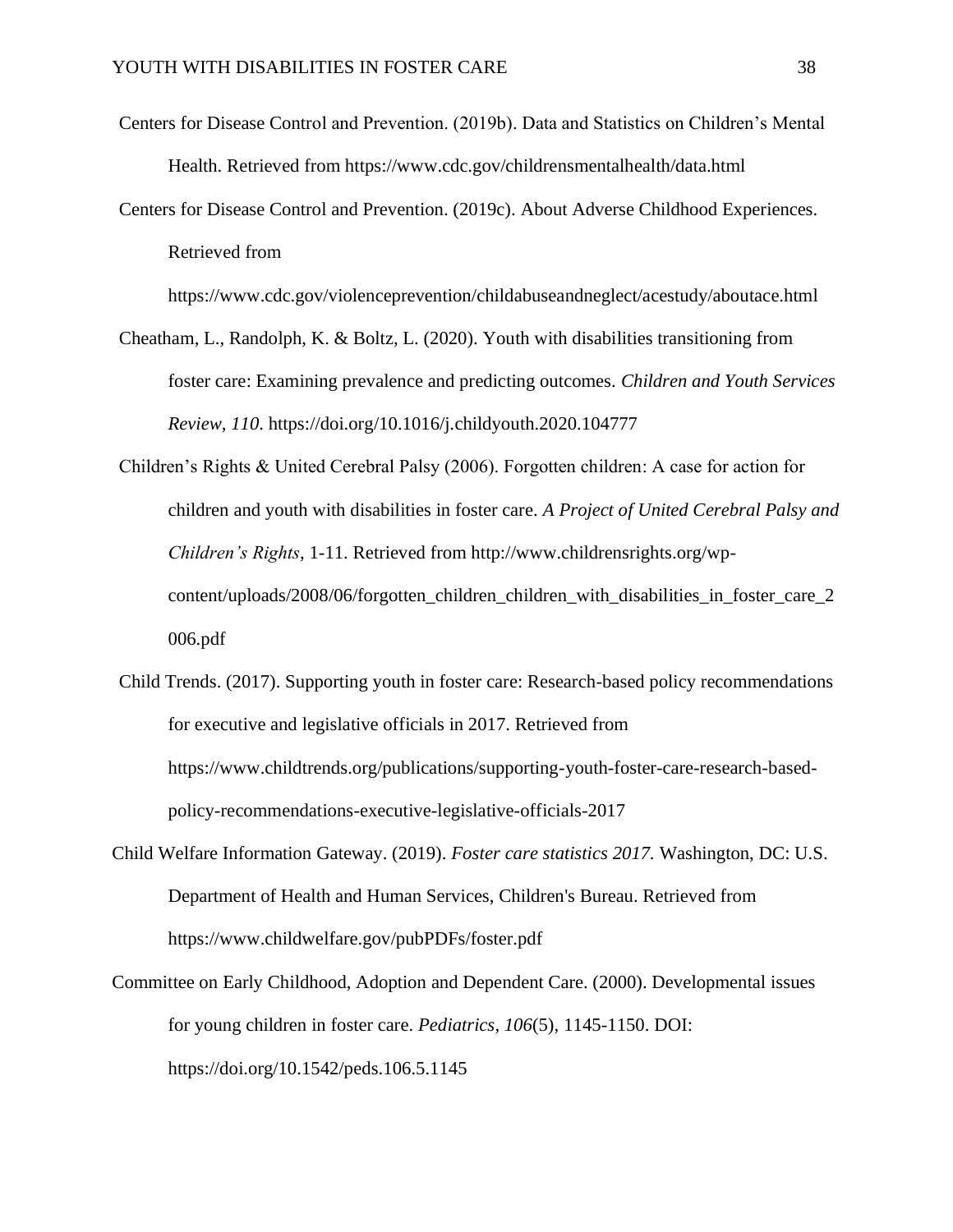- Coyle, S. (2014). Children with intellectual disabilities in foster care. *Social Work Today*, *14*(6), 22.
- FindLaw. (2018). Foster care funding and federal programs. Retrieved from https://family.findlaw.com/foster-care/foster-care-funding-and-federal-programs.html
- Forkey, H., Morgan, W., Schwartz, K. & Sagor, L. (2016). Outpatient clinic identification of trauma symptoms in children in foster care. *Journal of Child & Family Studies*, *25*, 1480- 1487. DOI 10.1007/s10826-015-0331-3
- Geenen, S. & Powers, L. (2006a). Transition planning for foster youth. *Journal for Vocational Special Needs Education, 28*(2), 4–15.
- Geenen, S. & Powers L. (2006b). Are we ignoring youths with disabilities in foster care? An examination of their school performance. *Social Work*, *51*(3), 233-241. http://dx.doi.org.proxy006.nclive.org/sw/51.3.233
- Georgia Division of Family and Children Services. (n.d.). Secure vs insecure attachment. *Better Brains for Babies*. Retrieved from http://www.bbbgeorgia.org/attachSecure.php.
- Giardino, A., Hudson, K., & Marsh, J. (2003). Providing medical evaluations for possible child maltreatment to children with special health care needs. *Child Abuse & Neglect*, *27*(10), 1179- 1186.
- Goodman, J., Hazelkorn, M., Bucholz, J., Duffy, M. & Kitta, Y. (2011). Inclusion and graduation rates: What are the outcomes? *Journal of Disability Policy Studies*, *21*(4), 241-252.
- Harwick, R., Unruh, D., Lindstrom, L. (2020). Transition to adulthood for youth with disabilities who experienced foster care: An ecological approach. *Child Abuse & Neglect*, *99*, 1-10.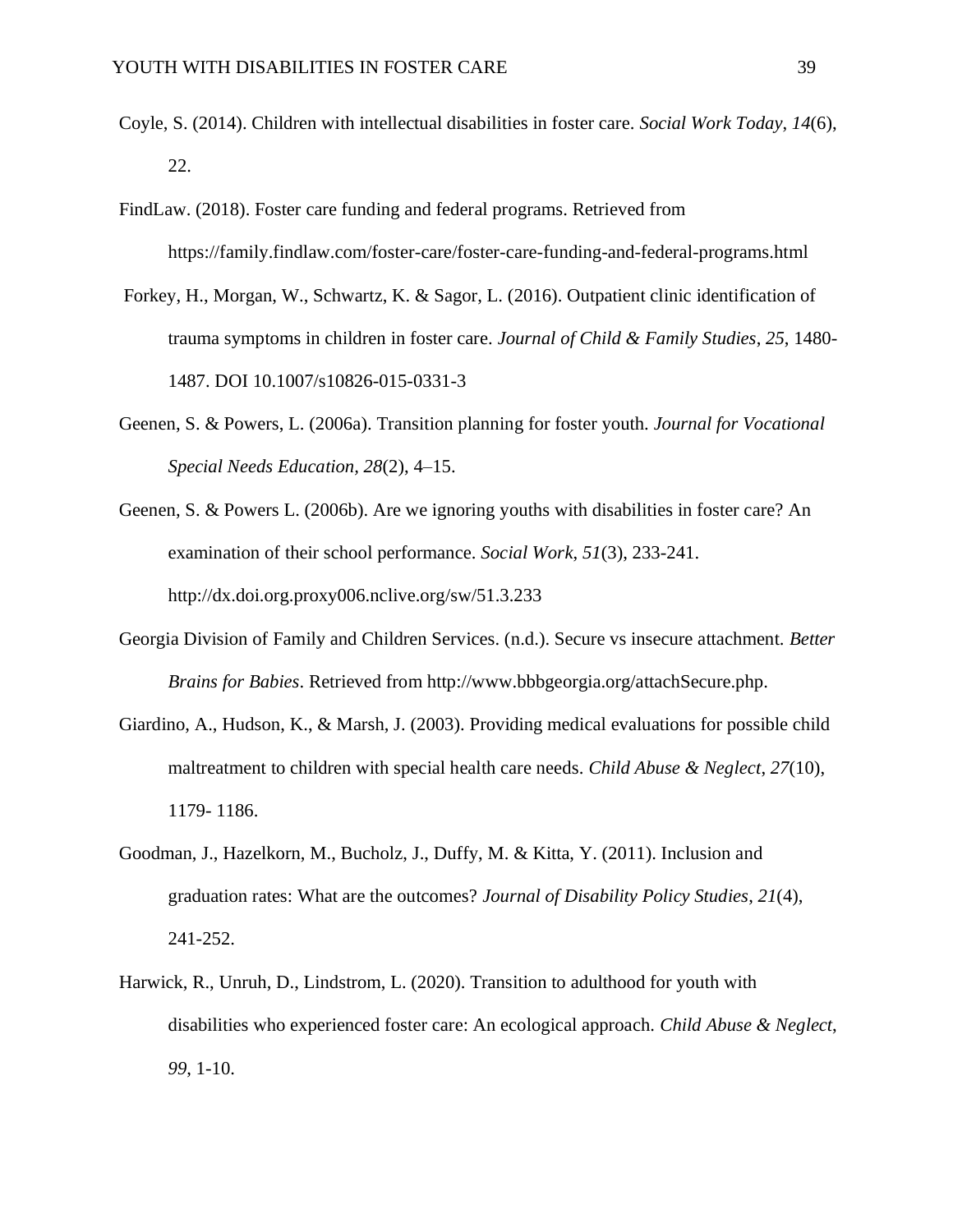- Hill, K., Lightfoot, E., & Kimball, E. (2010). Foster care transition services for youth with disabilities: Findings from a survey of county service providers. *Child Welfare*, *89*(6), 63- 81.
- Jenkinson, C. (2019). Quality of life. Retrieved from https://www.britannica.com/topic/qualityof-life
- Johnson, R. (2019). The state of research on undergraduate youth formerly in foster care: A Systematic review of the literature. *Journal of Diversity in Higher Education*. http://dx.doi.org/10.1037/dhe0000150
- Kerns, K. & Brumariu, L. (2014). Is insecure parent-child attachment a risk factor for the development of anxiety in childhood or adolescence? *Child Development Perspective*, *8*(1), 12-17. https://dx.doi.org/10.1111%2Fcdep.12054
- Leslie, L., Hurlburt, M., Landsverk, J., Rolls, J., Wood, P. & Kelleher, K. (2003). Comprehensive assessments for children entering foster care: A national perspective. *Pediatrics*, *112*(1), 134-142.
- Ludi, E., Ballard, E., Greenbaum, R., Pao, M., Bridge, J., Reynolds, W. & Horowitz, L. (2013). Suicide risk in youth with intellectual disability: The challenges of screening. *Journal of Developmental Behavioral Pediatrics*, *33*(5), 431-440.

Mahadevan, L. (2019). Planning for children with special needs: Factors related to suicide. *Military Families Learning Network*. Retrieved from https://militaryfamilieslearningnetwork.org/2019/09/23/planning-for-children-withspecial-needs-factors-related-to-suicide/

McFarland, J., Hussar, B., Zhang, J., Wang, X., Wang, K., Hein, S., … Barmer, A. (2019). Preprimary, elementary, and secondary education: Children and youth with disabilities.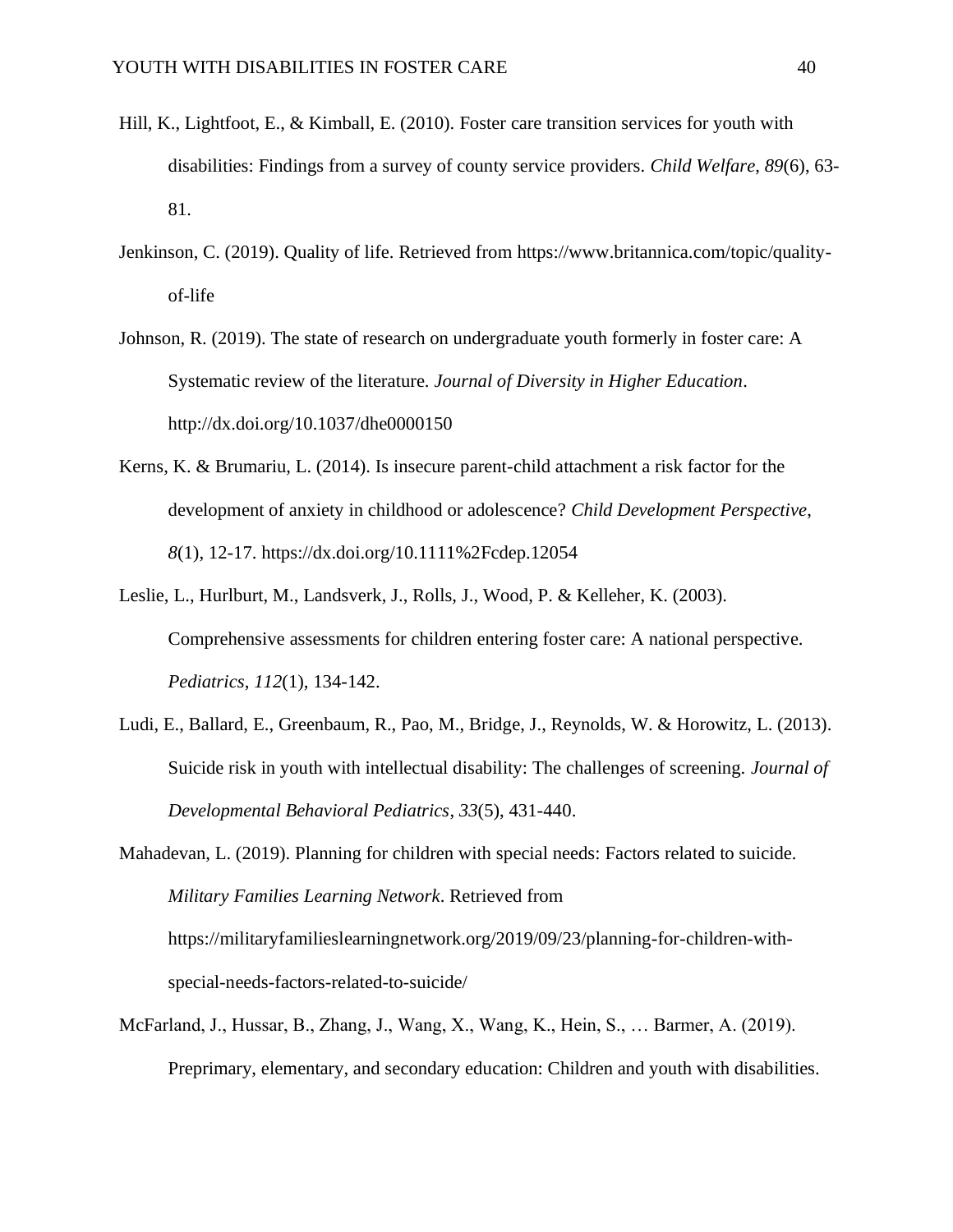*The Condition of Education*. Retrieved from

https://nces.ed.gov/programs/coe/indicator\_cgg.asp

- National Council on Disability. (2008). *Youth with disabilities in the foster care system: Barriers to success and proposed policy solutions*. Washington, D.C.: National Council on Disability.
- Quiroga, M. & Hamilton-Giachritsis, C. (2016). Attachment styles of children living in alternative care: A systematic review of the literature. *Child Youth Care Forum*, *45*, 625- 653.
- Richards, G. (2014). "Aging Out" gracefully: Housing and helping youth transition smoothly out of the foster care system. *Journal of Housing & Community Development*, 18-21.
- Roberts, B. (2019). Caring for patients with adverse childhood experiences. *Radiologic Technology*, *91*(2), 141-159.
- Stanley, S. (2012). Children with disabilities in foster care: The role of the school social worker in the context of special education. *Children and Schools*, *34*(3), 190-192.
- Stewart, S., Leschied, A., Dunnen, W., Zalmanowitz, S. & Baiden, P. (2013). Treating mental health disorders for children in child welfare care: Evaluating the outcome literature. *Child Youth Care Forum*, *42*, 131-154. DOI 10.1007/s10566-012-9192-8
- Thompson, M., Kingree, J., & Lamis, D. (2018). Associations of adverse childhood experiences and suicidal behaviors in adulthood in a U.S. nationally representative sample. *Child: Care, Health, and Development,45*(1), 121-128.
- Turney, K. & Wildeman, C. (2017). Adverse childhood experiences among children placed in and adopted from foster care: Evidence from a nationally representative survey. *Child Abuse & Neglect, 64*, 117-129.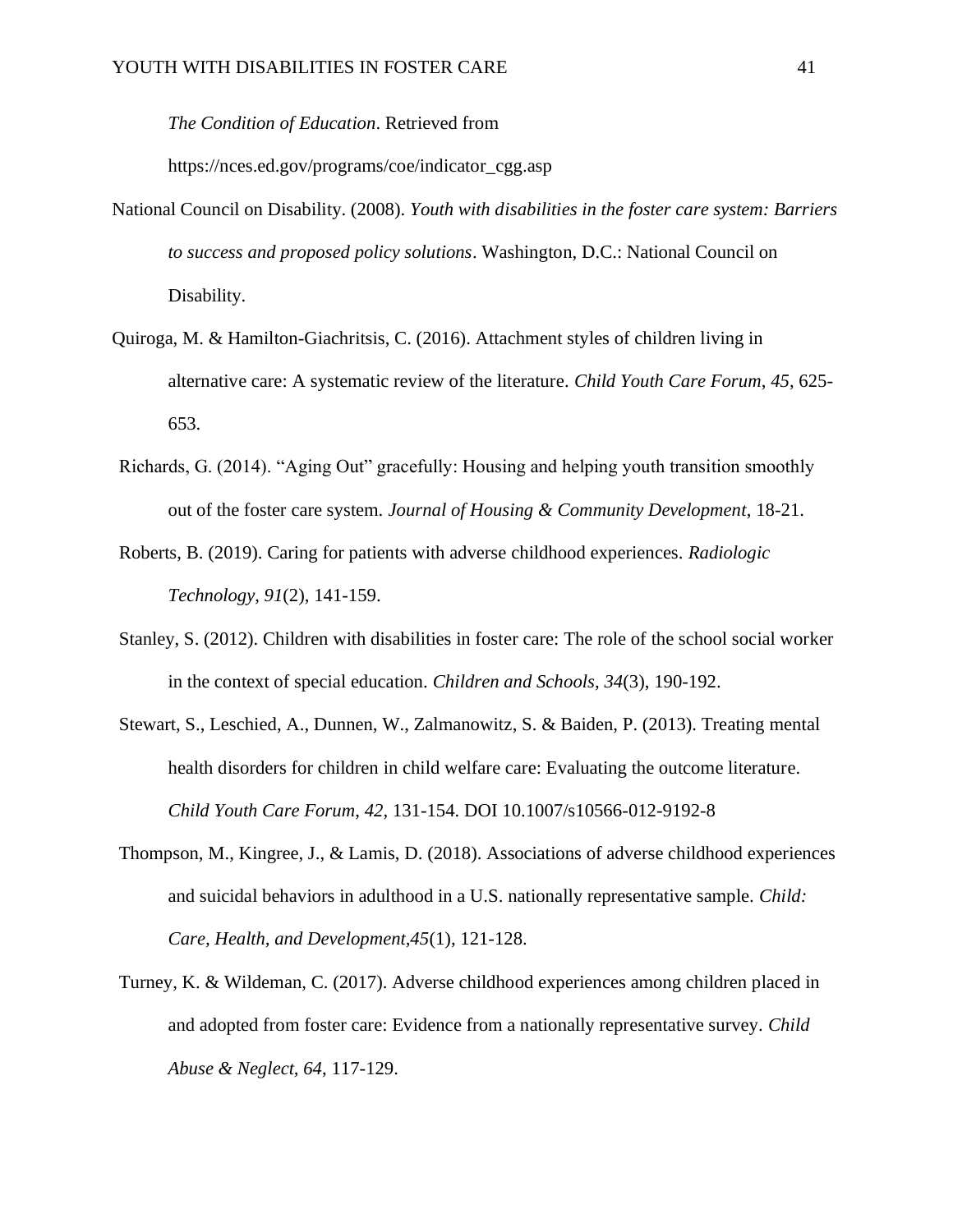- U.S. Department of Health & Human Services, Administration for Children and Families, Administration on Children, Youth and Families, Children's Bureau. (2019). *Child Maltreatment 2017*. Available from https://www.acf.hhs.gov/cb/research-datatechnology/ statistics-research/child-maltreatment
- Waldman, B., Schwartz, A., Perlman, S. & Larsen, C. (2020). Raising children with disabilities… Now add adverse childhood experiences. *American Academy of Developmental Medicine & Dentistry*, 18-21.
- Wang, Y., Sun, J., Lin, P., Zhang, H., Mu, G., & Cao, F. (2019). Suicidality among young adults: Unique and cumulative roles of 14 different adverse childhood experiences. Child Abuse & Neglect, 98, 1-9.
- Wilson-Ali, N., Barratt-Pugh, C. & Kanus, M. (2019). Multiple perspectives on attachment theory: Investigating educators' knowledge and understanding. *Australian Journal of Early Childhood*, *44*(3), 215-229. DOI: 10.1177/1836939119855214
- Zetlin, A. (2006). The experiences of foster children and youth in special education. *Journal of Intellectual & Developmental Disability, 31, 161-16*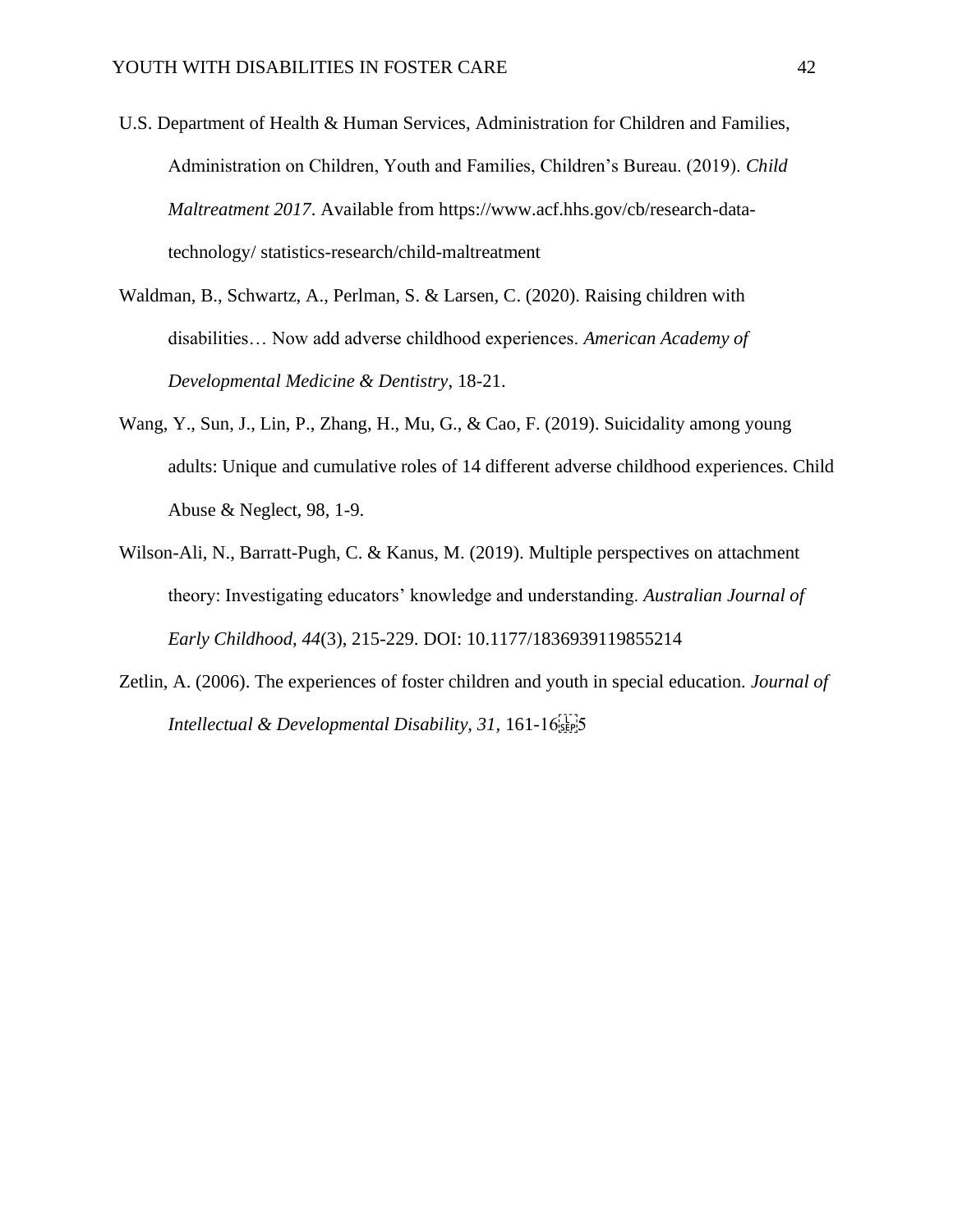### Appendix

# Proposed Mandatory Training Program for all Prospective Foster Parents

**M ain Goal: Expecting the U nexpected: Fosteringa** To create <sup>a</sup> <sup>m</sup> ultifaceted and detailed training **Child with <sup>a</sup> Disability** program and education resource on how to properly advocate, support, and care for a foster child with <sup>a</sup> disability that is easy to access for all Proposed Mandatory Training Program for all Prospective Foster Parents foster parents



# **W hy isthis training necessary?**

#### 1. Lack of sufficient disability identification in the foster care system leads to many<br>children being placed with caregivers that have no prior training or preparation for having a child with a disability (Children's Right & United Cerebral Palsy, 2006).

 $\mathbb{R}^3$ 

1. A lack of preparedness increases the likelihood that children will receive inadequate health, education and transition services which hinders their<br>ability to grow and thrive (Coyle, 2014).

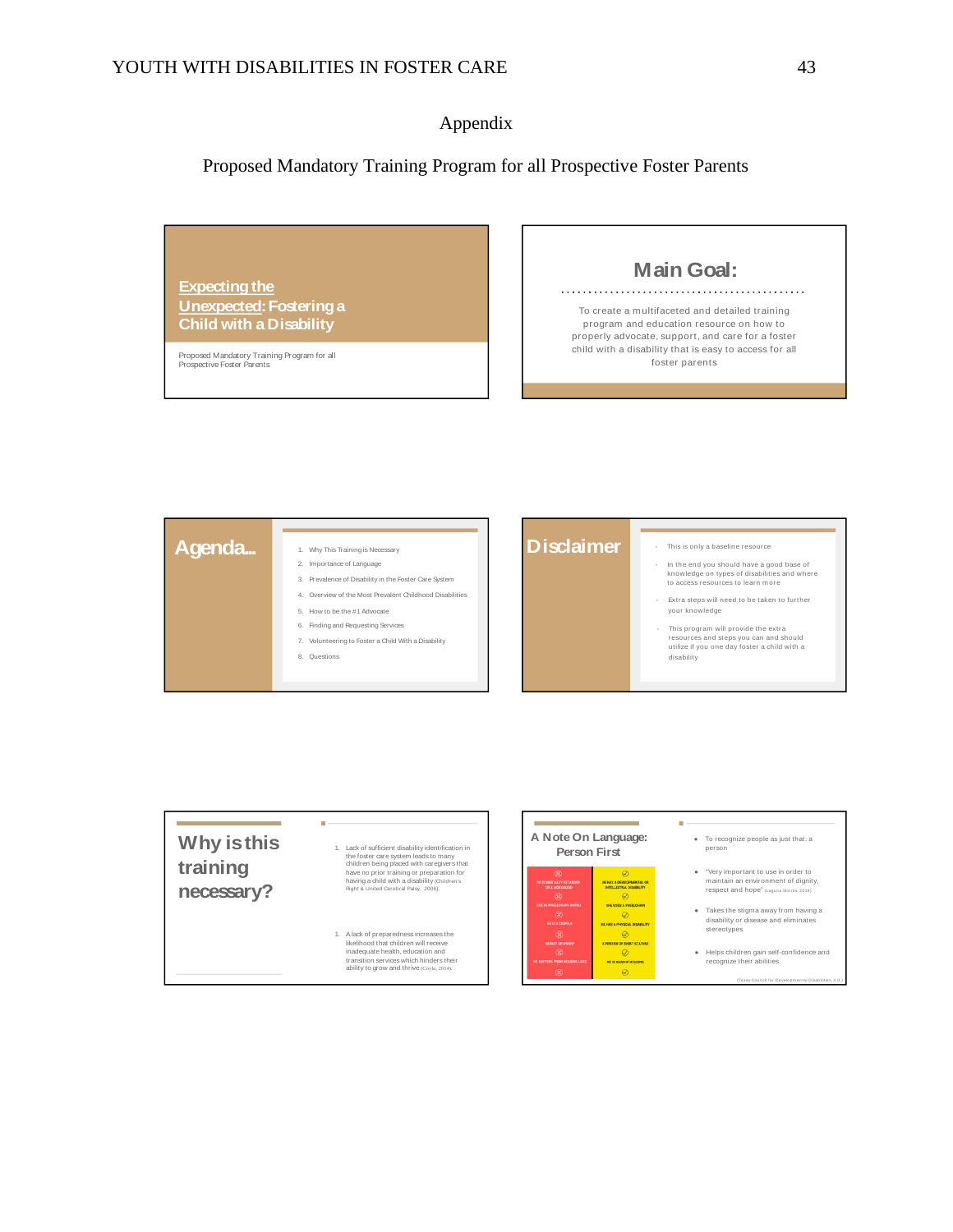| <b>Practice!</b> | Incorrect Usage                                                                  | People First Language | <b>Practice</b> |
|------------------|----------------------------------------------------------------------------------|-----------------------|-----------------|
|                  | The handicapped, special<br>needs, challenged, disabled<br>person                | Instead say           | <b>Review</b>   |
|                  | The wheelchair bound girl                                                        | Instead say           |                 |
|                  | The mentally ill, the<br>emotionally disturbed,<br>demented, or psycho<br>person | Instead say           |                 |
|                  | Downs Persons                                                                    | Instead say           |                 |
|                  | Mentally retarded                                                                | Instead say           |                 |
|                  |                                                                                  |                       |                 |

| <b>Practice</b> |  |
|-----------------|--|
| Review          |  |

| Incorrect Usage                                                                  | People First Language                                               |
|----------------------------------------------------------------------------------|---------------------------------------------------------------------|
| The handicapped, special<br>needs, challenged, disabled<br>person                | People or individuals with<br>a disability                          |
| The wheelchair bound girl                                                        | Sarah, who uses a<br>wheelchair                                     |
| The mentally ill, the<br>emotionally disturbed.<br>demented, or psycho<br>person | A person / people with a<br>mental illness                          |
| Downs Persons                                                                    | A person who has Down<br>syndrome or a person<br>with Down syndrome |
| Mentally retarded                                                                | A person with an<br>intellectual or cognitive<br>disability         |

**Prevalence of D isabilitiesin the Foster CareSystem**

- In the United States there are approximately 443,000 child ren in foster care (Child Welfare Information Gateway, 2019)
- Approximately 30% of children in foster care are do cumented to have a mental, physical o r developmental disability (Children's rights & United Cer ebr al Pal sy, 2006)
- Comparatively, out of all youth ages 6 to 14<br>in the U.S., approximately 13% are<br>documented to have at least one disability<br>National Council on Disability, 2008)



How many of you feel confident about your knowledge on 1or more of these disabilities?

How many of you have experience caring for a child with a disability?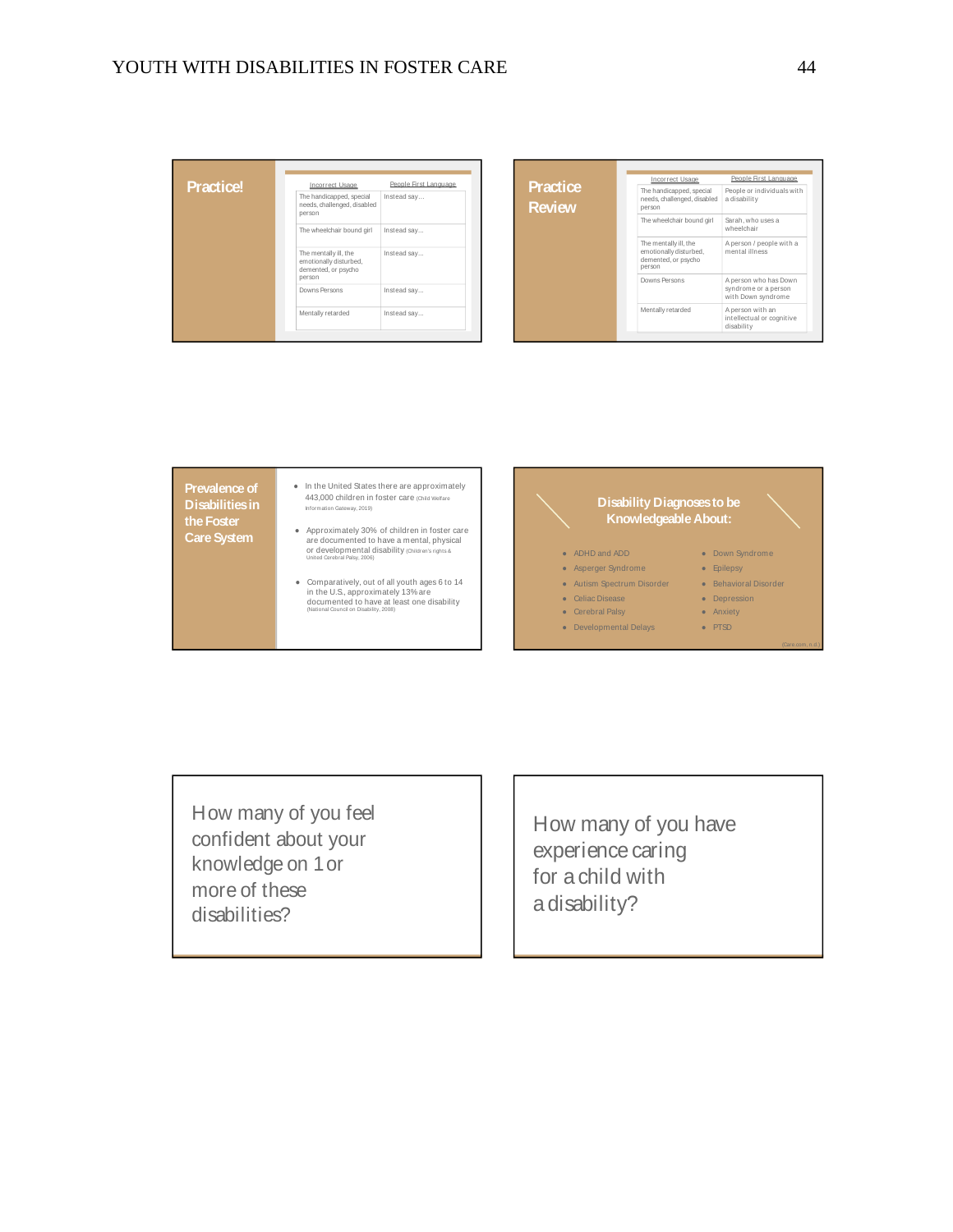# YOUTH WITH DISABILITIES IN FOSTER CARE 45







**What** is **Autism Spectrum D isorder ( ASD) ?**

● Developmental disability

● Not one single disorder, instead it is a spectrum of disorders that share similar categories of symptoms

● Can cause significant social, communication and behavioral challenges or deficits

- Diagnoses by age 2 are considered highly r eliable
- M an y resou rces an d services available to help a child with autism thrive, but each child will require unique supports

(CDC, 2019b; Smith, Segal, & Hutman, 2019)



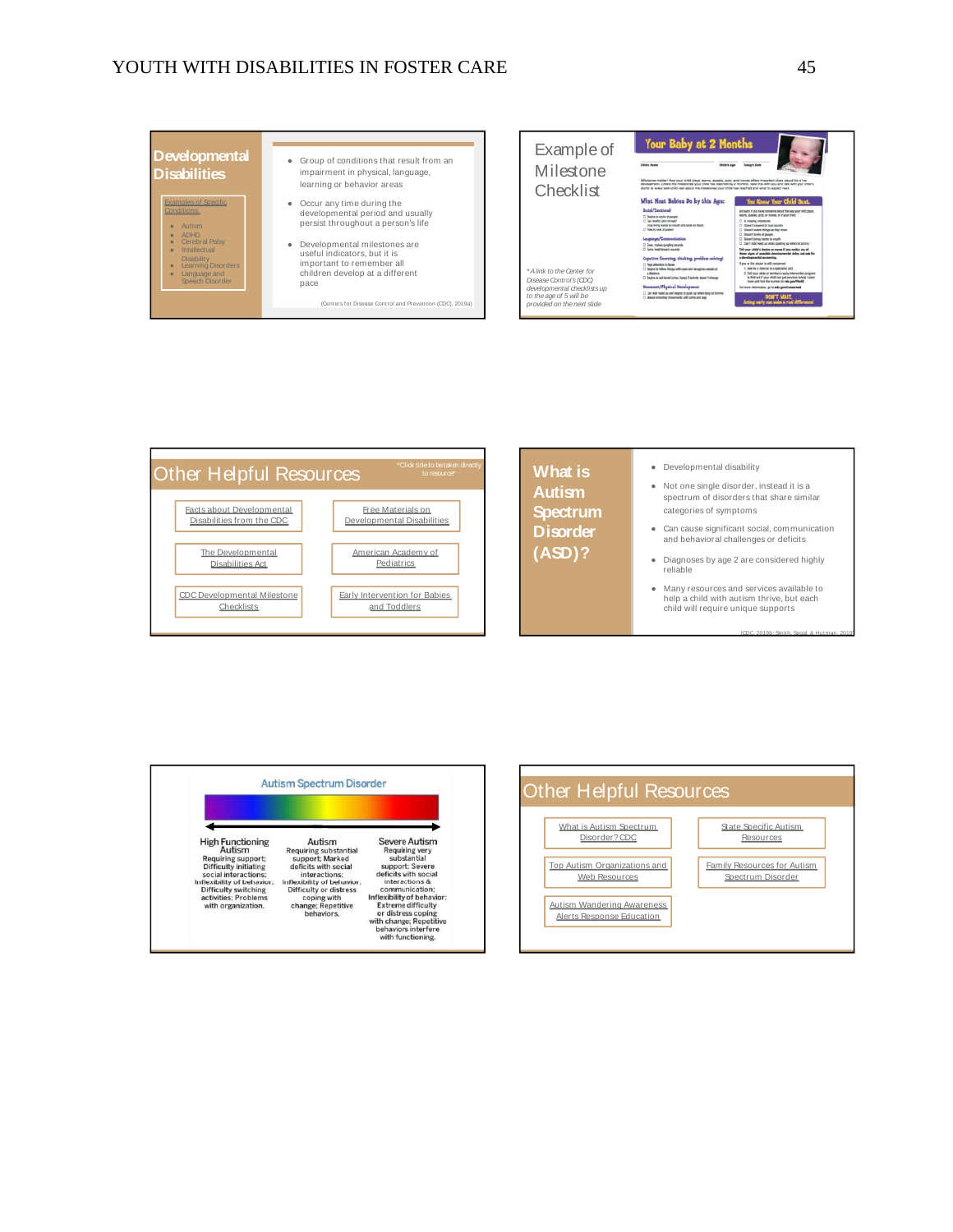| What is<br>Down<br>Syndrome? | • Condition in which a person has an extra<br>copy of their 21st chromosome<br>• This extra chromosome changes how the<br>baby's body and brain to develop during<br>pregnancy<br>• These changes can lead to both physical<br>and mental developmental differences<br>• Lifelong condition, but many services can<br>help improve a child's physical and<br>cognitive abilities |
|------------------------------|----------------------------------------------------------------------------------------------------------------------------------------------------------------------------------------------------------------------------------------------------------------------------------------------------------------------------------------------------------------------------------|
|                              | (CDC, 2019c)                                                                                                                                                                                                                                                                                                                                                                     |

#### Other Helpful Resources Facts about Down Syndrome Center for Parent Information

 $CDC$ & Resources: Down Syndrome **National Association For Down** National Down Syndrome Syndrome: Parent Support Congress: Programs & Program Resources National Down Syndrome Society: Finding Support



#### Mental Health **Disorders**

Examples of Specific

- · Anxiety
- 
- Anxiety<br>Depression<br>ADHD<br>Obsessive-Compulsive<br>Disorder (PTSD)<br>Disorder (PTSD)<br>Disorder (PTSD)
- 
- Mental disorders in children consist of serious<br>changes in the way the child handles their emotions, behaves or learns
- This significantly causes the child distress and<br>problems getting through each day
- Specifically these problems are diagnosed as a<br>mental disorder when they are severe, persistent and<br>interfere with the child's daily activities  $\bullet$
- Most commonly diagnosed in children: ADHD and<br>Anxiety  $\ddot{\phantom{0}}$
- Childhood mental disorders are manageable and<br>treatable when taken seriously and effective<br>resources, such as a therapist, are utilized (CDC, 2020f)

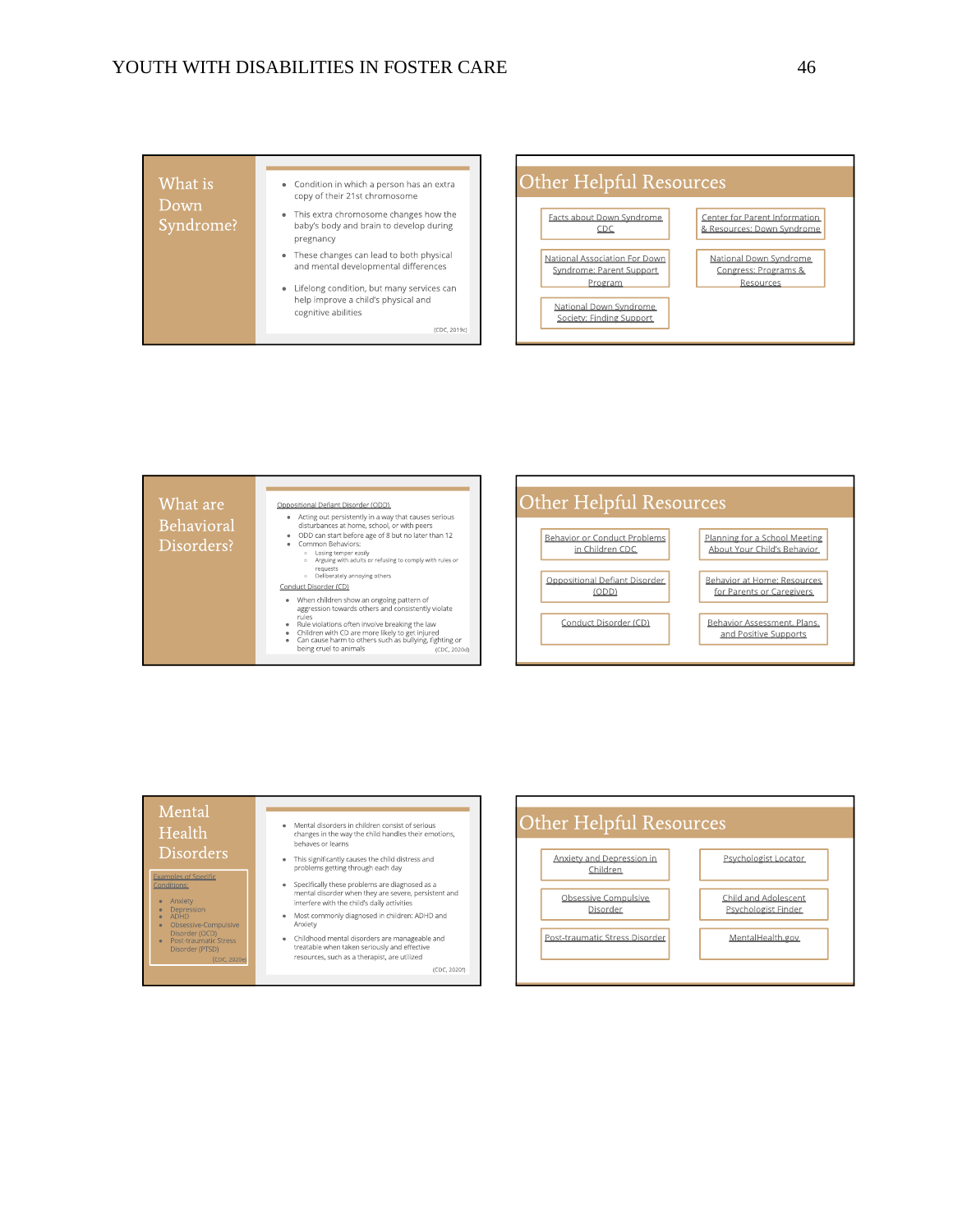How to be the  $#1$ Advocate for the Child You're Fostering

What does it mean to you to be an " advocate" for a child in your care?

#### **T ipson Finding& Requesting Services**

| $\bullet$ | Know your rights as a foster parent (Foster |
|-----------|---------------------------------------------|
|           | Parent's Bill of Rights)                    |
| $\bullet$ | Know the rights children in the foster      |

#### care system have (Foster Children's Bill of Rights)

● Build <sup>a</sup> relationship with your child's caseworker

- Work closely with your child's school to make sure they are receiving the proper educational services they need
- Remember that services are necessary beyond just making sure a child in your care is physically healthy

# Even More Helpful Resources





|                                          | Exhibit 1.<br><b>Distinctions Between Standard Foster Care and TFC (continued)</b> |                                                                                                                                                                                                                   |                                                                                                                                                                                                    |                                                                                                                                                              |
|------------------------------------------|------------------------------------------------------------------------------------|-------------------------------------------------------------------------------------------------------------------------------------------------------------------------------------------------------------------|----------------------------------------------------------------------------------------------------------------------------------------------------------------------------------------------------|--------------------------------------------------------------------------------------------------------------------------------------------------------------|
| <b>Key Differences</b>                   | Dimension                                                                          | Standard<br><b>Foster Care</b>                                                                                                                                                                                    | <b>TFC</b>                                                                                                                                                                                         | Why Ia This Important?                                                                                                                                       |
| <b>Between</b>                           | Treatment services                                                                 | Community services are<br>identified by a child<br>wellere treatment team                                                                                                                                         | Services for a child are:<br>delivered or arranged by<br>the TFC provider, with<br>coaching and supervision<br>for the TFC parents who<br>care for the child.                                      | Credentialed treatment<br>providers deliver care<br>tailored to the child's<br>harme environment.                                                            |
| <b>Standard Foster</b><br>Care & TFC     | Child entry                                                                        | Children are in custody<br>of a child wellare assure<br>herause they have<br>nemarkerend abuse or<br>neglect.                                                                                                     | <b>Children have serious</b><br>mental amotional.<br>herbanderal, or resulting<br>besures, and may be in<br>child welfare, accercle<br>kettics, or parented<br>custody.                            | TFC placements are based<br>on children's needs, and<br>are ideally available to all<br>children, regardless of<br>custody status or agency<br>insulvanient. |
|                                          | Agency case<br>manager<br>readabilida                                              | A bachelor's degree is<br>typically required.                                                                                                                                                                     | TFC case managers are<br>usually required to have a<br>bachelor's degree with<br>experience, and<br>sometimes a mester's<br>degree.                                                                | Highly skilled case<br>managers respond to<br>behaviors in the home<br>environment, and model<br>therapeutic responses.                                      |
|                                          | Caregiver role                                                                     | <b>Poster narents smokle</b><br>care and summitteen.                                                                                                                                                              | TFC narertis provide rare<br>and succession.<br>invaluations the child's<br>treatment plan, and work<br>closely with other<br>manybers of the<br>thoropeutic team.                                 | <b>Trained TFC parents</b><br><b>Dirig Prestore adults/on</b><br>consisters therapeutic<br>response in the child's<br>natural situations.                    |
| <b>US Department of Health and Human</b> | Canasiver training                                                                 | Foater carent training<br>typically uses curricula<br>such as Hodel Azoroach<br>to Partnerships in<br>Paranting (MAPP) or<br><b>Person Benouvous for</b><br>Information.<br>Development, and<br>Education (PRIDE) | TFC parents receive foster<br>perent training and<br>additional preservice and<br><b><i><u>Ingeling</u></i></b> training<br>reduirements, sometimes.<br>specific to the children in<br>their care. | TFC parents need training<br>that equips them to<br>respond to children's<br>extensive needs.                                                                |
|                                          | Number of<br>children in home                                                      | Apartury smerifies<br>maximum number of<br>children in home, often<br>as many as six. <sup>3</sup>                                                                                                                | TFC homes are usually<br>limited to one or two TFC.<br>chédren, although<br>exceptions may be made<br>for sibling prouge and<br>searcial circumstances.                                            | Financy children in the<br>home increases the time.<br>and attention the TFC<br>parents have available to<br>the therapeutic process.                        |
| Services, 2018)                          |                                                                                    |                                                                                                                                                                                                                   |                                                                                                                                                                                                    | (continued)                                                                                                                                                  |